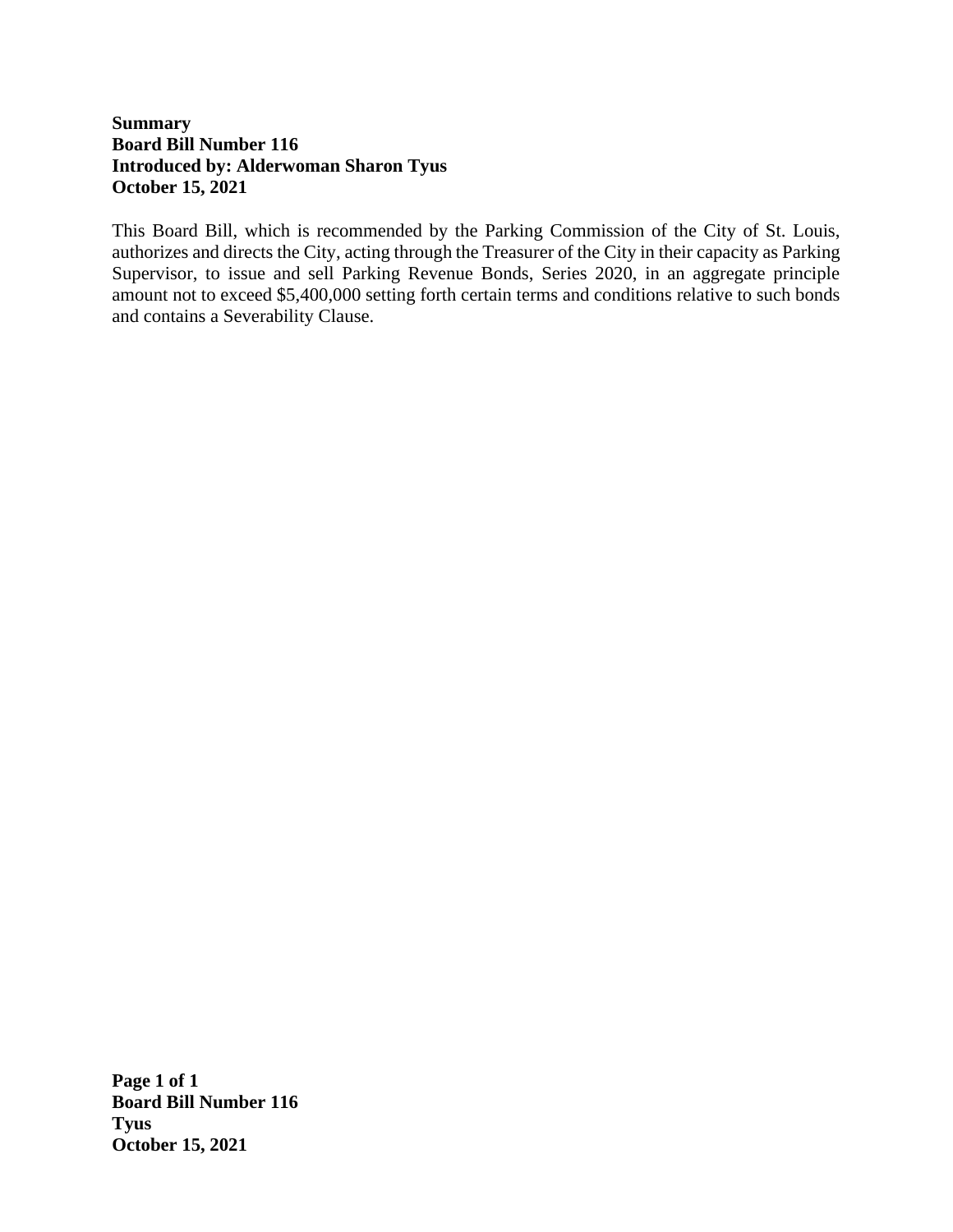### **BOARD BILL NUMBER 116 INTRODUCED BY: ALDERWOMAN SHARON TYUS**

 An ordinance recommended by the Parking Commission of the City of St. Louis and authorizing and directing the City, acting through the Treasurer of the City in their capacity as Parking Supervisor, to issue and sell Parking Revenue Bonds, Series 2020, in an aggregate principle amount not to exceed \$5,400,000 setting forth certain terms and conditions relative to such bonds; appointing a Trustee, Bond Registrar and paying agent in connection with the Bonds; approving and authorizing the execution of a supplemental Trust Indenture Number 7 Tax Compliance Agreement and containing a Severability Clause.

**WHEREAS**, the City of St. Louis, Missouri (the "City"), acting through the Treasurer (the "Treasurer'') acting in her capacity as Parking Supervisor (the "Issuer'') is authorized under Chapter 17.62 of the City Charter, to issue revenue bonds and pledge parking assets, including real property and future income, for the purpose of financing capital improvements; and

 **WHEREAS**, under that certain Indenture of Trust dated as of December 1, 2006 (the "Original Indenture") from the City to UMB Bank, N.A. (the "Trustee") and Supplemental Trust Indenture No. 4 dated as of April 1, 2015, the City issued its Subordinated Parking Revenue Bonds (Capital Equipment Project), Series 2015A, in the principal amount of \$6,440,000 (the "Series 2015A Bonds"); and

**WHEREAS**, the City deems it advisable for the general welfare of the people residing and working in the City to now issue not to exceed Five Million Four Hundred Thousand Dollars (\$5,400,000) aggregate principal amount of bonds (the "Series 2020 Bonds") under the Original Indenture and Supplemental Trust Indenture No. 7, dated as of the first day of the month in which the Series 2020 Bonds are issued (the "Supplemental Indenture") among the City, the Parking Commission of the City (the "Parking Commission") and the Trustee to (a) refund and retire the hereinafter defined Refunded Bonds, and (b) pay the costs of issuance with respect to the Series 2020 Bonds; and

 **WHEREAS**, the Series 2020 Bonds will consist of not to exceed Five Million Four Hundred Thousand Dollars (\$5,400,000) aggregate principal amount of tax-exempt Series 2020 Bonds; and

 **WHEREAS**, in connection with the issuance of the Series 2020 Bonds it is necessary and desirable that the City, as issuer, enter into certain agreements including, without limitation, the Supplemental Indenture, the Bond Purchase Agreement dated as of the date of the sale of the

**Page 1 of 7 Board Bill Number 116 Tyus October 15, 2021**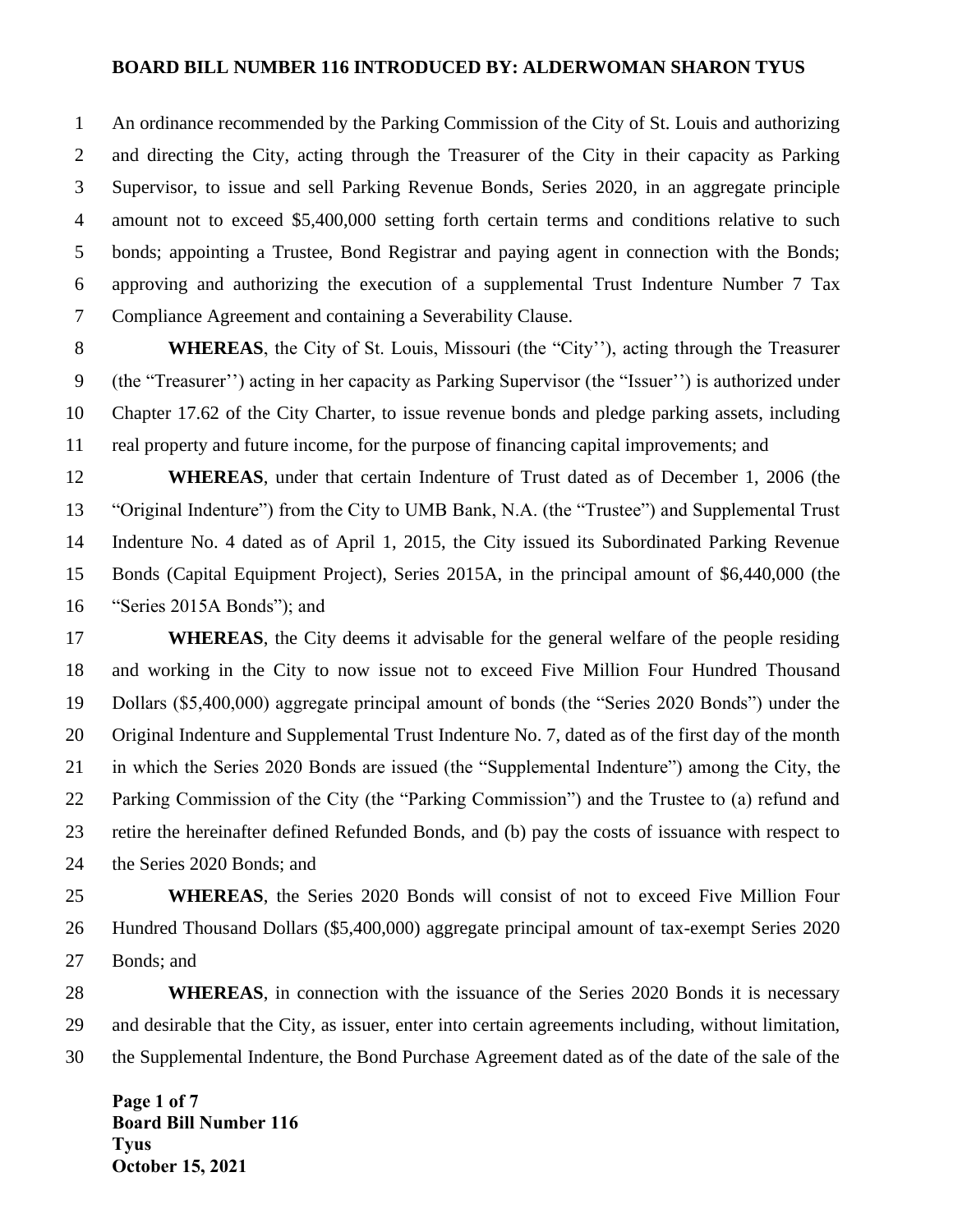Series 2020 Bonds between the City and the purchasers identified therein (the "Bond Purchase Agreement") and a Tax Compliance Agreement dated as of the first day of the month in which the Series 2020 Bonds are issued, between the City and the Trustee (the "Tax Compliance Agreement"), and that the City execute certain other documents; and

 **WHEREAS**, the Series 2020 Bonds shall state that such bonds do not constitute an indebtedness of the City, the State of Missouri or any political subdivision thereof within the meaning of any constitutional or statutory debt limitation or restriction and that the taxing power of the City, the State of Missouri or any political subdivision thereof is not pledged to the payment of the principal of, premium, if any, or interest on the Series 2020 Bonds.

# **NOW, THEREFORE, BE IT ORDAINED BY THE CITY OF ST. LOUIS AS FOLLOWS:**

 **Section One. Definitions**. As used in this Ordinance, the term "Refunded Bonds" means all of the \$5,040,000 presently outstanding principal amount of the \$6,440,000 Subordinated Parking Revenue Bonds (Capital Equipment Project), Series 2015A. Any other capitalized terms used herein shall have the meanings assigned to such terms in the Original Indenture attached hereto as **Exhibit A**:

 **Section Two. Findings, Determinations and Declarations**. The Board of Aldermen hereby finds, determines and declares as follows:

 (a) The issuance of the Series 2020 Bonds, the sale and delivery thereof through a negotiated private sale to certain qualified institutional buyers and the use of the proceeds thereof to (i) refund and retire the Refunded Bonds, (ii) pay costs of issuance of, the Series 2020 Bonds, is necessary and desirable for the general welfare of the City.

 (b) In approving the issuance of the Series 2020 Bonds and the sale and delivery thereof, it is the intention of the Board of Aldermen, that:

 (i) the aggregate principal amount of Series 2020 Bonds shall not exceed the amount set forth in Section 3 hereof;

 (ii) no bonds or other obligations of any kind or description which are secured by the Pledged Revenues shall be issued or sold without authorization by a subsequent City ordinance and the approval of the Parking Commission; and

**Page 2 of 7 Board Bill Number 116 Tyus October 15, 2021**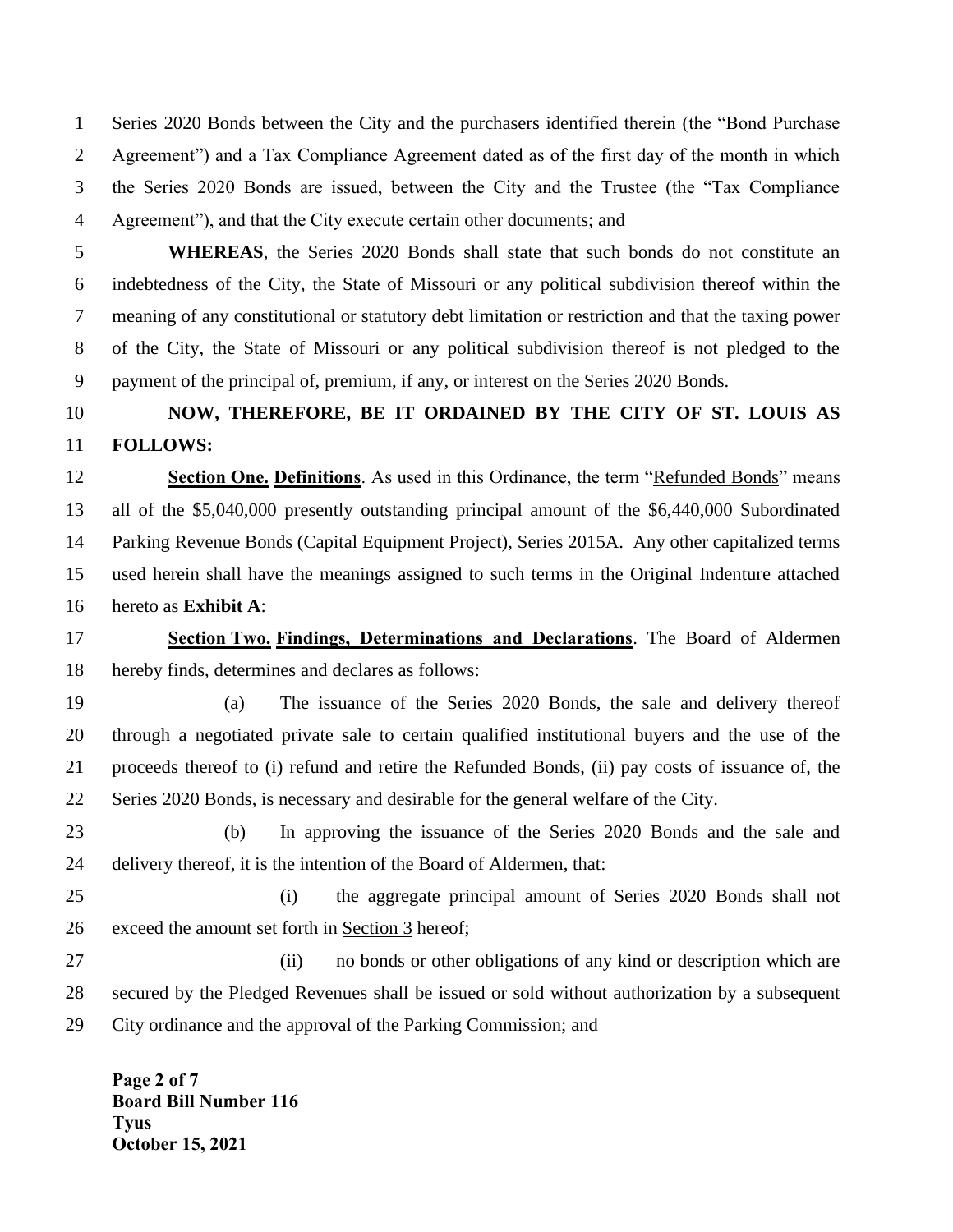(iii) this Ordinance authorizes the issuance and sale of the Series 2020

Bonds only.

### **Section Three. Authorization of the Series 2020 Bonds.**

 (a) The Board of Aldermen, acting as the governing authority of the City and on the recommendation of the Parking Commission, does hereby authorize the City, as the Issuer, to issue the Series 2020 Bonds in an aggregate principal amount determined by the Parking Commission, on condition that the aggregate principal amount of the Series 2020 Bonds shall not exceed Five Million Four Hundred Thousand Dollars (\$5,400,000) the proceeds of which Series 2020 Bonds shall be used to refund and retire the Refunded Bonds and for the other purposes stated in Section 2(a) above, and which Series 2020 Bonds shall be sold by a negotiated sale.

 (b) The Series 2020 Bonds shall: (i) have a final maturity not later than December 15, 2031; (ii) bear rates of interest at not more than the rates permitted by applicable Missouri law; and (iii) be sold at the best price obtainable at a premium or at a discount, with such discount not to exceed the maximum discount permitted by applicable Missouri law. Subject to the provisions of this Ordinance, the Series 2020 Bonds shall be dated, mature, appear in such denominations, bear interest at such times and have such other terms and provisions as provided in the Supplemental Indenture.

 (c) The payment of the costs of issuance of the Series 2020 Bonds out of the proceeds of the sale of such Series 2020 Bonds, and out of other available funds, is hereby approved on behalf of the City. The Treasurer shall enter into all contracts incident to the issuance and sale of the Series 2020 Bonds, and shall approve the payment by the Trustee of all costs incurred in connection with such issuance and sale of the Series 2020 Bonds.

**Page 3 of 7 Section Four. Manner of Sale of the Series 2020 Bonds; Application of Proceeds**. The Series 2020 Bonds may be sold at a negotiated sale at the best price obtainable as the Mayor, the Comptroller and the Treasurer shall determine in their sole discretion, subject to the interest rate and par value limitations set forth in Chapter 108.170, Revised Statutes of Missouri, as amended. The proceeds of the sale of the Series 2020 Bonds shall be applied by the City simultaneously with the delivery of the Series 2020 Bonds in accordance with the provisions of the Supplemental Indenture.

**Board Bill Number 116 Tyus October 15, 2021**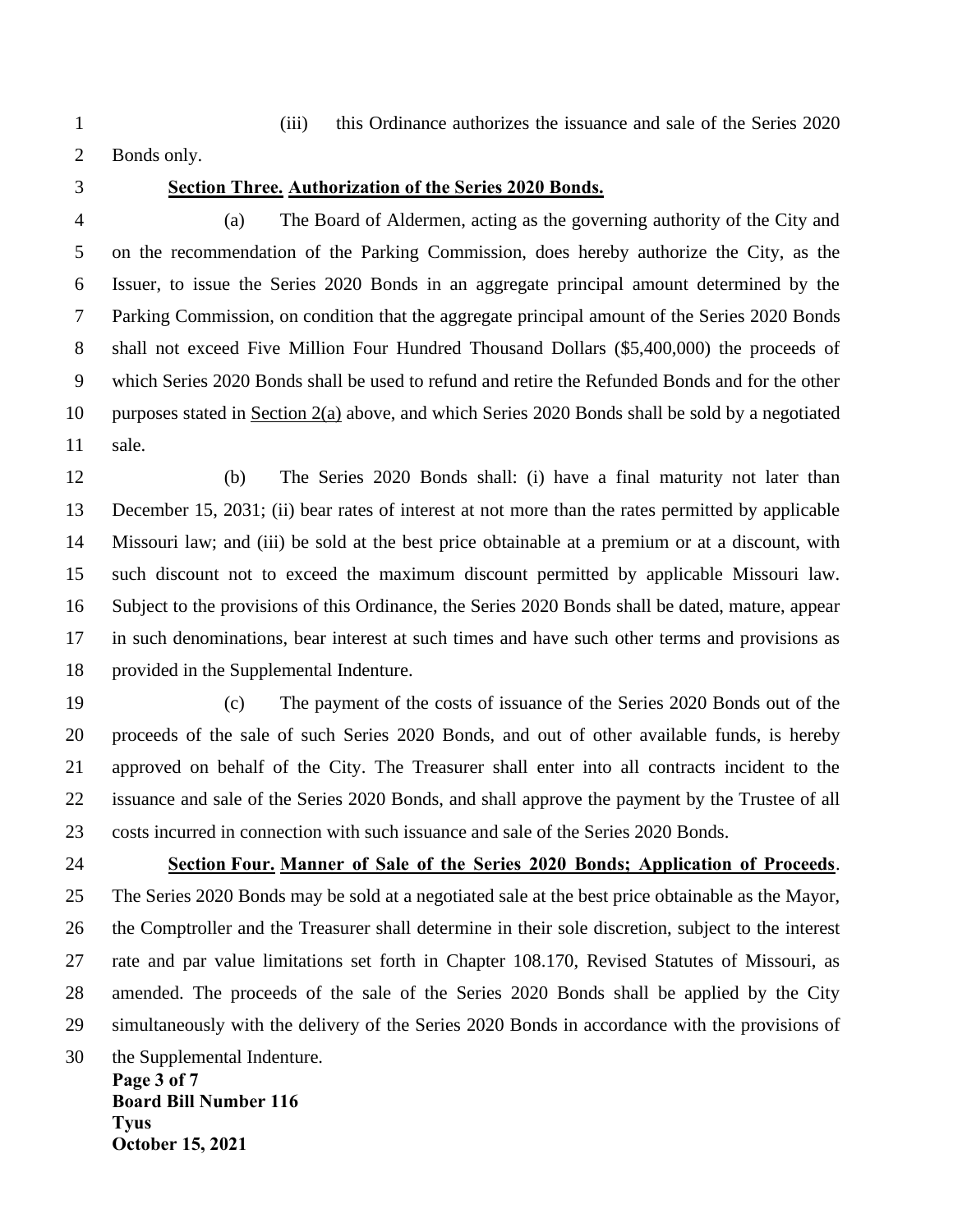**Section Five. Limited Obligations**. The Series 2020 Bonds and the interest thereon: (a) 2 shall be limited obligations of the Issuer payable solely out of the Pledged Revenues received by the Trustee and from any amounts payable by any bond insurer with respect to the Series 2020 Bonds; (b) shall not constitute an indebtedness of the City, the State of Missouri or any political subdivision thereof within the meaning of any constitutional or statutory debt limitation or restriction; and (c) shall not be backed by the taxing power of the City, the State of Missouri or any political subdivision thereof.

 **Section Six. Appointment of Trustee for Series 2020 Bonds**. The Board of Aldermen of the City hereby authorizes and directs the appointment of the Trustee as the trustee, bond registrar and paying agent for the Series 2020 Bonds. Such appointments shall be effective immediately upon the filing of the Supplemental Indenture with the Trustee.

### **Section Seven. Approval of Bond Documents.**

 (a) Series 2020 Bonds. The bond form for the Series 2020 Bonds, attached hereto as an exhibit to the Supplemental Indenture, is hereby approved on behalf of the City. The proper officials of the City are hereby authorized and directed to execute and deliver the Series 2020 Bonds on behalf of the City in the manner provided in the Supplemental Indenture in such form and with such changes, modifications or completions thereof, not inconsistent with the provisions of this Ordinance, as the City officials executing the same shall approve, and the signatures of the City officials executing the same shall be conclusive as to their approval of such changes, modifications or completions on behalf of the City. If any of the officials who shall have signed or sealed any of the Series 2020 Bonds shall cease to be such officials of the City before the Series 2020 Bonds so signed and sealed have been actually authenticated by the Trustee as specified in the Original Indenture or delivered by the City, the Series 2020 Bonds nevertheless may be authenticated, issued and delivered with the same force and effect as though the person or persons who signed or sealed such Series 2020 Bonds had not ceased to be such official or officials of the City; and any such Series 2020 Bonds also may be signed and sealed on behalf of the City by those persons who, at the actual date of the execution of such Series 2020 Bonds, shall be the proper officials of the City, although at the date of such Series 2020 Bonds any such person shall not have been such official of the City.

**Page 4 of 7 Board Bill Number 116 Tyus October 15, 2021**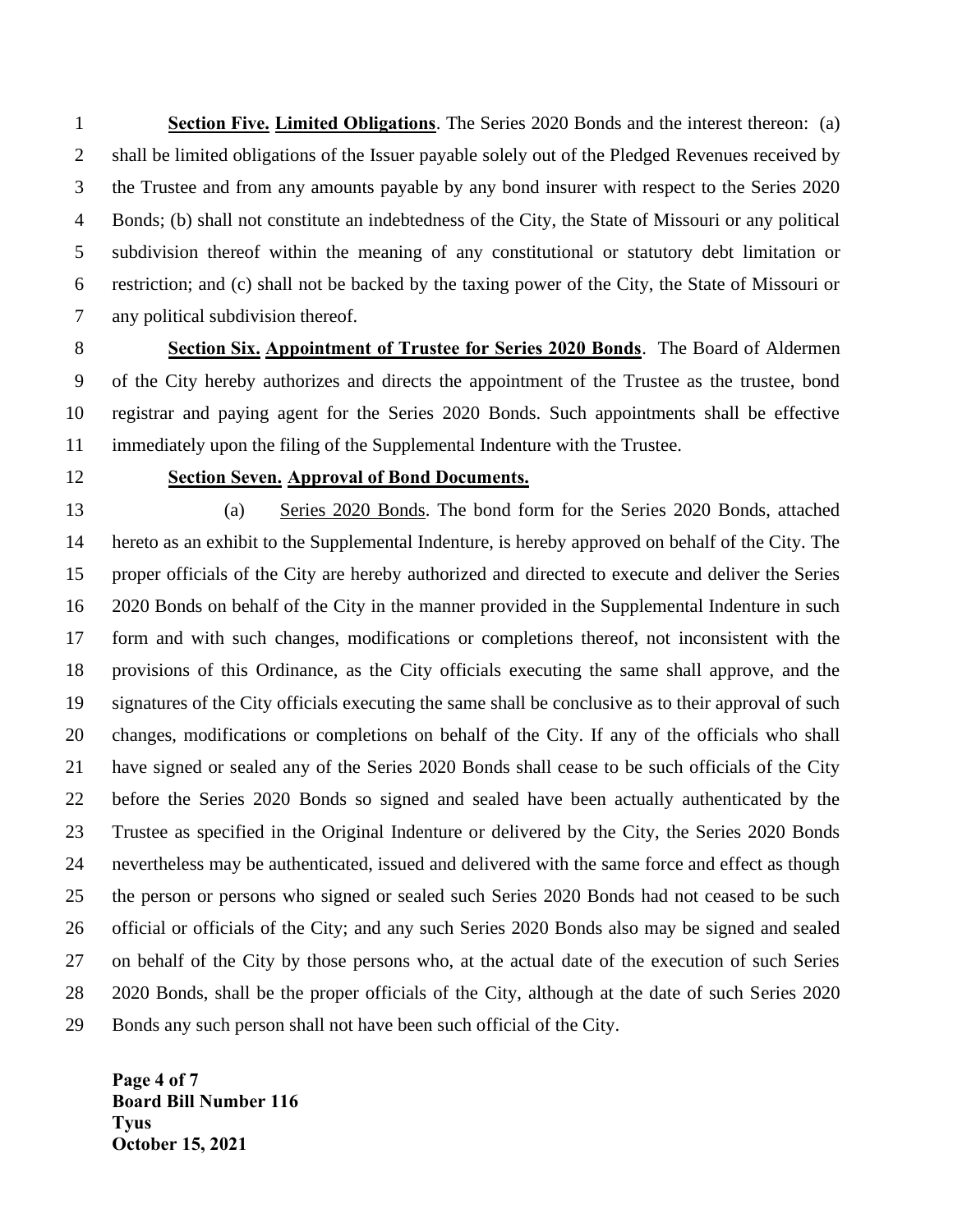(b) Indenture. The Original Indenture, in the form attached hereto as **Exhibit A** is hereby approved on behalf of the City, and except as otherwise provided in the Supplemental Indenture, shall be applicable to the Series 2020 Bonds.

 (c) Supplemental Indenture. The Supplemental Indenture, in the form attached hereto as **Exhibit B**, is hereby approved on behalf of the City. The Mayor, the Comptroller, the Treasurer, with the advice as to form of the City Counselor, and other appropriate City officials are hereby authorized and directed to execute and deliver the Supplemental Indenture in such form and with such changes, modifications or completions thereof, not inconsistent with the provisions of this Ordinance, as the City officials executing the same shall approve, and the Register is hereby authorized and directed to affix the corporate seal of the City thereto and to attest the same, and the signatures of the City officials executing the same shall be conclusive as to their approval of such changes, modifications or completions on behalf of the City.

 (d) Bond Purchase Agreement. The Mayor, the Comptroller, the Treasurer, with the advice as to form of the City Counselor, and other appropriate City officials are hereby authorized and directed to execute and deliver the Bond Purchase Agreement, in such form not inconsistent with the provisions of this Ordinance, as the City officials executing the same shall approve, and to take such further actions and to execute and deliver such other documents as are required by the City thereunder with the signature of the City officials executing the same to be conclusive of approval of such other documents by the City.

 (e) Tax Compliance Agreement. The Mayor, the Comptroller, the Treasurer, with the advice as to form of the City Counselor, and other appropriate City officials are authorized and directed to execute and deliver the Tax Compliance Agreement in such form, not inconsistent with the provisions of this Ordinance, as the City officials executing the same may approve, with such changes, modifications or completions thereof, as the Mayor, the Comptroller and the Treasurer, with the advice as to form of the City Counselor, shall approve, and the Register is hereby authorized and directed to affix the corporate seal of the City thereto and to attest the same, and the signatures of the City officials executing the same shall be conclusive as to their approval of such documents on behalf of the City.

**Page 5 of 7 Board Bill Number 116 Tyus October 15, 2021 Section Eight. Transfer of Funds**. The proper officials of the Issuer and the City are hereby authorized and directed to transfer or cause to be transferred all monies held with respect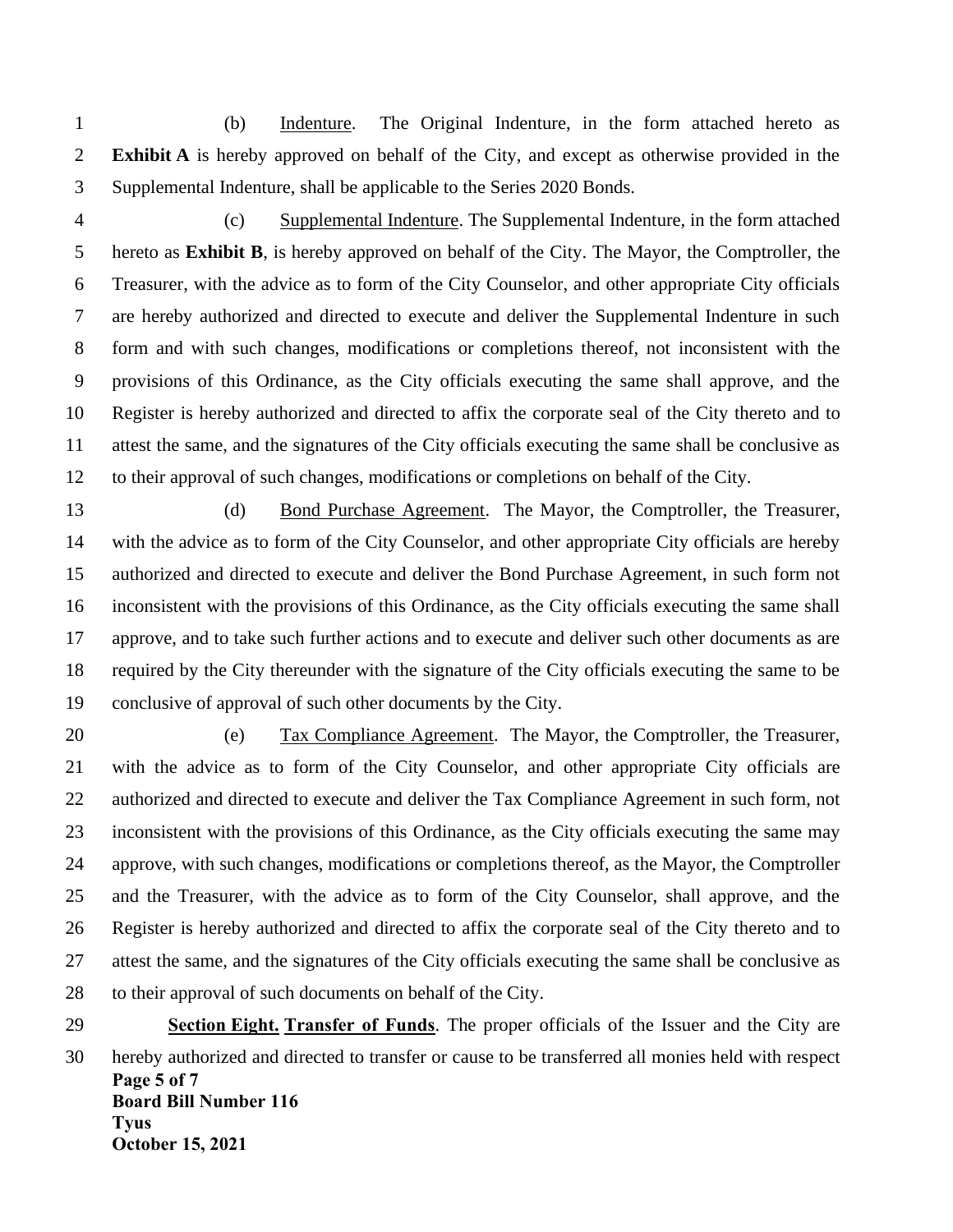to the Refunded Bonds to the accounts established under the Supplemental Indenture as provided therein, to be held and applied as provided therein.

 **Section Nine. Directions to Redeem Refunded Bonds**. The City, as issuer of the Refunded Bonds, hereby directs the officials of the City to file irrevocable directions with the Trustee to redeem the Refunded Bonds as provided pursuant to the terms of the Original Indenture and the Supplemental Indenture.

 The Trustee shall be instructed to cause a revocable notice of redemption of the Refunded Bonds to be given as provided in the Original Indenture and the Subordinated Indenture, contingent upon the City having deposited with the Trustee moneys in an amount that will be fully sufficient to pay and redeem the Refunded Bonds on the redemption date.

 **Section Ten. Incorporation of Exhibits**. All Exhibits to this Ordinance are incorporated herein and made part of this Ordinance by this reference.

 **Section Eleven. Further Authority**. The City shall, and the Mayor, the Comptroller, the Treasurer, with the advice as to form of the City Counselor, and other appropriate officials, agents and employees of the City are hereby authorized to, take such further actions and execute such other documents as may be necessary or desirable to carry out, comply with and perform the duties of the City with respect to the instruments and agreements authorized hereby. The Parking Commission, the Treasurer and the City, after advising and consulting with the Board of Estimate and Apportionment, shall be authorized to take all measures consistent herewith and with the Original Indenture and the Supplemental Indenture deemed necessary to generate the projected Pledged Revenues necessary to maintain the debt service coverage ratio required by the Original Indenture.

**Page 6 of 7 Board Bill Number 116 Tyus October 15, 2021 Section Twelve. Reimbursement of Prior Expenditures**. The Treasurer has heretofore temporarily advanced funds to pay costs incurred in connection with the issuance of the Series 2020 Bonds and the refunding of the Refunded Bonds, with the expectation and desire that such advances be reimbursed from the proceeds of the Series 2020 Bonds. Reimbursement of such costs is hereby approved, conditioned upon receipt from the Treasurer of an accounting for such prior expenditures accompanied by appropriate supporting documents. This Ordinance will express the "official intent" of the City that such project costs be reimbursed from the proceeds of the Series 2020 Bonds, and the proper officials shall take all steps necessary to meet the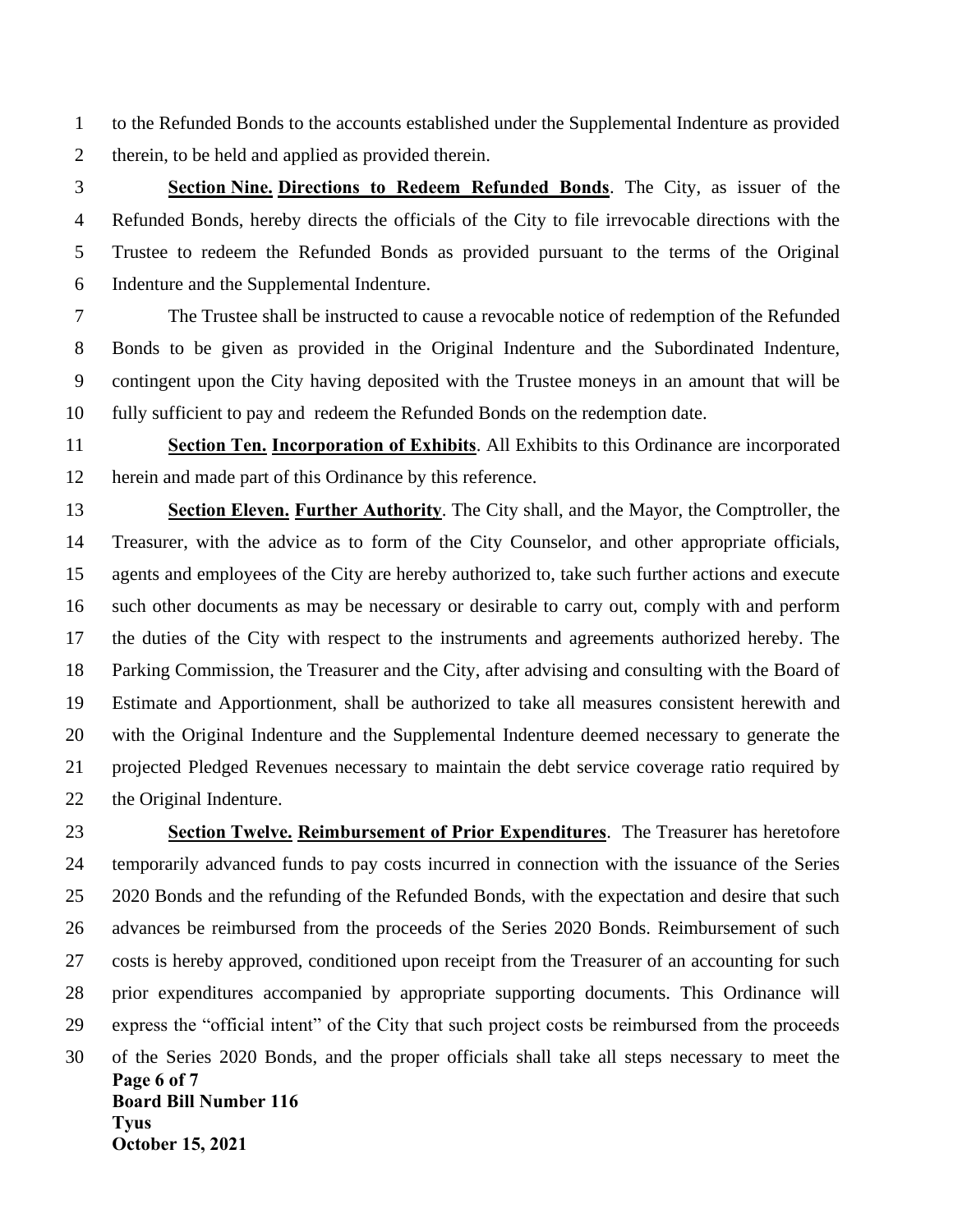requirements of U.S. Treasury Regulations Section 1.150-2 (or successor provisions) promulgated under the Internal revenue Code of 1986, as amended.

 **Section Thirteen. Preservation of Revenue Sources**. Recognizing that a good credit rating is important to the City and can minimize its costs of borrowing, and further recognizing the importance of the City's reputation for sound financial management with bond underwriters, bond insurers, investors and other financial institutions, the Treasurer is hereby urged to take reasonable steps required by good practice to preserve sources of Pledged Revenues and to consult the Parking Commission before authorizing actions that might materially adversely affect such Pledged Revenues.

 **Section Fourteen. Superseding of Inconsistent Provisions**. The provisions of this Ordinance hereby amend any provision of any ordinance of the City inconsistent with the terms hereof, but only to the extent of such inconsistency.

 **Section Fifteen. Severability**. The sections of this Ordinance shall be severable. In the event that any section of this Ordinance is found by a court of competent jurisdiction to be unconstitutional, the remaining sections of this Ordinance shall be valid, unless the court finds the valid sections of this Ordinance are so essentially and inseparably connected with, and so dependent upon the void section that it cannot be presumed that the Board of Aldermen would have enacted the valid section without the void ones; or unless the court finds the valid sections, standing alone, are incomplete and incapable of being executed in accordance with legislative intent.

**Page 7 of 7 Board Bill Number 116 Tyus October 15, 2021**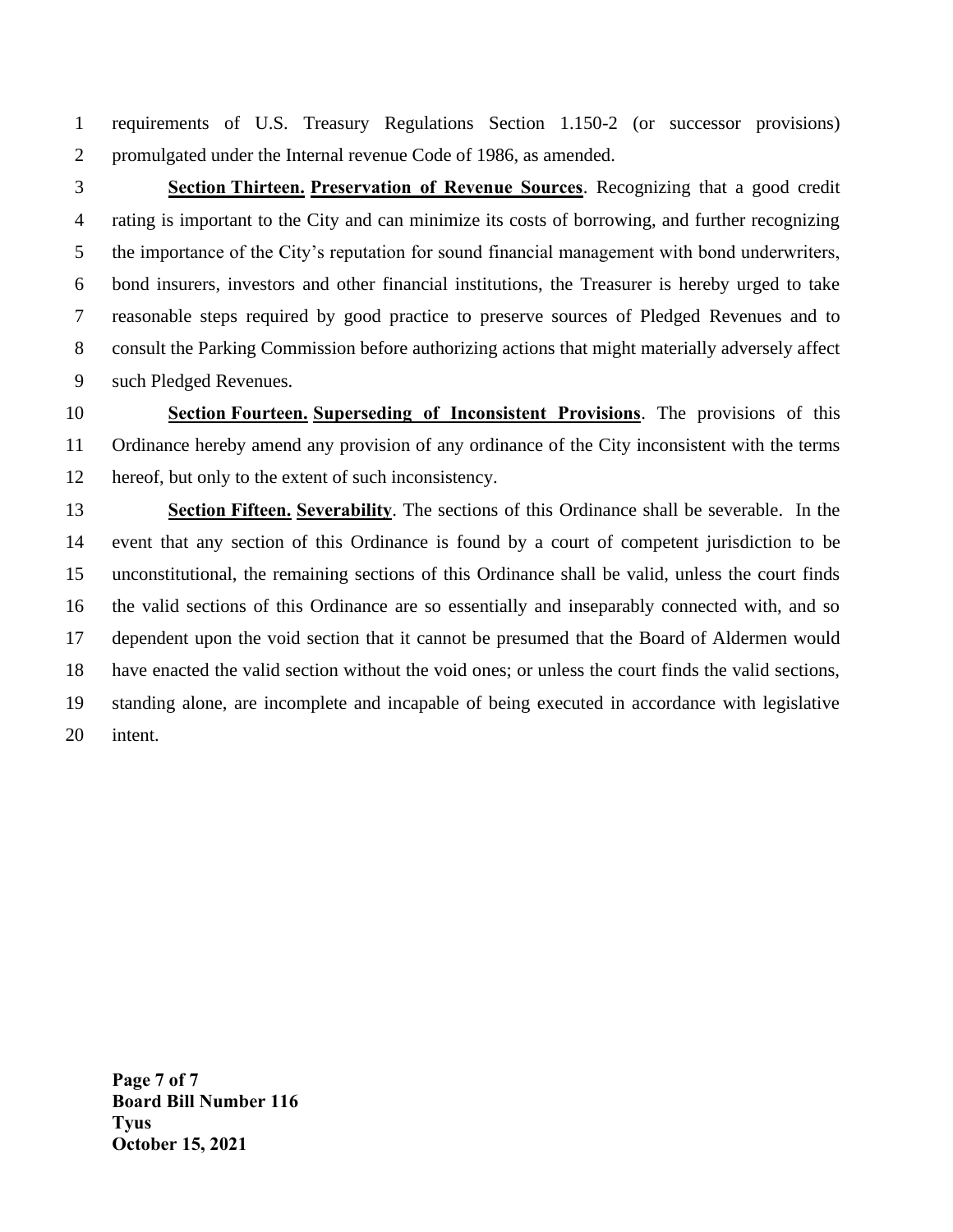# **EXHIBIT A**

# **ORIGINAL INDENTURE**

# **(Attached)**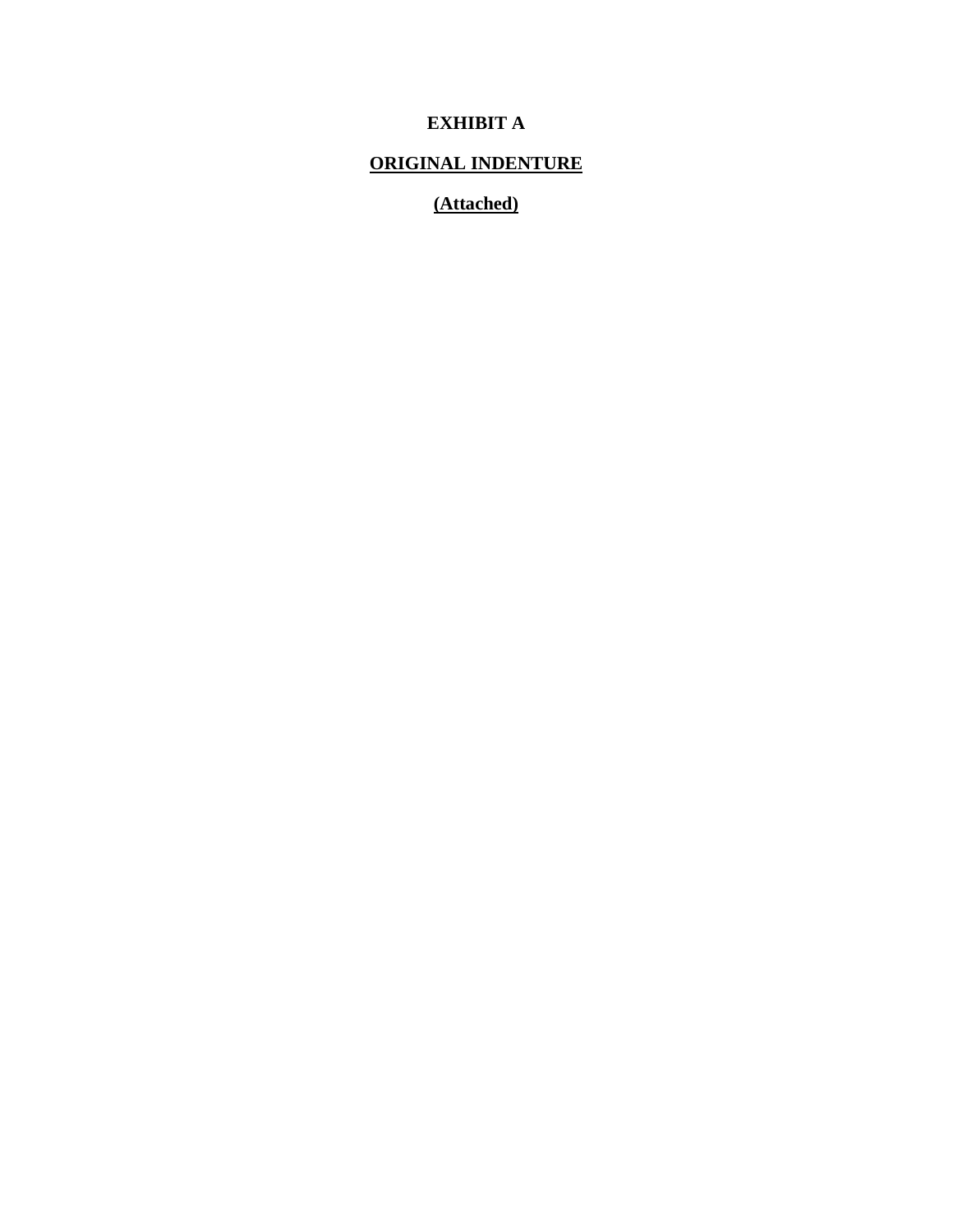# **EXHIBIT B**

# **SUPPLEMENTAL INDENTURE**

**(Attached)**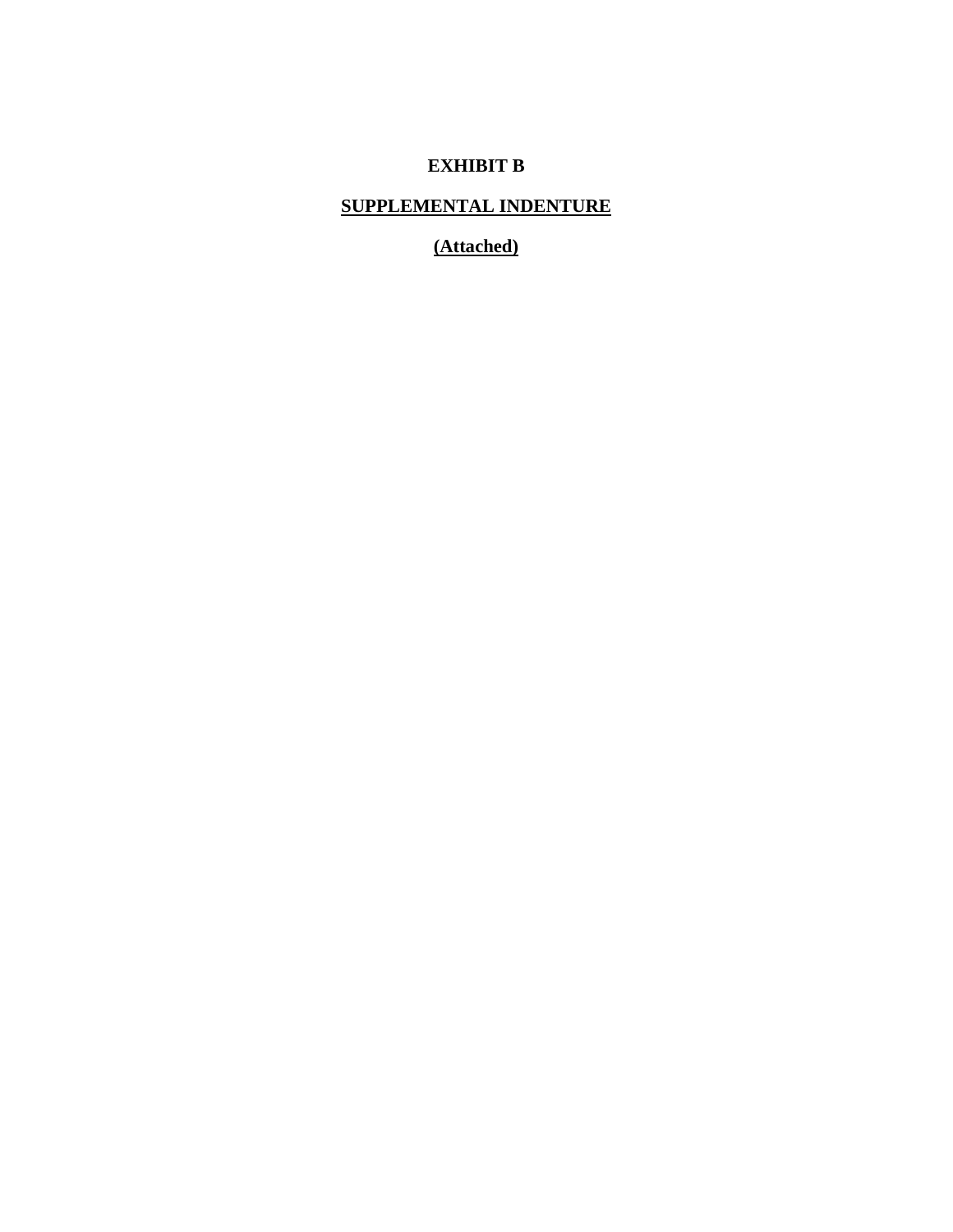Board Bill Number 116 Exhibit A

**SUPPLEMENTAL TRUST INDENTURE NO. 4** 

**Dated as of April 1, 2015** 

**Among** 

**THE CITY OF ST. LOUIS, MISSOURI, Acting through the Supervisor of Parking Meters** 

**THE PARKING COMMISSION OF THE CITY OF ST. LOUIS, MISSOURI,** 

**And** 

**UMB BANK, NA., as Trustee** 

### **THE CITY OF ST. LOUIS, MISSOURI**

**\$6,440,000 Subordinated Parking Revenue Bonds (Capital Equipment Project) Series 2015A**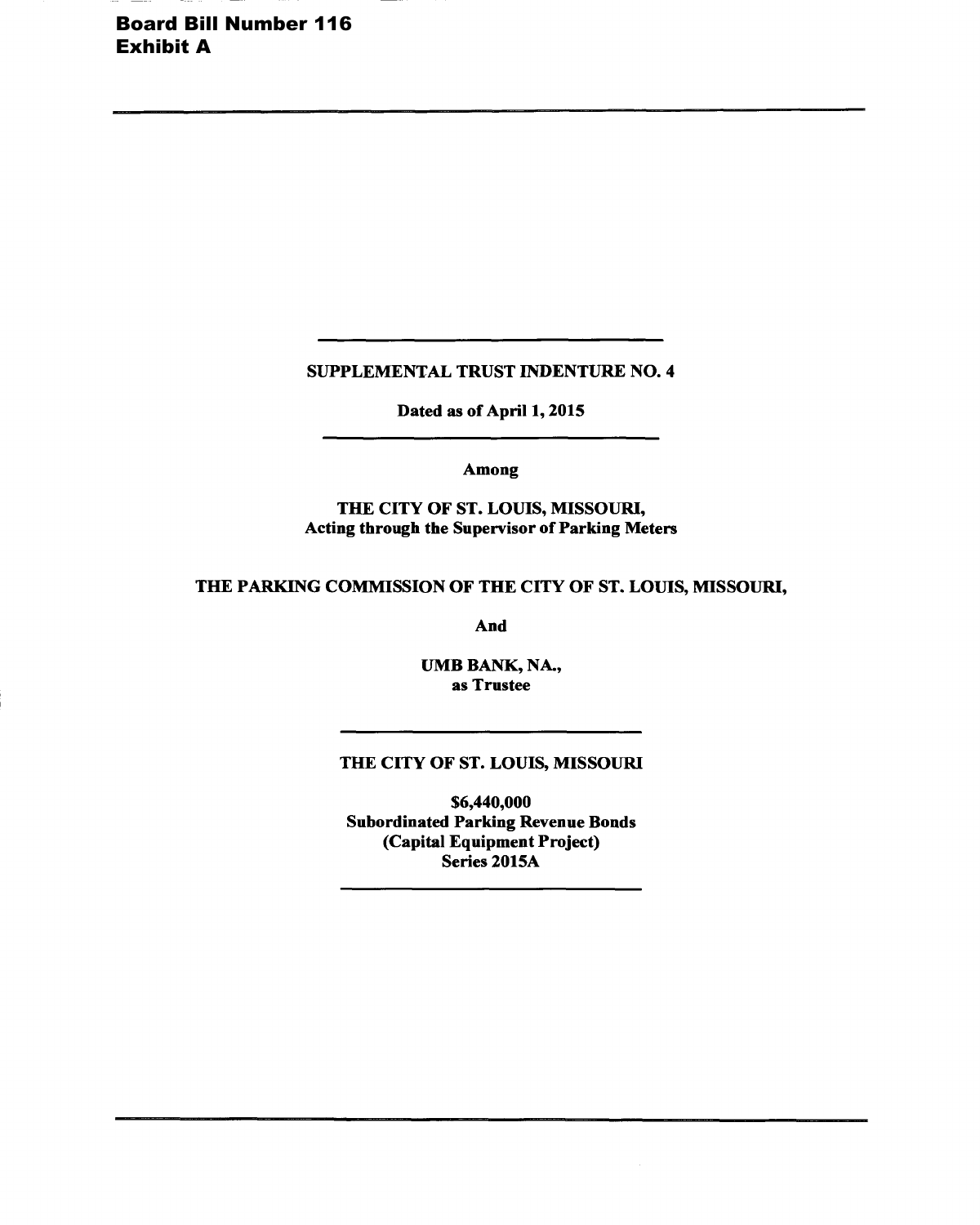# **SUPPLEMENTAL TRUST INDENTURE NO. 4**

### **TABLE OF CONTENTS**

### Page

### **ARTICLE I**

# **DEFINITIONS, AUTHORITY FOR SUPPLEMENTAL INDENTURE NO. 4**

| Section 101 |  |
|-------------|--|
| Section 102 |  |

#### **ARTICLE II**

### **THE SERIES 2015A BONDS**

| Section 201 |  |  |
|-------------|--|--|
|-------------|--|--|

### **ARTICLE III**

### **REDEMPTION OF SERIES 2015A BONDS**

| Section 301 |  |
|-------------|--|
| Section 302 |  |
| Section 303 |  |
| Section 304 |  |
| Section 305 |  |

#### **ARTICLE IV**

### **FUNDS AND ACCOUNTS, APPLICATION OF BOND PROCEEDS**

| Section 401 |  |
|-------------|--|
| Section 402 |  |
| Section 403 |  |
| Section 404 |  |
| Section 405 |  |

### **ARTICLE V**

### **SPECIAL COVENANTS**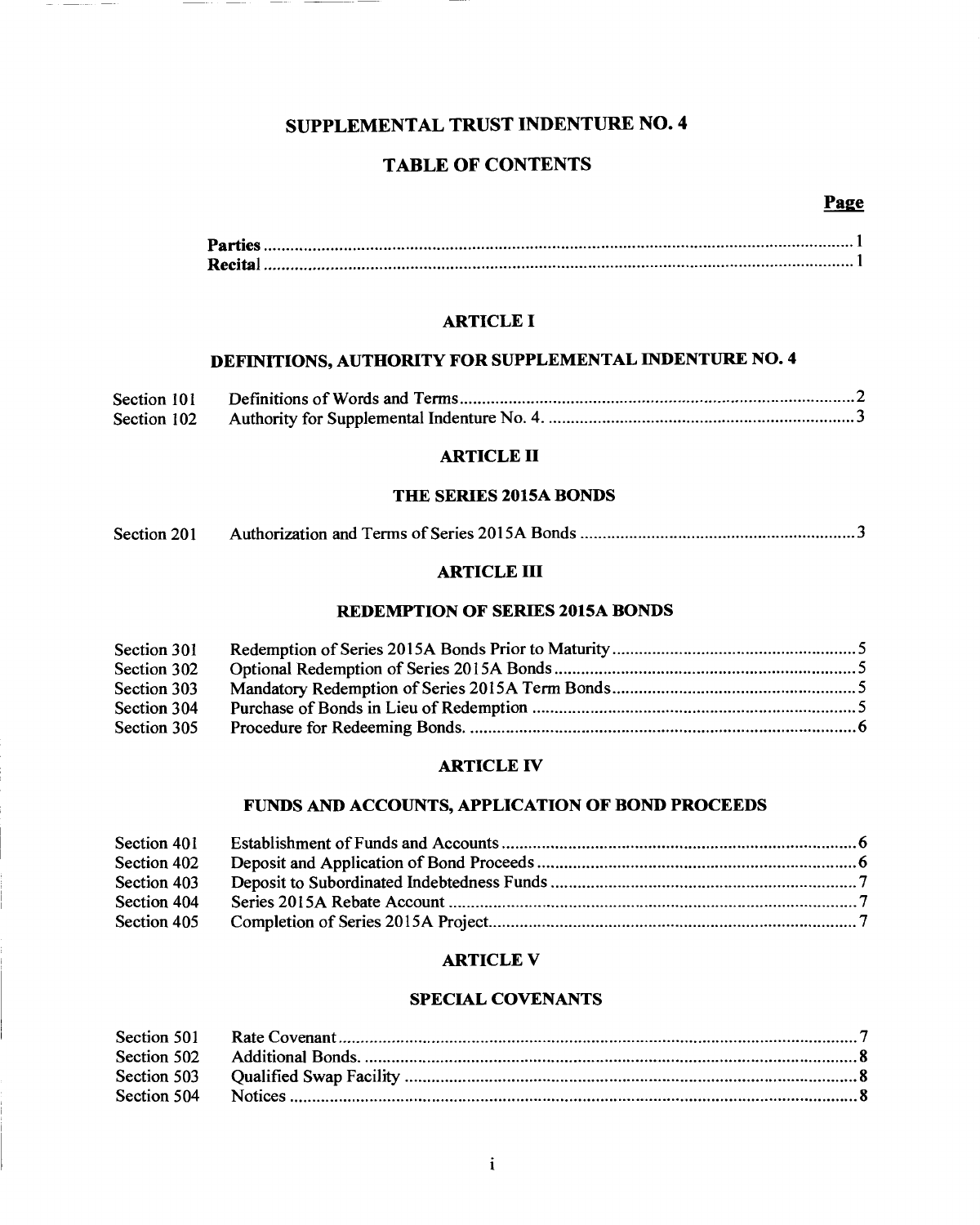| Section 505 |  |  |
|-------------|--|--|
|-------------|--|--|

# **ARTICLE VI**

# *BOND* **INSURANCE**

| Section 601 | Claims Upon the Bond Insurance Policy and Payments by and to the |
|-------------|------------------------------------------------------------------|
|             |                                                                  |

### **ARTICLE VII**

# **MISCELLANEOUS PROVISIONS**

| Section 701 | Applicability of Original Indenture and Supplemental Indenture No. 4 14 |  |
|-------------|-------------------------------------------------------------------------|--|
| Section 702 |                                                                         |  |
| Section 703 |                                                                         |  |
| Section 704 |                                                                         |  |
| Section 705 |                                                                         |  |
| Section 706 |                                                                         |  |
| Section 707 |                                                                         |  |
| Section 708 |                                                                         |  |
|             |                                                                         |  |

**Exhibit A -** Form of Series 2015A Bonds

 $\sim$   $-$ 

 $\sim$ 

 $\overline{\phantom{a}}$ 

 $\overline{\phantom{a}}$ 

 $\frac{1}{2} \left( \frac{1}{2} \right) \left( \frac{1}{2} \right) \left( \frac{1}{2} \right) \left( \frac{1}{2} \right) \left( \frac{1}{2} \right) \left( \frac{1}{2} \right) \left( \frac{1}{2} \right) \left( \frac{1}{2} \right) \left( \frac{1}{2} \right) \left( \frac{1}{2} \right) \left( \frac{1}{2} \right) \left( \frac{1}{2} \right) \left( \frac{1}{2} \right) \left( \frac{1}{2} \right) \left( \frac{1}{2} \right) \left( \frac{1}{2} \right) \left( \frac$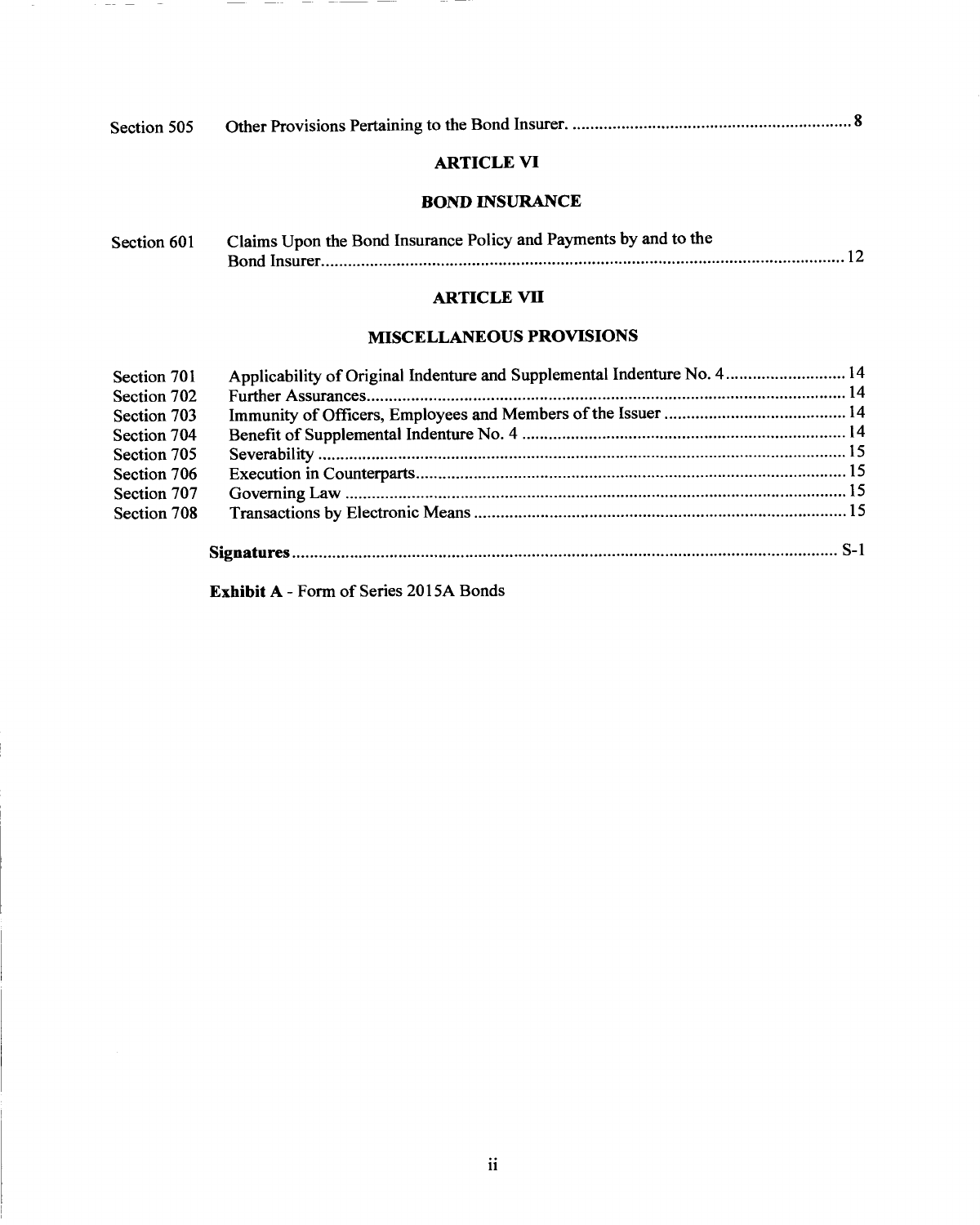### **SUPPLEMENTAL TRUST INDENTURE NO. 4**

This **SUPPLEMENTAL TRUST INDENTURE NO. 4** dated as of April 1, 2015 *("Supplemental Indenture No. 4"),* is entered into among **THE CITY OF St LOUIS, MISSOURI,** a constitutional charter city and political subdivision of the State of Missouri (the *"City"),* acting through the Supervisor of Parking Meters (the *"Issuer"),* the **PARKING COMMISSION OF THE CITY OF ST. LOUIS, MISSOURI,** a parking commission established pursuant to the hereinafter defined Act (the *"Parking Commission"),* and **UMB BANK, N.A.,** a national banking association duly organized and existing and authorized to accept and execute trusts of the character herein set out under the laws of the United States of America, and having a corporate trust office located in St. Louis, Missouri, as trustee (the *"Trustee").* 

#### **RECITALS**

1. This Supplemental Indenture No. 4 supplements the Trust Indenture dated as of December 1, 2006, among the Issuer, the Parking Commission and the Trustee (said Trust Indenture, as originally executed, the *"Original Indenture",* and with all amendments and supplements thereto, including this Supplemental Indenture No. 4, the *"Indenture"),* under which the Issuer from time to time may issue and deliver one or more Series of Bonds for the purpose of (a) paying all or a portion of the Costs of the Series 2015A Project, (b) funding reserve deposits with respect to such Series 2015A Bonds and/or (c) paying Costs of Issuance.

2. Pursuant to the Act and Ordinance No. 69917 duly adopted by the Board of Aldermen on January 20, 2015 and duly approved by the Mayor on January 20, 2015, the Issuer is authorized to issue Subordinated Parking Revenue Bonds under the Original indenture, as supplemented by this Supplemental Indenture No. 4, to be designated Subordinated Parking Revenue Bonds (Capital Equipment Project), Series 2015A (the *"Series 2015A Bonds"),* in the original aggregate principal amount not to exceed \$6,440,000, for the purpose of providing funds to (a) finance the Costs of the Series 2015A Project consisting of the purchase and installation of modern parking meters for 7,700 parking spaces and revenue control equipment for the Cupples Garage located in the City (the *"Series 2015A Project*"), (b) fund a debt service reserve with respect to the Series 2015A Bonds, and (c) pay the bond *insurance* premium and other Costs of Issuance with respect to the Series 2015A Bonds.

3. The Series 2015A Bonds will be secured under the Indenture in accordance with the terms and provisions of the Original Indenture applicable to Subordinated Bonds.

4. All acts necessary to make the Series 2015A Bonds, when authenticated by the Trustee and issued as provided in the Original Indenture and this Supplemental Indenture No. 4, the valid, legal and binding obligation of the Issuer, and to constitute the Original Indenture as supplemented by this Supplemental Indenture No. 4 a valid, legal and binding pledge and assignment of the property, rights, interests and revenues made therein and herein for the security of the payment of the Series 2015A Bonds, have been done and performed, and the execution and delivery of this Supplemental Indenture No. 4 and the execution and issuance of the Series 2015A Bonds, subject to the terms of this Supplemental Indenture No. 4, have in all respects been duly authorized by the Issuer.

**NOW, THEREFORE,** the Issuer covenants and agrees with the Trustee, for the benefit of the Owner of the Series 2015A Bonds, that the Series 2015A Bonds are to be issued, authenticated and delivered and the Trust Estate is to be held and applied by the Trustee as provided in the Original Indenture, subject to the further covenants, conditions and trusts hereinafter and in the Original Indenture set forth, as follows: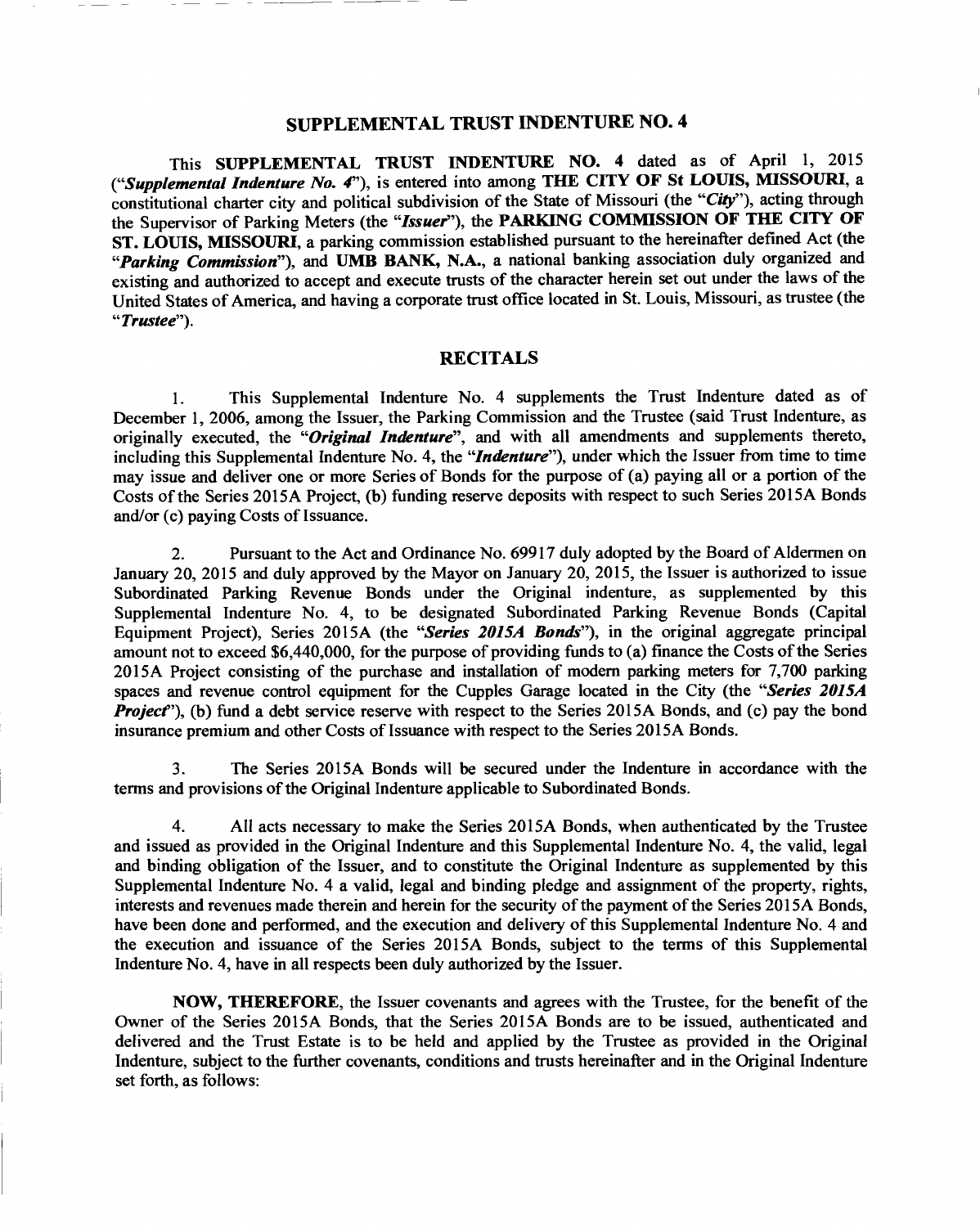#### **ARTICLE I**

# **DEFINITIONS, AUTHORITY FOR SUPPLEMENTAL INDENTURE NO. 4**

# *Section 101 Definitions of Words and Terms.*

For all purposes of this Supplemental Indenture No. 4, except as otherwise provided or unless the context otherwise requires, words and terms used in this Supplemental Indenture No. 4 shall have the meanings set forth in **Section 101** of the Original Indenture and the following meanings set forth in this Section. Any words and terms defined herein that are not already defined in the Original Indenture are intended to supplement the definitions contained therein. Any words and terms defined herein that are already defined in the Original Indenture are intended to replace and supersede such definitions already contained therein for purposes related to the Series 2015A Bonds. If any of the following definitions conflict with the definitions already set forth in the Original Indenture, the definitions set forth herein shall take precedence:

*"Bond Insurance Policy"* means the insurance policy issued by the Bond Insurer guaranteeing the scheduled payment of principal of and interest on the Series 2015A Bonds when due.

*"Bond Insurer"* means Assured Guaranty Municipal Corp., an insurance company, or any successor thereto or assignee thereof.

*"Continuing Disclosure Agreement"* means the Continuing Disclosure Agreement among the City, the Issuer and UMB Bank, N.A., as Dissemination Agent.

*"Indenture"* means the Original Indenture, as from time to time amended and supplemented by Supplemental Indentures in accordance with the provisions of the Original Indenture, including this Supplemental Indenture No. 4.

*"Issue Date"* means the date of issuance of the Series 2015A Bonds.

*"Original Indenture"* means the Trust Indenture dated as of December 1, 2006, among the Issuer, the Parking Commission and the Trustee, as from time to time amended in accordance with the provisions thereof.

*"Purchase Agreement"* means the Bond Purchase Agreement dated March 25, 2015, between the Issuer and the Underwriter.

*"Record Date"* means, with respect to the Series 2015A Bonds, the close of *business* on the 1st day (whether or not a Business Day) of the calendar month in which an interest payment date with respect to the Series 2015A Bonds occurs.

*"Series 2015A Project"* has the meaning set forth in Recital paragraph 2.

*"Series 2015A Bonds"* means the Subordinated Parking Revenue Bonds (Capital Equipment Project), Series 2015A, in the maximum amount of \$6,440,000 bearing interest at the rates per annum, set out in **Section 201(b)** maturing December 15, 2031.

*"Series 2015A Debt Service Reserve Requirement"* means \$513,741.50.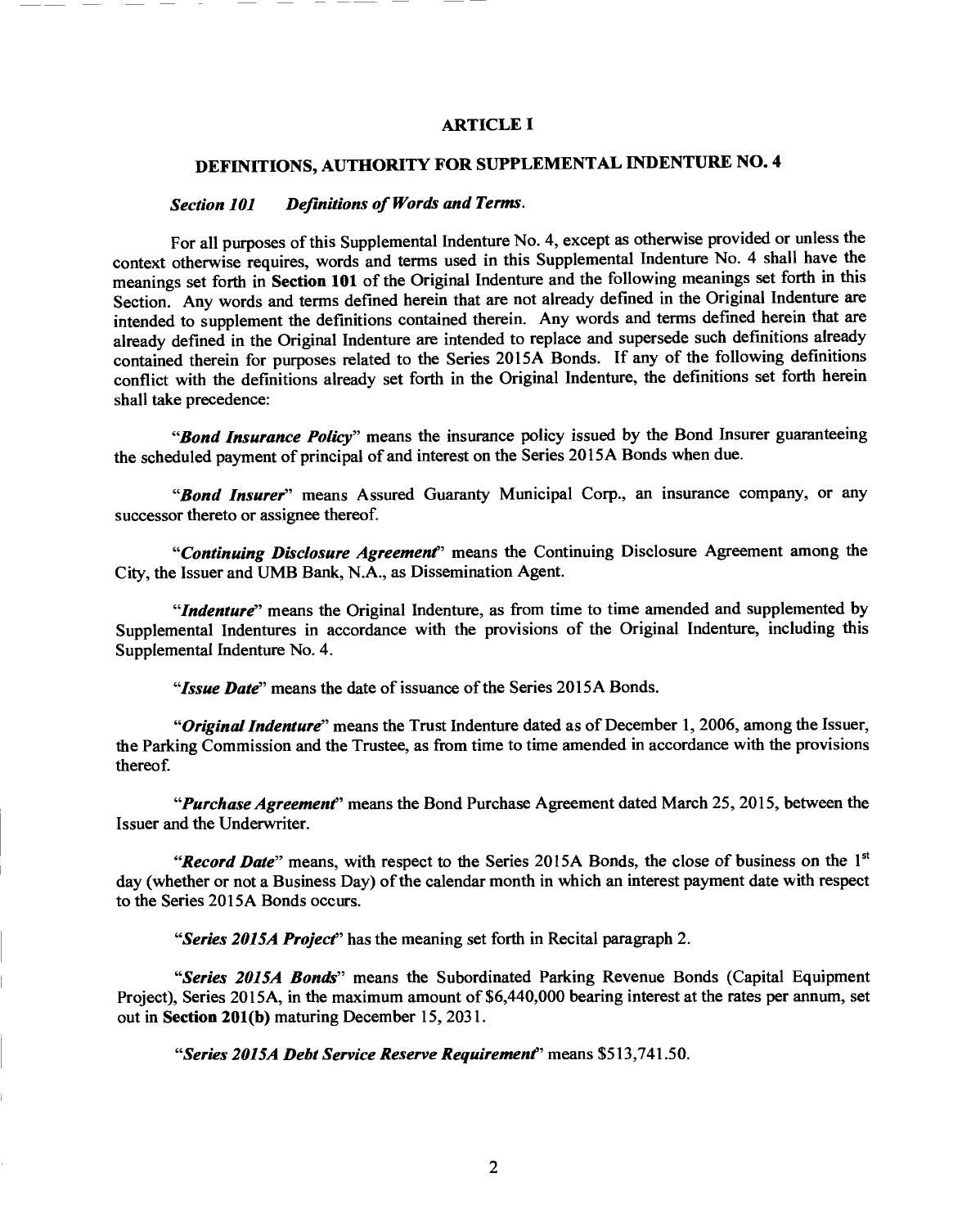*"Supplemental Indenture No. 4"* means this Supplemental Trust Indenture No. 4 as originally executed by the Issuer, the Parking Commission and the Trustee, and as from time to time amended and supplemented by Supplemental Indentures in accordance with the provisions of the Original Indenture and this Supplemental Indenture No. 4.

*"Tax Compliance Agreement"* means the Tax Compliance Agreement dated as of April 1, 2015 between the Issuer and the Trustee.

*"Trustee"* means UMB Bank, NA., and its successor or successors and any other corporation or association which at any time may be substituted in its place pursuant to and at the time serving as trustee under the Indenture.

*"Underwriter"* means IFS Securities, Inc.

#### *Section 102 Authority for Supplemental Indenture No. 4.*

This Supplemental Indenture No. 4 is adopted pursuant to the provisions of the Act, and is supplemental to, and is authorized, executed and delivered in accordance with, **Article II and Article XI**  of the Original indenture.

#### **ARTICLE II**

#### **THE SERIES 2015A BONDS**

#### *Section 201 Authorization and Terms of Series 2015A Bonds.*

- *(a) Authorization and Amount.* The Issuer hereby authorizes the issuance of a single Series of Bonds under the Original Indenture and by this Supplemental Indenture No. 4 in the total aggregate principal amount of **\$6,440,000** designated **"Subordinated Parking Revenue Bonds (Capital Equipment Project), Series 2015A"** (the *"Series 2015A Bonds*"). The Series 2015A Bonds shall be issued for the purpose of providing funds to the Issuer to (A) finance the Costs of the Series 2015A Project, (B) fund debt service reserves with respect to the Series 2015A Bonds, and (C) pay the bond insurance premium and other Costs of Issuance with respect to the Series 2015A Bonds.
- *(b) Date and Maturities.* The Series 2015A Bonds shall be dated the date of their original issuance and delivery, shall mature on December 15 in the years and in the respective principal amounts (subject to prior redemption as provided in Article III), as follows: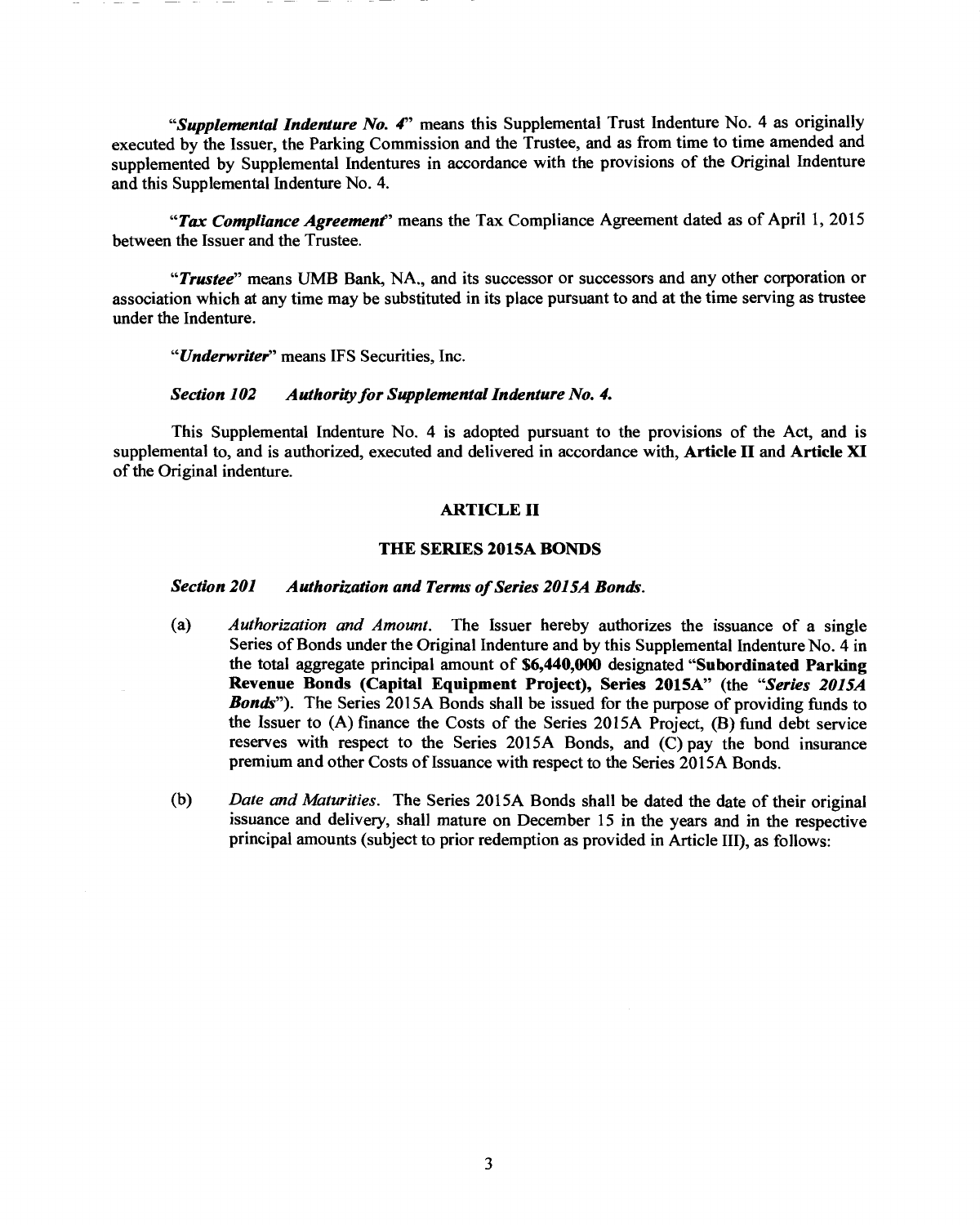### **Series 2015A Serial Bonds**

| <b>Maturity Date</b><br>(December 15) | <b>Principal Amount</b> | <b>Interest Rate</b> |
|---------------------------------------|-------------------------|----------------------|
| 2016                                  | \$345,000               | 0.730%               |
| 2017                                  | \$350,000               | 1.080%               |
| 2018                                  | \$350,000               | 1.430%               |
| 2019                                  | \$355,000               | 1.730%               |
| 2020                                  | \$365,000               | 1.880%               |
| 2021                                  | \$370,000               | 2.080%               |
| 2022                                  | \$380,000               | 2.330%               |
| 2023                                  | \$385,000               | 2.480%               |
| 2024                                  | \$395,000               | 2.680%               |
| 2025                                  | \$405,000               | 2.780%               |
|                                       | \$3,700,000             |                      |

#### **Term Bond**

\$2,740,000 3.500 % Term Bonds maturing December 15, 2031, Priced at 97.250%, to yield 3.700%.

- *(c) Interest.* The Series 2015A Bonds shall bear interest at the respective rates per annum set forth above (computed on the basis of a 360-day year of twelve 30-day months) from their date or from the most recent interest payment date to which interest has been paid or duly provided for, payable on June 15 and December 15 of each year, beginning on December 15, 2015.
- *(d) Form and Denominations.* The Series 2015A Bonds shall be issuable as fully registered bonds without coupons in authorized denominations substantially in the form set forth in **Exhibit A** attached to this Supplemental Indenture No. 4, with such necessary or appropriate variations, omissions and insertions as are permitted or required by this Supplemental Indenture No. 4. The Series 2015A Bonds may have endorsed thereon such legends or text as may be necessary or appropriate to conform to any applicable rules and regulations of any governmental authority or any custom, usage or requirement of law with respect thereto.

The Series 2015A Bonds shall be numbered from **RA-1** consecutively upward in order of issuance or in such other manner as the Trustee shall designate, and shall bear appropriate *"CUSIP"* identification numbers.

*(e) Execution and Delivery.* The Series 2015A Bonds shall be executed in the manner set forth in **Section 304** of the Original Indenture and delivered to the Trustee for authentication, but prior to or simultaneously with the authentication and delivery of the Series 2015A Bonds by the Trustee the documents required by **Section 202** of the Original Indenture shall be filed with the Trustee.

When such documents have been filed with the Trustee, and when the Series 2015A Bonds have been executed and authenticated as required by **Section 304** of the Original Indenture, the Trustee shall deliver the Series 2015A Bonds to or upon the order of the Underwriter, but only upon payment of the purchase price of such Series 2015A Bonds. The net proceeds of the sale of the Series 2015A Bonds paid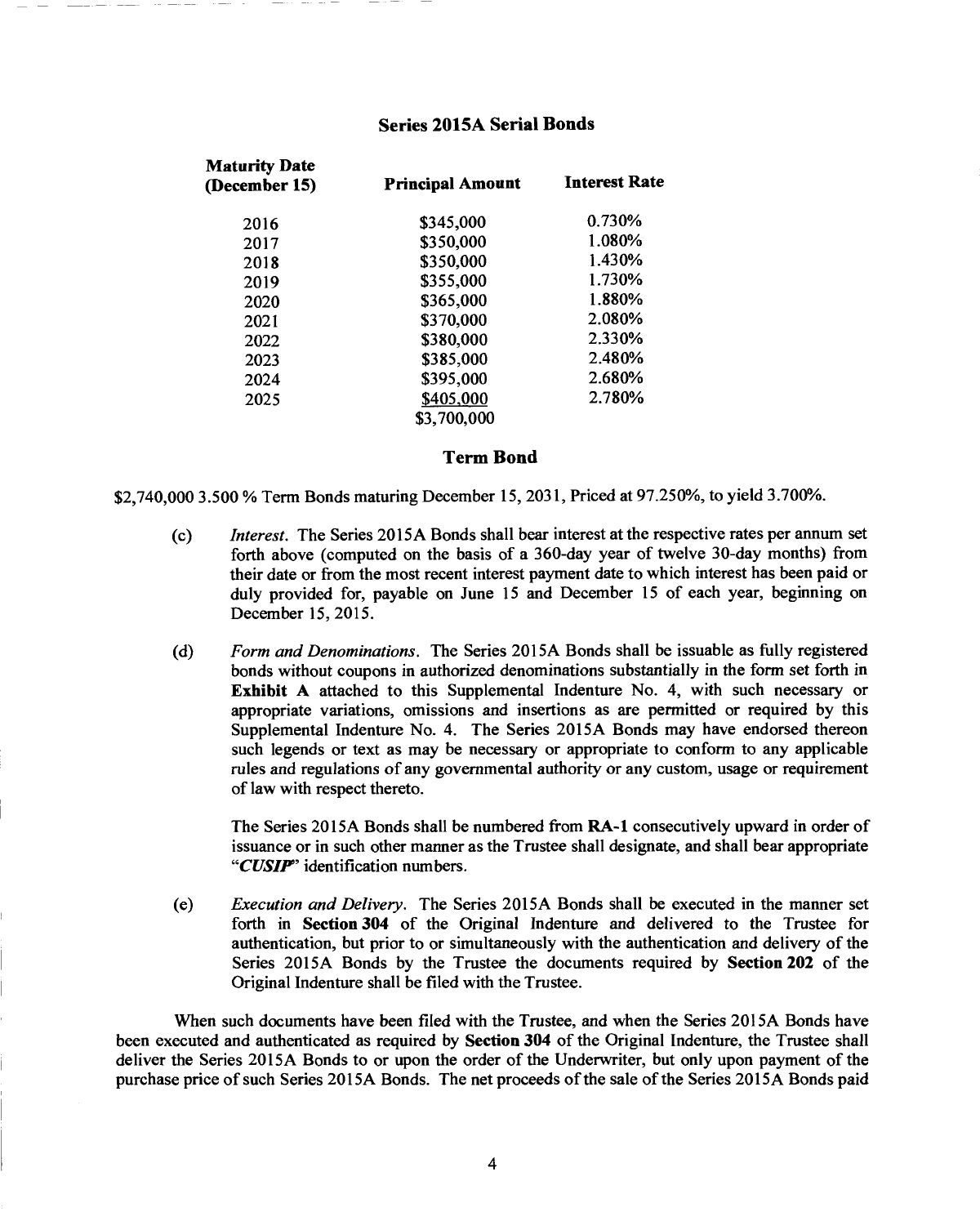over to the Trustee shall be deposited and applied as provided in **Article V** of the Original Indenture and **Article IV** of this Supplemental Indenture No. 4.

#### **ARTICLE III**

#### **REDEMPTION OF SERIES 2015A BONDS**

### *Section 301 Redemption of Series 2015A Bonds Prior to Maturity.*

The Series 2015A Bonds shall be subject to optional and mandatory redemption prior to maturity in accordance with the applicable terms and provisions contained in this Article and as specified in **Article IV** of the Original Indenture.

#### *Section 302 Optional Redemption of Series 2015A Bonds.*

The Series 2015A Bonds maturing in the year 2020 and thereafter will be subject to redemption and payment prior to maturity, at the option and written direction of the Issuer, on and after March 15, 2020, in whole or in part on any date at the Redemption Price of **100%** of the principal amount thereof, plus accrued interest to the redemption date, without premium.

#### *Section 303 Mandatory Redemption of Series 2015A Term Bonds.*

The Series 2015A Bonds maturing on December 15, 2031 (the "Series 2015A Term Bonds") shall be subject to mandatory redemption in part, at the redemption price of 100% of the principal amount so redeemed plus accrued interest thereon to the Redemption Date, without premium, in the following principal amounts on December 15 of the years specified as follows:

| \$420,000<br>2026<br>\$430,000<br>2027<br>\$450,000<br>2028<br>\$465,000<br>2029<br>\$480,000<br>2030<br>\$495,000<br>$2031*$<br>\$2,740,000 | <b>Redemption Date</b> | <b>Sinking Fund Installment</b> |
|----------------------------------------------------------------------------------------------------------------------------------------------|------------------------|---------------------------------|
|                                                                                                                                              |                        |                                 |
|                                                                                                                                              |                        |                                 |
|                                                                                                                                              |                        |                                 |
|                                                                                                                                              |                        |                                 |
|                                                                                                                                              |                        |                                 |
|                                                                                                                                              |                        |                                 |
|                                                                                                                                              |                        |                                 |

#### Final maturity

The Trustee shall each year in which such Series 2015A Term Bonds are to be redeemed pursuant to the terms of this subparagraph (ii) make timely selection of such Series 2014 Term Bonds or portions thereof to be so redeemed and shall give notice thereof as provided in the Indenture without further instructions from the Issuer.

#### *Section 304 Purchase of Bonds in Lieu of Redemption.*

At its option to be exercised on or before forty-fifth (45th) day prior to December 15, 2026, the Issuer shall (i) deliver to the Trustee for cancellation the Series 2015A Term Bonds in any aggregate principal amount desired, or (ii) receive a credit in respect to the mandatory sinking fund redemption obligation of the Issuer under this Section 303 for any Series 2015A Term Bonds and which prior to such date have been purchased or redeemed (other than through the operation of the requirements of Section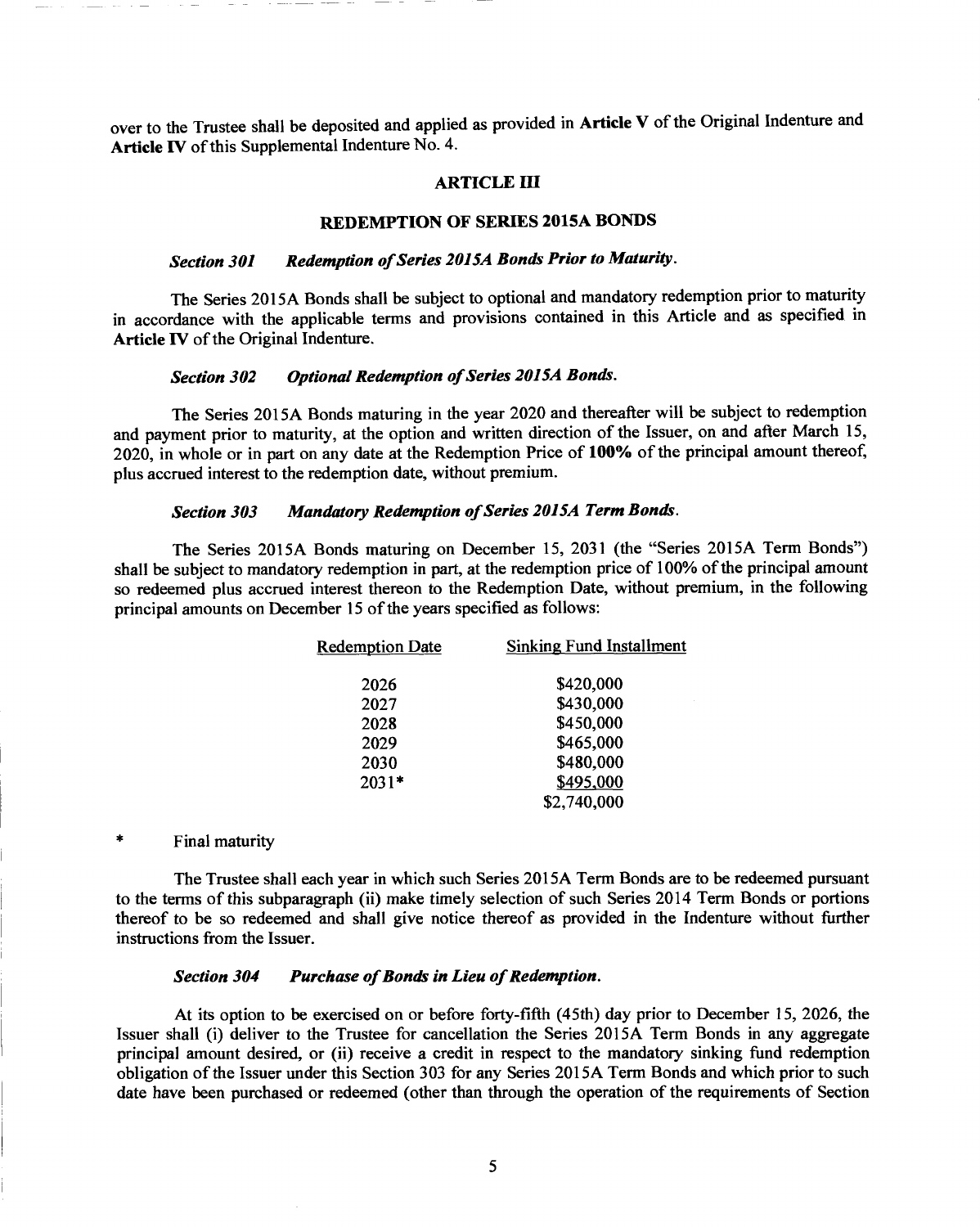304 and canceled by the Trustee and not theretofore applied as a credit against the mandatory sinking fund redemption obligation under Section 303. Each Series 2015A Term Bond so delivered or previously purchased or redeemed as described in the immediately preceding sentence shall be credited at 100% of the principal amount thereof against the obligation of the Issuer to redeem Series 2015A Term Bonds on the next succeeding mandatory sinking fund redemption date and any excess of such amount shall be credited on future mandatory sinking fund redemption obligations for Series 2015A Term Bonds in chronological order. If the Issuer intends to exercise the option granted by clauses (i) or (ii) above, the Issuer shall, on or before the forty-fifth (45th) day prior to each December 15, in the years 2026 to 2030, inclusive, furnish the Trustee a certificate indicating to what extent said clauses (i) and (ii) are to be complied with in respect of such mandatory sinking fund redemption requirement.

#### *Section 305 Procedure for Redeeming Bonds.*

If any Series 2015A Bonds are to be redeemed, such redemption shall be accomplished according to the procedures set out in **Sections 403, 404 and 405** of the Original Indenture.

#### **ARTICLE IV**

#### **FUNDS AND ACCOUNTS, APPLICATION OF BOND PROCEEDS**

#### *Section 401 Establishment of Funds and Accounts.*

In addition to the Funds and Accounts established by **Section 501** of the Original Indenture, there are hereby established in the custody of the Trustee the following Accounts and subaccounts with respect to the Series 2015A Bonds:

- (a) Within the Project Fund, the Series 2015A Project Account (the *"Series 2015A Project Account").*
- (b) Within the Costs of Issuance Fund, the Series 2015A Costs of Issuance Account (the *"Series 2015A Costs of Issuance Account").*
- (c) Within the Subordinated Indebtedness Fund, the Series 2015A Debt Service Account (the *"Series 2015A Debt Service Account").*
- (d) Within the Rebate Fund, the Series 2015A Rebate Account (the *"Series 2015A Rebate Account").*
- (e) Within the Debt Service Reserve Fund, the Series 2015A Debt Service Reserve Account, which shall be a Series Debt Service Reserve Account, as defined in the Original Indenture.

#### *Section 402 Deposit and Application of Bond Proceeds.*

The proceeds of the sale of the Series 2015A Bonds shall be paid to the Trustee, and the Trustee shall deposit and apply such proceeds as follows:

(a) Deposit to the credit of the Series 2015A Costs of Issuance Account in the Costs of Issuance Fund the sum of \$150,875.67, which deposit shall be applied by the Trustee as provided in **Section 503** of the Original Indenture.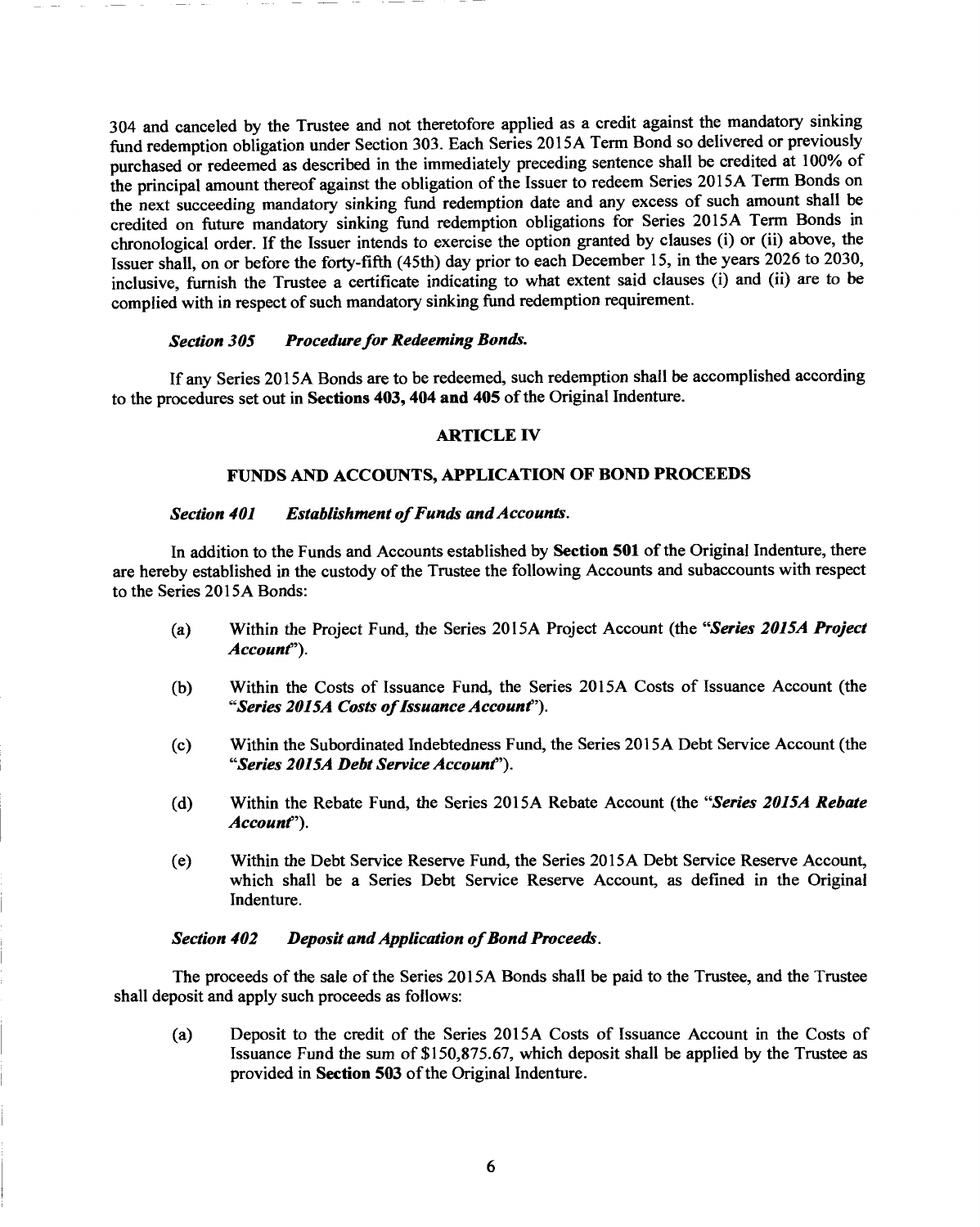- (b) Deposit to the credit of the Series 2015A Debt Service Reserve Fund the sum of \$513,741.50, which is the initial amount of the Series 2015A Debt Service Reserve Account as of the Issue Date.
- (c) Deposit to the credit of the Series 2015A Project Account in the Project Fund all other proceeds, which amounts shall be disbursed by the Trustee for payment of Costs of the Series 2015A Project in the manner set forth in **Section 502** of the Original Indenture.
- (d) No amount shall be deposited in the Series 2015A Debt Service Fund or the Repair and Replacement Fund.

*Section 403 Deposit to Subordinated Indebtedness Funds.* In accordance with Section 505 of the Original Indenture, the Trustee shall, after paying or crediting to the specified Funds or Accounts in the order and amounts specified in subsections  $(b)(1)$  through (6) of such Section 505, (a) deposit to the Series 2015A Debt Service Account, hereby established within the Subordinated Indebtedness Fund, that amount, if any, required so that the balance in said Account shall equal the sum of (a) the Required Interest with respect to the Series 2015A Bonds, plus (b) the Required Principal with respect to the Series 2015A Bonds; provided that, if the amount available for such deposits is insufficient to make the deposits required by this Section, and if any other Series of subordinated bonds has been issued on a parity with the Series 2015A Bonds either (i) with a fully funded reserve account on the date of issuance, or (ii) with no debt service reserve fund requirement, then in either such case, such available amount shall be deposited into the Series 2015A Debt Service Account and the debt service account or accounts for such other Series of subordinated bonds on a pro-rata basis based on the amount of each such other required deposit.

*Section 404 Series 2015A Rebate Account.* There shall be deposited in the Series 2015A Rebate Account such amounts as are required to be deposited therein pursuant to the Tax Compliance Agreement. The Trustee shall remit from moneys in the Series 2015A Rebate Account all rebate installments and a final rebate payment to the United States required by the Tax Compliance Agreement.

The obligation to pay arbitrage rebate to the United States with respect to the Series 2015A Bonds and to comply with all other requirements of this Section and the Tax Compliance Agreement shall survive the defeasance or payment in full of the Series 2015A Bonds until all rebatable arbitrage shall have been paid.

*Section 405 Completion of Series 2015A Project.* The completion of acquisition and installation of the Series 2015A Project shall be evidenced by an Issuer's Certificate filed with the Trustee, stating that the Series 2015A Project has been completed substantially in accordance with the plans and specifications applicable thereto. Upon the filing of such Issuer's Certificate, the balance in the Series 2015A Project Account shall be deposited into the Series 2015A Debt Service Account of the Subordinated Indebtedness Fund and credited toward deposits of Required Principal as provided in Section 403 of this Supplemental Indenture No. 4.

#### **ARTICLE V**

#### **SPECIAL COVENANTS**

#### *Section 501 Rate Covenant.*

(a) Section 705 of the Original Indenture is hereby incorporated herein by this reference and is amended to include a new clause  $705(c)(2)(E)$  as follows: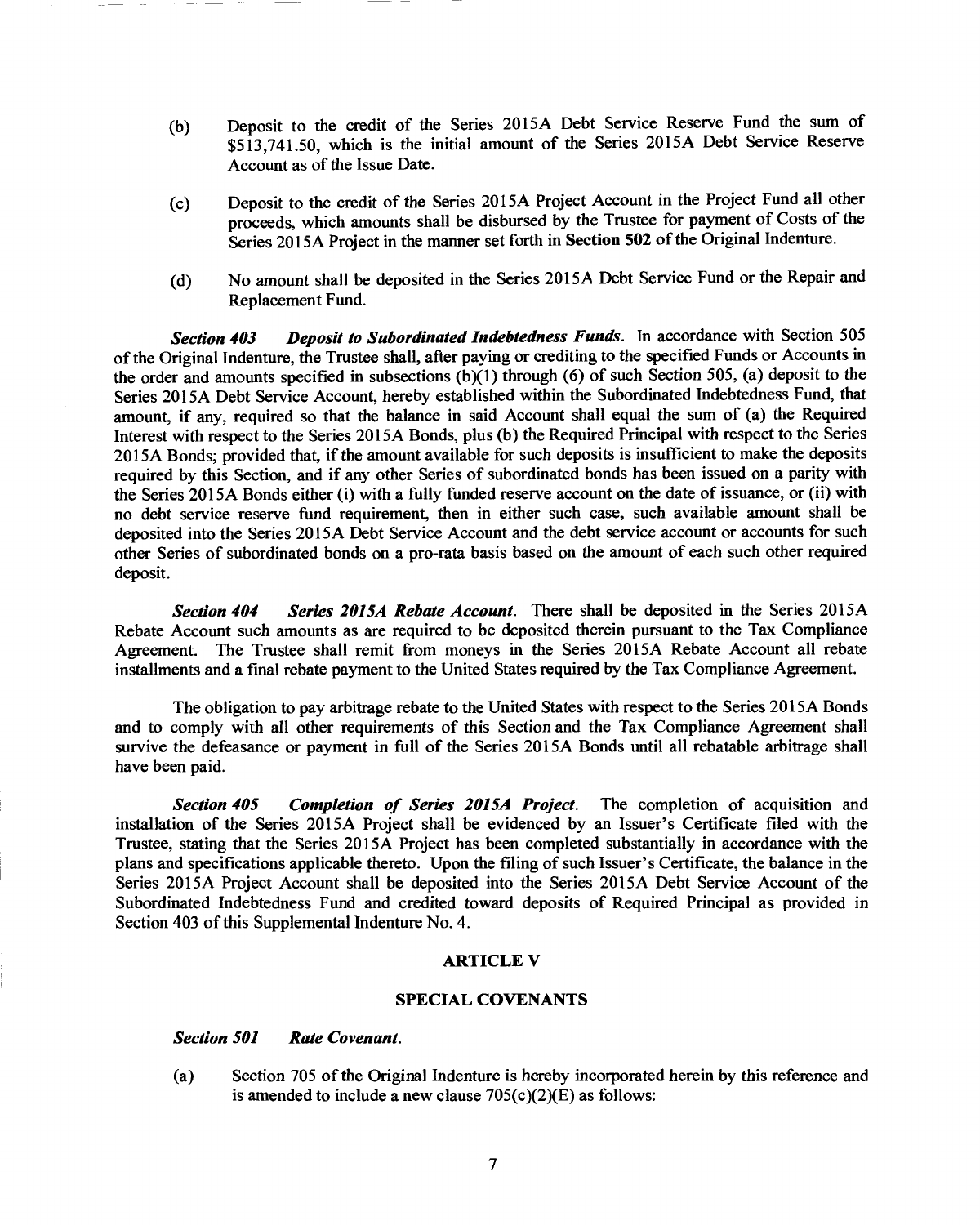"(E) pay the principal and interest on all Subordinated Indebtedness when it comes due."

(b) The Bond Insurer is hereby authorized to take such action as may be necessary or appropriate to enforce the provisions of such Section 705, including seeking mandamus or specific performance by court order.

*Section 502 Additional Bonds.* The Issuer agrees not to issue any additional Bonds, whether senior to, on a parity with, or subordinate to the Series 2015A Bonds which are secured by or payable from funds established under the Original Indenture unless the Debt Service Coverage Ratio, determined for all Bonds and Subordinated Indebtedness, including any Bonds or Subordinated Indebtedness outstanding or proposed to be issued, as provided in Section  $202(g)(5)(B)(ii)$  of the Original Indenture is not less than 1.10 (it being understood that the term "Debt Service Requirements" used therein shall include Subordinated Indebtedness for purposes hereof).

*Section 503 Qualified Swap Facility.* The Issuer agrees not to enter into any Qualified Swap Facility unless the counterparty agrees to expressly subordinate its rights to receive termination payments to all debt service on Subordinated Indebtedness pursuant to a subordination agreement executed by, and with terms satisfactory to, the Issuer, the Bond Insurer and such counterparty.

*Section 504 Notices.* The Bond Insurer is hereby authorized to notify the Trustee of any failure by the Issuer to comply with any covenant set out in the Original Indenture or this Supplemental Indenture No. 4.

#### *Section 505 Other Provisions Pertaining to the Bond Insurer.*

- (a) The prior written consent of the Bond Insurer shall be a condition precedent to the deposit of any credit instrument provided in lieu of a cash deposit into the Series 2015A Debt Service Reserve Fund, if any. Notwithstanding anything to the contrary set forth in the Indenture, amounts on deposit in the Series 2015A Debt Service Reserve Fund shall be applied solely to the payment of debt service due on the Bonds.
- (b) The Bond Insurer shall be deemed to be the sole holder of the Series 2015A Bonds for the purpose of exercising any voting right or privilege or giving any consent or direction or taking any other action that the holders of the Series 2015A Bonds are entitled to take pursuant to the Indenture pertaining to (i) defaults and remedies and (ii) the duties and obligations of the Trustee. In furtherance thereof and as a term of the Indenture and each Bond, the Trustee and each Bondholder appoint the Bond Insurer as their agent and attorney-in-fact and agree that the Bond Insurer may at any time during the continuation of any proceeding by or against the Issuer under the United States Bankruptcy Code or any other applicable bankruptcy, insolvency, receivership, rehabilitation or similar law (an "Insolvency Proceeding") direct all matters relating to such Insolvency Proceeding, including without limitation, (A) all matters relating to any claim or enforcement proceeding in connection with an Insolvency Proceeding (a "Claim"), (B) the direction of any appeal of any order relating to any Claim, (C) the posting of any surety, supersedes or performance bond pending any such appeal, and (D) the right to vote to accept or reject any plan of adjustment. In addition, the Trustee and each Bondholder delegate and assign to the Bond Insurer, to the fullest extent permitted by law, the rights of the Trustee and each Bondholder in the conduct of any Insolvency Proceeding, including, without limitation, all rights of any party to an adversary proceeding or action with respect to any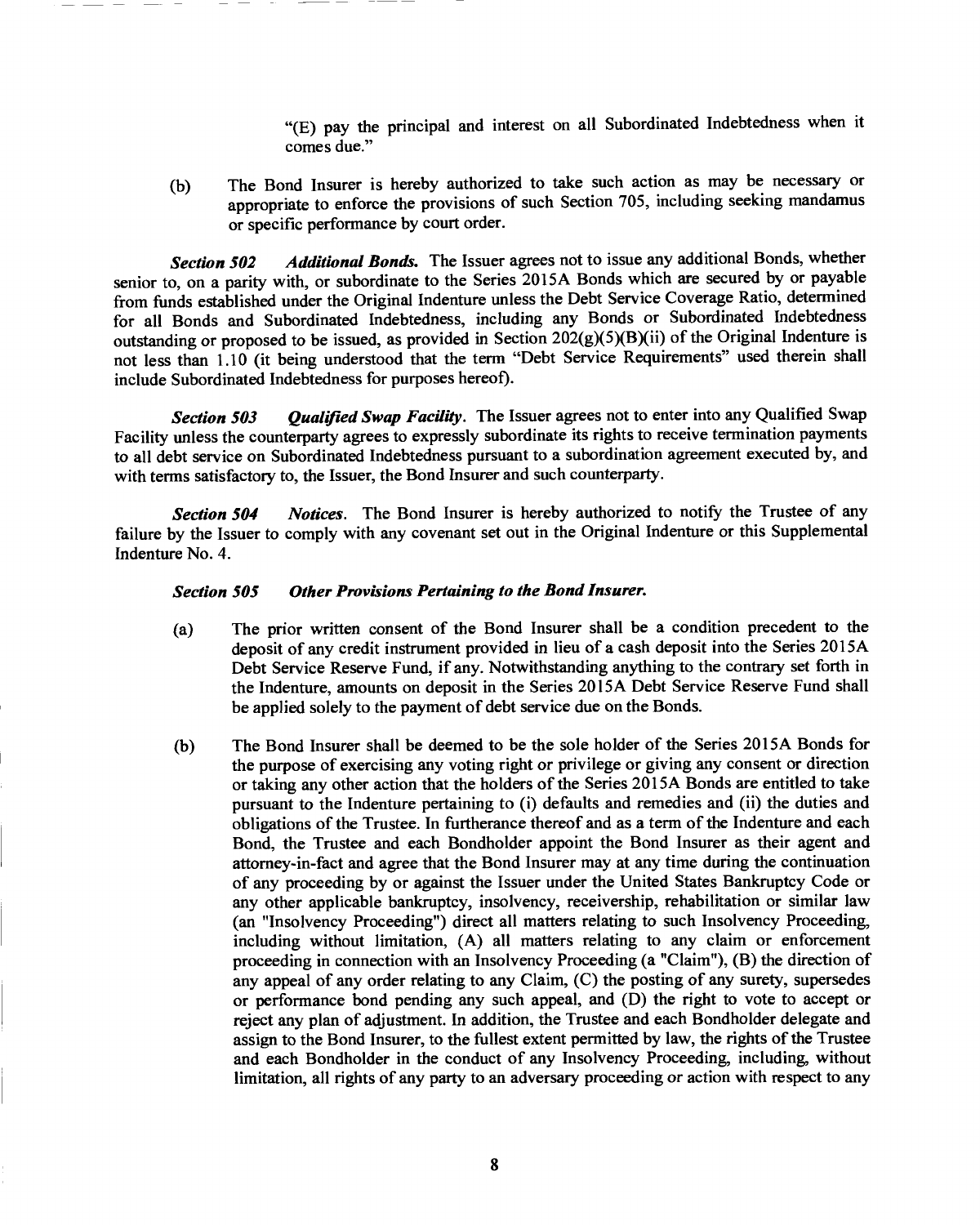court order issued in connection with any such Insolvency Proceeding. Remedies granted to the Bondholders expressly include mandamus.

- (c) The maturity of Series 2015A Bonds by the Bond Insurer shall not be accelerated without the consent of the Bond Insurer and in the event the maturity of the Series 2015A Bonds is accelerated, the Bond Insurer may elect, in its sole discretion, to pay accelerated principal and interest accrued, on such principal to the date of acceleration (to the extent unpaid by the Issuer) and the Trustee shall be required to accept such amounts. Upon payment of such accelerated principal and interest accrued to the acceleration date as provided above, the Bond Insurer's obligations under the Bond Insurance Policy with respect to such Series 2015A Bonds shall be fully discharged.
- (d) No grace period for a covenant default shall exceed 30 days or be extended for more than 60 days, without the prior written consent of the Bond Insurer. No grace period shall be permitted for payment defaults.
- (e) The Bond Insurer shall be a third party beneficiary under the Indenture.
- (f) Upon the occurrence of an extraordinary optional, special or extraordinary mandatory redemption in part, the selection of Series 2015A Bonds to be redeemed shall be subject to the approval of the Bond Insurer. The exercise of any provision of the Indenture which permits the purchase of Series 2015A Bonds in lieu of redemption shall require the prior written approval of the Bond Insurer if any Series 2015A Bond so purchased is not cancelled upon purchase.
- (g) Any amendment, supplement, modification to, or waiver of, the Indenture or any other transaction document, including any underlying security agreement (each a "Related Document"), that requires the consent of Series 2015A Bondowners or adversely affects the rights and interests of the Bond Insurer shall be subject to the prior written consent of the Bond Insurer.
- (h) Unless the Bond Insurer otherwise directs, upon the occurrence and continuance of an Event of Default or an event which with notice or lapse of time would constitute an Event of Default, amounts on deposit in the Project Fund shall not be disbursed, but shall instead be applied to the payment of debt service or redemption price of the Series 2015A Bonds.
- (i) The rights granted to the Bond Insurer under the Indenture or any other Related Document to request, consent to or direct any action are rights granted to the Bond Insurer in consideration of its issuance of the Insurance Policy. Any exercise by the Bond Insurer of such rights is merely an exercise of the Bond Insurer's contractual rights and shall not be construed or deemed to be taken for the benefit, or on behalf, of the Series 2015A Bondholders and such action does not evidence any position of the Bond Insurer, affirmative or negative, as to whether the consent of the Series 2015A Bondowners or any other person is required in addition to the consent of the Bond Insurer.
- Only (1) cash, (2) non-callable direct obligations of the United States of America  $(i)$ ("Treasuries"), (3) evidences of ownership of proportionate interests in future interest and principal payments on Treasuries held by a bank or trust company as custodian, under which the owner of the investment is the real party in interest and has the right to proceed directly and individually against the obligor and the underlying Treasuries are not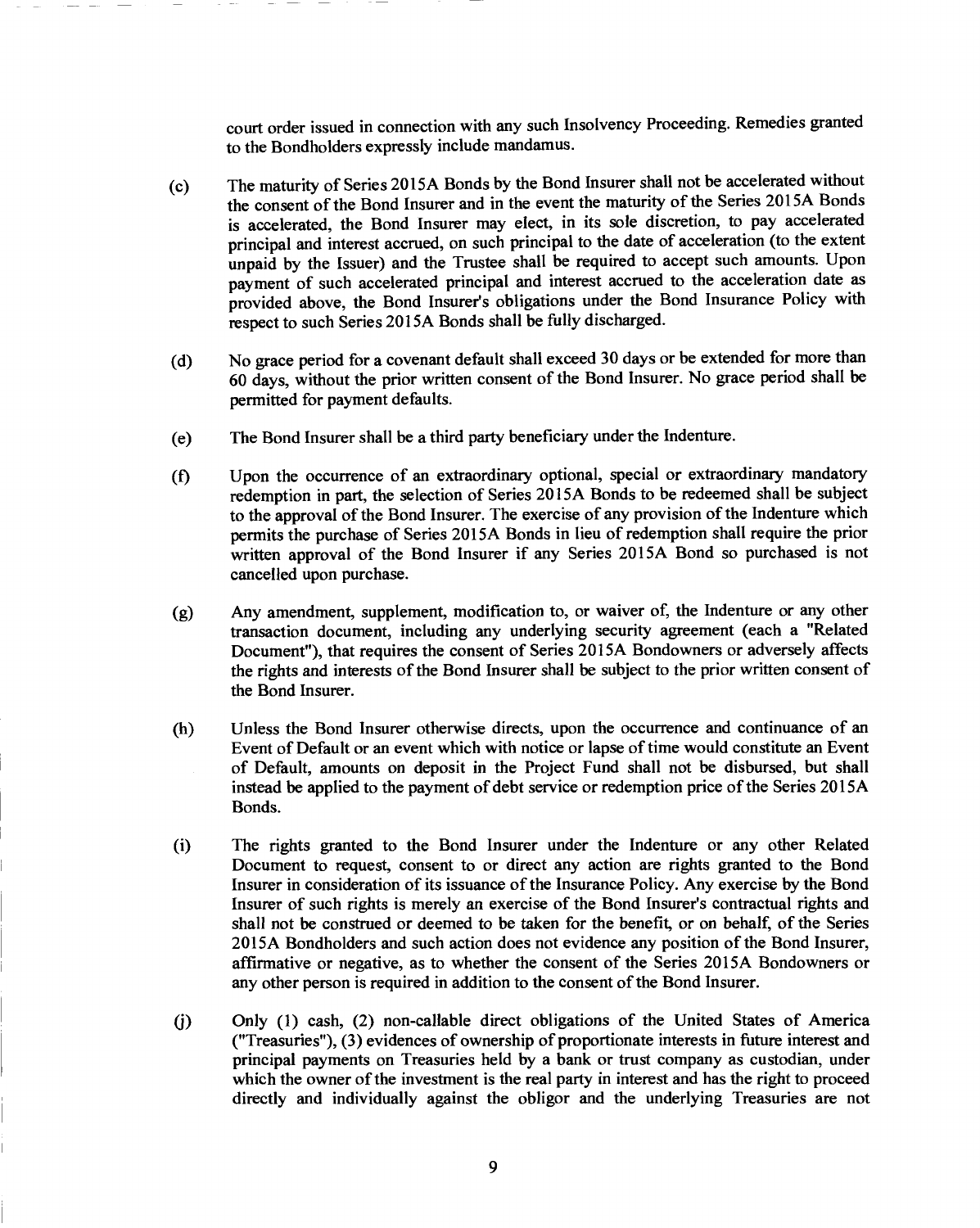available to any person claiming through the custodian or to whom the custodian may be obligated, (4) subject to the prior written consent of the Bond Insurer, pre-refunded municipal obligations rated "AAA" and "Aaa" by S&P and Moody's, respectively, or (5) subject to the prior written consent of the Bond Insurer, securities eligible for "AAA" defeasance under then existing criteria of S & P or any combination thereof, shall be used to effect defeasance of the Series 2015A Bonds unless the Bond Insurer otherwise approves.

- (k) To accomplish defeasance, the Issuer shall cause to be delivered (i) a report of an independent firm of nationally recognized certified public accountants or such other accountant as shall be acceptable to the Bond Insurer ("Accountant") verifying the sufficiency of the escrow established to pay the Series 2015A Bonds in full on the maturity or redemption date ("Verification"), (ii) an Escrow Deposit Agreement (which shall be acceptable in form and substance to the Bond Insurer), (iii) an opinion of nationally recognized bond counsel to the effect that the Series 2015A Bonds are no longer "Outstanding" under the Indenture and (iv) a certificate of discharge of the Trustee with respect to the Series 2015A Bonds; each Verification and defeasance opinion shall be acceptable in form and substance, and addressed, to the Issuer, Trustee and Bond Insurer. The Bond Insurer shall be provided with fmal drafts of the above-referenced documentation not less than five business days prior to the funding of the escrow.
- Series 2015A Bonds shall be deemed "Outstanding" under the Indenture unless and until  $(1)$ they are in fact paid and retired or the above criteria are met.
- Amounts paid by the Bond Insurer under the Insurance Policy shall not be deemed paid  $(m)$ for purposes of the Indenture and the Series 2015A Bonds relating to such payments shall remain Outstanding and continue to be due and owing until paid by the Issuer in accordance with the Indenture. The Indenture shall not be discharged unless all amounts due or to become due to the Bond Insurer have been paid in full or duly provided for.
- (n) The Issuer covenants and agrees to take such action (including, as applicable, filing of UCC financing statements and continuations thereof) as is necessary from time to time to preserve the priority of the pledge of the Trust Estate under applicable law. The Trustee shall file continuations for any UCC financing statements which have been timely provided to it.
- (o) The Bond Insurer shall be provided with the following information by the Issuer or Trustee, as the case may be:
	- $(i)$ Annual audited financial statements within 150 days after the end of the Issuer's fiscal year (together with a certification of the Issuer that it is not aware of any default or Event of Default under the Indenture), and the Issuer's annual budget within 30 days after the approval thereof together with such other information, data or reports as the Bond Insurer shall reasonably request from time to time;
	- (ii) Notice of any draw upon the Debt Service Reserve Fund within two Business Days after knowledge thereof other than (i) withdrawals of amounts in excess of the Debt Service Reserve Requirement and (ii) withdrawals in connection with a refunding of Series 2015A Bonds;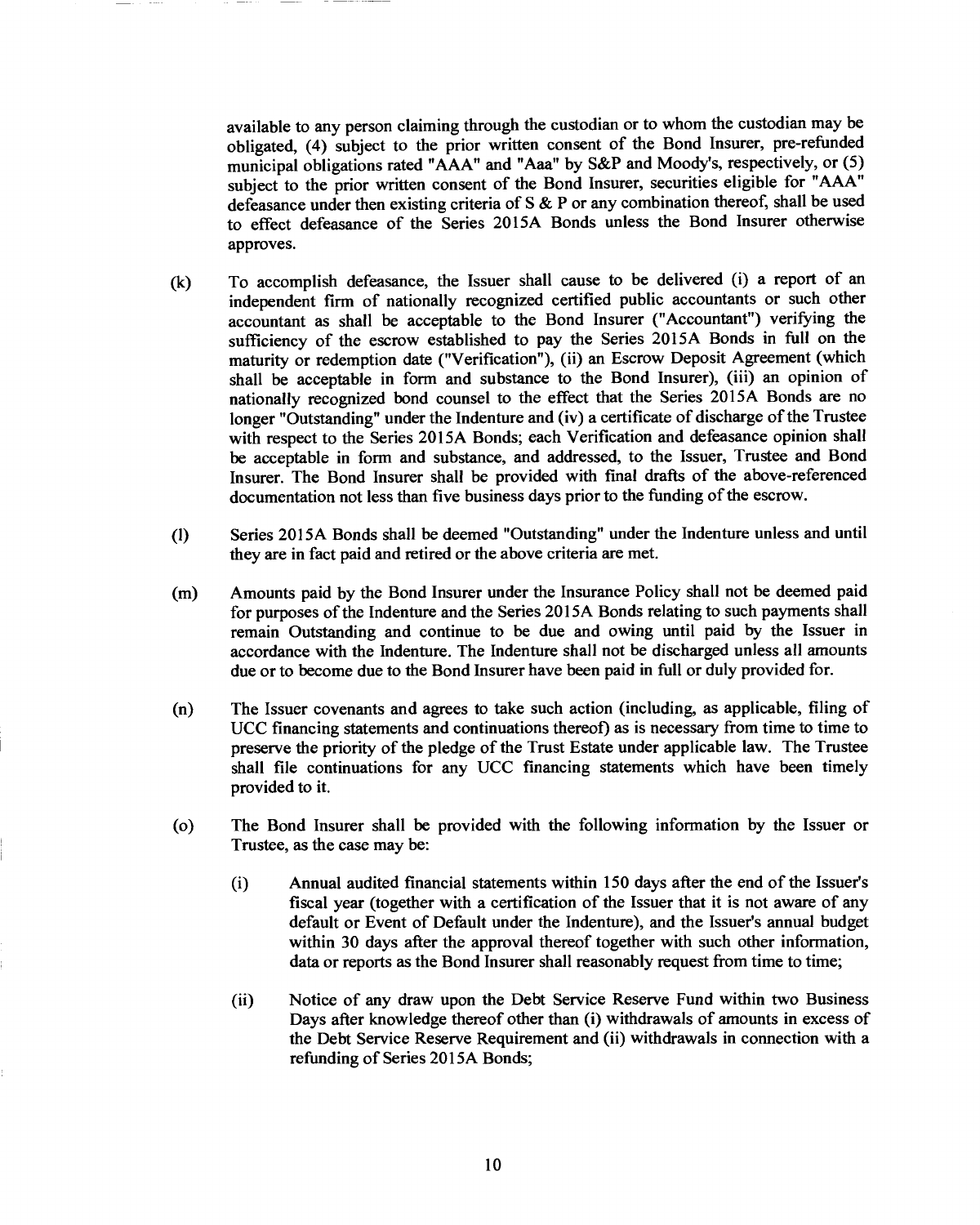- (iii) Notice of any default known to the Trustee or Issuer within five Business Days after knowledge thereof;
- (iv) Prior notice of the advance refunding or redemption of any of the Series 2015A Bonds, including the principal amount, maturities and CUSIP numbers thereof;
- (v) Notice of the resignation or removal of the Trustee and Bond Registrar and the appointment of, and acceptance of duties by, any successor thereto;
- (vi) Notice of the commencement of any proceeding by or against the Issuer commenced under the United States Bankruptcy Code or any other applicable bankruptcy, insolvency, receivership, rehabilitation or similar law (an "Insolvency Proceeding");
- (vii) Notice of the making of any claim in connection with any Insolvency Proceeding seeking the avoidance as a preferential transfer of any payment of principal of, or interest on, the Series 2015A Bonds;
- (viii) A full original transcript of all proceedings relating to the execution of any amendment, supplement, or waiver to the Related Documents; and
- (ix) All reports, notices and correspondence to be delivered to Bondholders under the terms of the Related Documents.

In addition, to the extent that the Issuer has entered into a continuing disclosure agreement, covenant or undertaking with respect to the Series 2015A Bonds, all information furnished pursuant to such agreements shall also be provided to the Bond Insurer, simultaneously with the furnishing of such information.

- (p) The Bond Insurer shall have the right to receive such additional information as it may reasonably request.
- (q) The Issuer will permit the Bond Insurer to discuss the affairs, finances and accounts of the Issuer or any information the Bond Insurer may reasonably request regarding the security for the Series 2015A Bonds with appropriate officers of the Issuer and will use commercially reasonable efforts to enable the Bond Insurer to have access to the facilities, books and records of the Issuer on any business day upon reasonable prior notice.
- (r) The Trustee shall notify the Bond Insurer of any failure of the Issuer to provide notices, certificates and other information under the transaction documents.
- (s) Notwithstanding satisfaction of the other conditions to the issuance of Bonds or Subordinated Indebtedness set forth in the Indenture, no such issuance may occur (1) if an Event of Default (or any event which, once all notice or grace periods have passed, would constitute an Event of Default) exists unless such default shall be cured upon such issuance and (2) unless the Debt Service Reserve Fund is fully funded at the Debt Service Reserve Requirement (including the proposed issue) upon the issuance of such Bonds or Subordinated Indebtedness, in either case unless otherwise permitted by the Bond Insurer.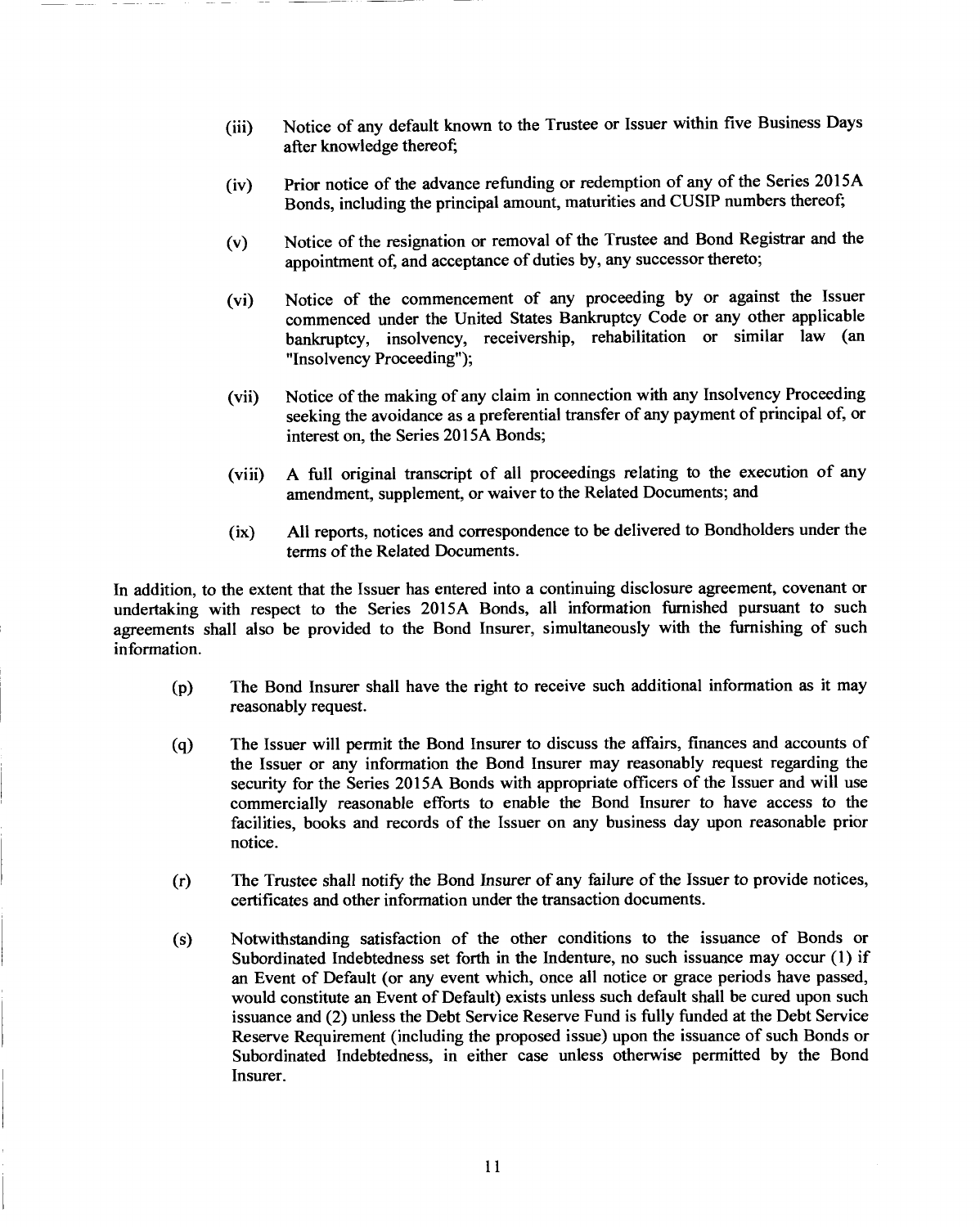- (t) In determining whether any amendment, consent, waiver or other action to be taken, or any failure to take action, under the Indenture would adversely affect the security for the Series 2015A Bonds or the rights of the Bondholders, the Trustee shall consider the effect of any such amendment, consent, waiver, action or inaction as if there were no Insurance Policy.
- (u) No contract shall be entered into or any action taken by which the rights of the Bond Insurer or security for or sources of payment of the Series 2015A Bonds may be impaired or prejudiced in any material respect except upon obtaining the prior written consent of the Bond Insurer.

#### **ARTICLE VI**

#### **BOND INSURANCE**

### *Section 601 Claims Upon the Bond Insurance Policy and Payments by and to the Bond Insurer.*

If, on the third Business Day prior to the related scheduled interest payment date or principal payment date ("Payment Date") there is not on deposit with the Trustee, after making all transfers and deposits required under the Indenture, moneys sufficient to pay the principal of and interest on the Series 2015A Bond due on such Payment Date, the Trustee shall give notice to the Bond Insurer and to its designated agent (if any) (the "Bond Insurer's Fiscal Agent") by telephone or telecopy of the amount of such deficiency by 12:00 noon, New York City time, on such Business Day. If, on the second Business Day prior to the related Payment Date, there continues to be a deficiency in the amount available to pay the principal of and interest on the Series 2015A Bond due on such Payment Date, the Trustee shall make a claim under the Bond Insurance Policy and give notice to the Bond Insurer and the Bond Insurer's Fiscal Agent (if any) by telephone of the amount of such deficiency, and the allocation of such deficiency between the amount required to pay interest on the Series 2015A Bond and the amount required to pay principal of the Series 2015A Bond, confirmed in writing to the Bond Insurer and the Bond Insurer's Fiscal Agent by 12:00 noon, New York City time, on such second Business Day by filling in the form of Notice of Claim and Certificate delivered with the Bond Insurance Policy.

The Trustee shall designate any portion of payment of principal on Series 2015A Bond paid by the Bond Insurer, whether by virtue of mandatory sinking fund redemption, maturity or other advancement of maturity, on its books as a reduction in the principal amount of Series 2015A Bond registered to the then current Bondholder, whether DTC or its nominee or otherwise, and shall issue a replacement Bond to the Bond Insurer, registered in the name of Assured Guaranty Municipal Corp., in a principal amount equal to the amount of principal so paid (without regard to authorized denominations); provided that the Trustee's failure to so designate any payment or issue any replacement Bond shall have no effect on the amount of principal or interest payable by the Issuer on any Bond or the subrogation rights of the Bond Insurer.

The Trustee shall keep a complete and accurate record of all funds deposited by the Bond Insurer into the Policy Payments Account (defined below) and the allocation of such funds to payment of interest on and principal of any Bond. The Bond Insurer shall have the right to inspect such records at reasonable times upon reasonable notice to the Trustee.

Upon payment of a claim under the Bond Insurance Policy, the Trustee shall establish a separate special purpose trust account for the benefit of Series 2015A Bondholders referred to herein as the "Policy Payments Account" and over which the Trustee shall have exclusive control and sole right of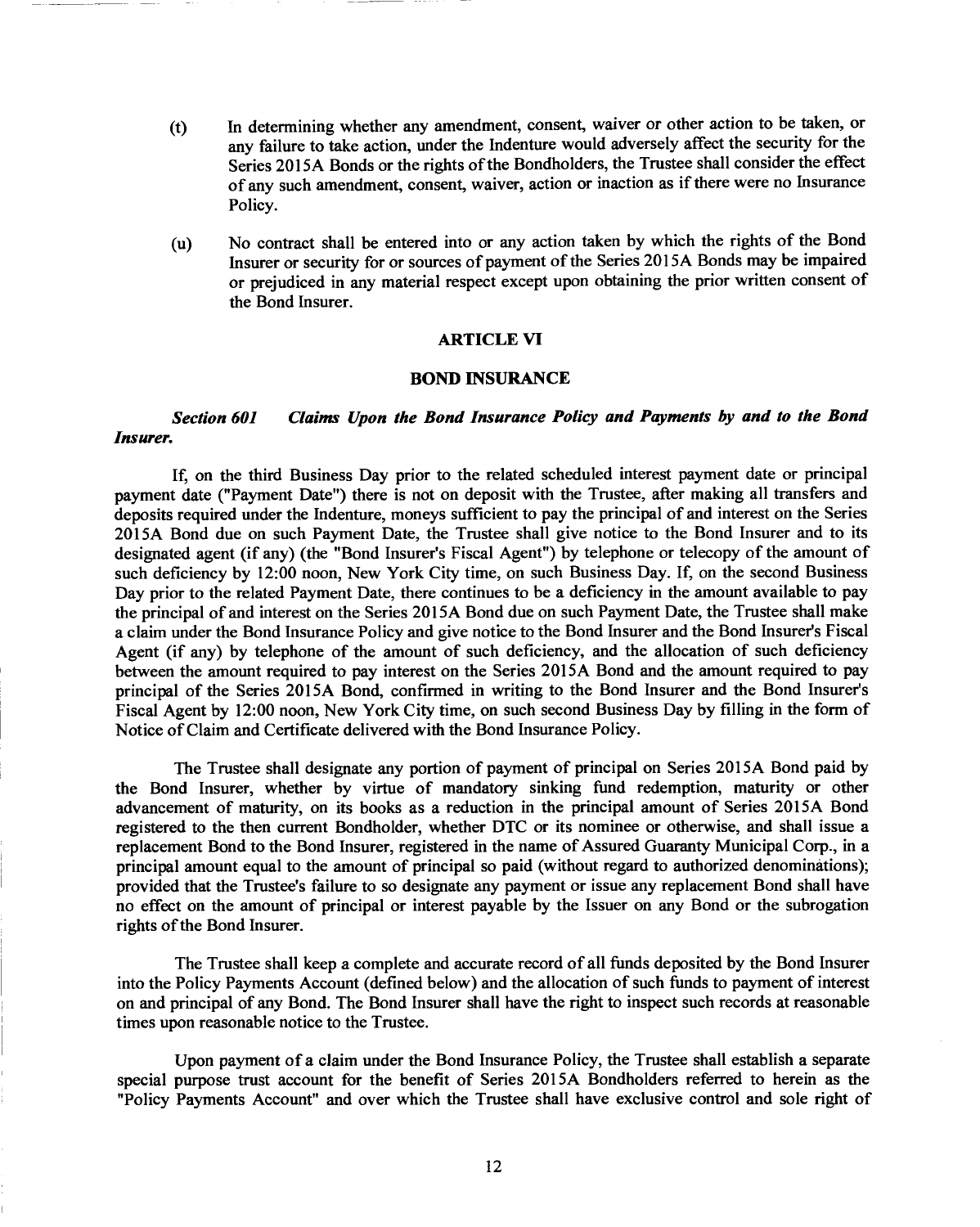withdrawal. The Trustee shall receive any amount paid under the Bond Insurance Policy in trust on behalf of Series 2015A Bondholders and shall deposit any such amount in the Policy Payments Account and distribute such amount only for purposes of making the payments for which a claim was made. Such amounts shall be disbursed by the Trustee to Series 2015A Bondholders in the same manner as principal and interest payments are to be made with respect to the Series 2015A Bond under the sections hereof regarding payment of Series 2015A Bond. It shall not be necessary for such payments to be made by checks or wire transfers separate from the check or wire transfer used to pay debt service with other funds available to make such payments. Notwithstanding anything herein to the contrary, the Issuer agrees to pay to the Bond Insurer (i) a sum equal to the total of all amounts paid by the Bond Insurer under the Bond Insurance Policy (the "Bond Insurer Advances"); and (ii) interest on such Bond Insurer Advances from the date paid by the Bond Insurer until payment thereof in full, payable to the Bond Insurer at the Late Payment Rate per annum (collectively, the "Bond Insurer Reimbursement Amounts"). "Late Payment Rate" means the lesser of (a) the greater of (i) the per annum rate of interest, publicly announced from time to time by JPMorgan Chase Bank at its principal office in The City of New York, as its prime or base lending rate (any change in such rate of interest to be effective on the date such change is announced by JPMorgan Chase Bank) plus 3%, and (ii) the then applicable highest rate of interest on the Series 2015A Bond and (b) the maximum rate permissible under applicable usury or similar laws limiting interest rates. The Late Payment Rate shall be computed on the basis of the actual number of days elapsed over a year of 360 days. The Issuer hereby covenants and agrees that the Bond Insurer Reimbursement Amounts are secured by a lien on and pledge of the Pledged Revenues and payable from such Pledged Revenues on a parity with debt service due on the Series 2015A Bond.

Funds held in the Policy Payments Account shall not be invested by the Trustee and may not be applied to satisfy any costs, expenses or liabilities of the Trustee. Any funds remaining in the Policy Payments Account following a bond payment date shall promptly be remitted to the Bond Insurer.

- (a) The Bond Insurer shall, to the extent it makes any payment of principal of or interest on the Series 2015A Bond, become subrogated to the rights of the recipients of such payments in accordance with the terms of the Bond Insurance Policy (which subrogation rights shall also include the rights of any such recipients in connection with any Insolvency Proceeding). Each obligation of the Issuer to the Bond Insurer under the Related Documents shall survive discharge or termination of such Related Documents.
- (b) The Issuer shall pay or reimburse the Bond Insurer any and all charges, fees, costs and expenses that the Bond Insurer may reasonably pay or incur in connection with (i) the administration, enforcement, defense or preservation of any rights or security in any Related Document; (ii) the pursuit of any remedies under the Indenture or any other Related Document or otherwise afforded by law or equity, (iii) any amendment, waiver or other action with respect to, or related to, the Indenture or any other Related Document whether or not executed or completed, or (iv) any litigation or other dispute in connection with the Indenture or any other Related Document or the transactions contemplated thereby, other than costs resulting from the failure of the Bond Insurer to honor its obligations under the Bond Insurance Policy. The Bond Insurer reserves the right to charge a reasonable fee as a condition to executing any amendment, waiver or consent proposed in respect of the Indenture or any other Related Document.
- (c) After payment of reasonable expenses of the Trustee, the application of funds realized upon default shall be applied to the payment of expenses of the Issuer or rebate only after the payment of past due and current debt service on the Series 2015A Bond and amounts required to restore the Debt Service Reserve Fund to the Debt Service Reserve Requirement.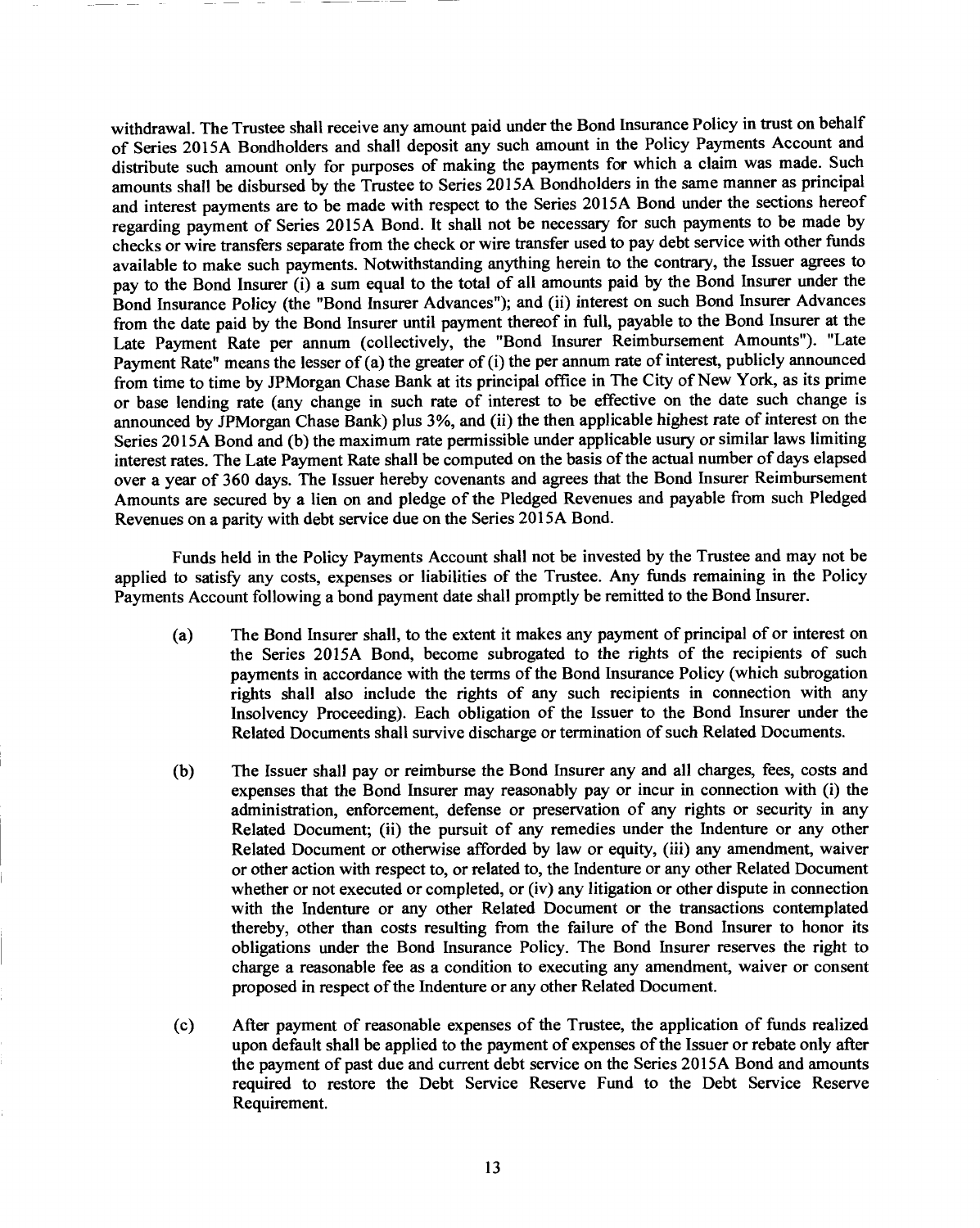- (d) The Bond Insurer shall be entitled to pay principal or interest on the Series 2015A Bond that shall become Due for Payment but shall be unpaid by reason of Nonpayment by the Issuer (as such terms are defined in the Bond Insurance Policy) and any amounts due on the Series 2015A Bond as a result of acceleration of the maturity thereof in accordance with the Indenture, whether or not the Bond Insurer has received a Notice of Nonpayment (as such terms are defined in the Bond Insurance Policy) or a claim upon the Bond Insurance Policy.
- (e) The notice address of the Bond Insurer is: Assured Guaranty Municipal Corp., 31 West 52nd Street, New York, New York 10019, Attention: Managing Director - Surveillance, Re: Policy No. , Telephone: (212) 974-0100; Telecopier: (212) 339-3556. In each case in which notice or other communication refers to an Event of Default, then a copy of such notice or other communication shall also be sent to the attention of the General Counsel and shall be marked to indicate "URGENT MATERIAL ENCLOSED."

#### **ARTICLE VII**

#### **MISCELLANEOUS PROVISIONS**

#### *Section 701 Applicability of Original Indenture and Supplemental Indenture No. 4.*

Except as otherwise provided in this Supplemental Indenture No. 4, the provisions of the Original Indenture are hereby ratified, approved and confirmed and incorporated herein and shall be applicable to the authorization, execution, authentication, issuance, redemption, payment, sale and delivery of the Series 2015A Bonds, the custody and the distribution of the proceeds and the security, payment, redemption and enforcement of payment thereof.

#### *Section 702 Further Assurances.*

The Issuer shall do, execute, acknowledge and deliver such Supplemental Indentures and such further acts, instruments, financing statements and assurances as the Trustee may reasonably require for accomplishing the purposes of this Supplemental Indenture No. 4.

#### *Section 703 Immunity of Officers, Employees and Members of the Issuer.*

No recourse shall be had for the payment of the principal or Redemption Price of or interest on Series 2015A Bonds or for any claim based thereon or upon any obligation, covenant or agreement contained in this Supplemental Indenture No. 4 against any past, present or future officer, director, member, employee or agent of the Issuer, or of any successor public corporation, either directly or through the Issuer or any successor public corporation, under any rule of law or equity, statute or constitution, or by the enforcement of any assessment or penalty or otherwise, and all such liability of any such officers, directors, members, employees or agents as such is hereby expressly waived and released as a condition of and consideration for the execution of this Supplemental Indenture No. 4 and the issuance of the Series 2015A Bonds.

#### *Section 704 Benefit of Supplemental Indenture No. 4.*

This Supplemental Indenture No. 4 shall inure to the benefit of and shall be binding upon the Issuer, the Parking Commission, the Bond Insurer, and the Trustee and their respective successors and assigns, subject, however, to the limitations contained herein. With the exception of rights expressly conferred in this Supplemental Indenture No. 4, nothing in this Supplemental Indenture No. 4 or in the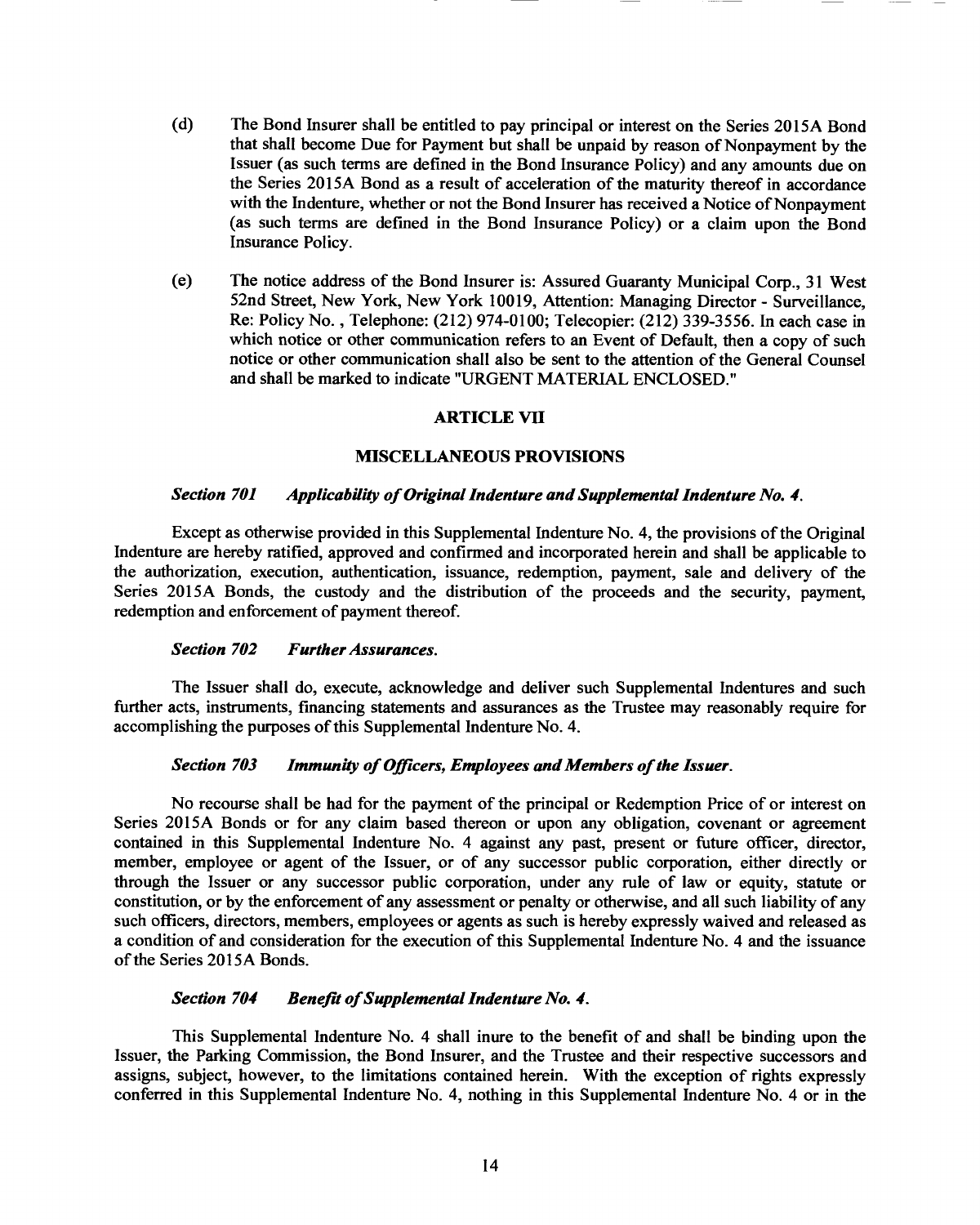Series 2015A Bonds, express or implied, shall give to any Person, other than the parties hereto, the Bond Insurer, and their successors and assigns hereunder, any separate trustee or co-trustee appointed under the Original Indenture and the owners of the Series 2015A Bonds, any benefit or any legal or equitable right, remedy or claim under this Supplemental Indenture No. 4.

#### *Section 705 Severability.*

If any provision in this Supplemental Indenture No. 4 or in the Series 2015A Bonds shall be invalid, illegal or unenforceable, the validity, legality and enforceability of the remaining provisions shall not in any way be affected or impaired thereby.

#### *Section 706 Execution in Counterparts.*

This Supplemental Indenture No. 4 may be executed in any number of counterparts, each of which so executed shall be deemed to be an original, but all such counterparts shall together constitute but one and the same instrument.

### *Section 707 Governing Law.*

This Supplemental Indenture No. 4 shall be governed by and construed in accordance with the laws of the State of Missouri.

### *Section 708 Transactions by Electronic Means.*

The transactions described herein may be conducted and related documents may be stored by electronic means. Copies, telecopies, facsimiles, electronic files and other reproductions of original executed documents shall be deemed to be authentic and valid counterparts of such original documents for all purposes, including the filing of any claim, action or suit in the appropriate court of law.

*[Signatures on Following Pages]*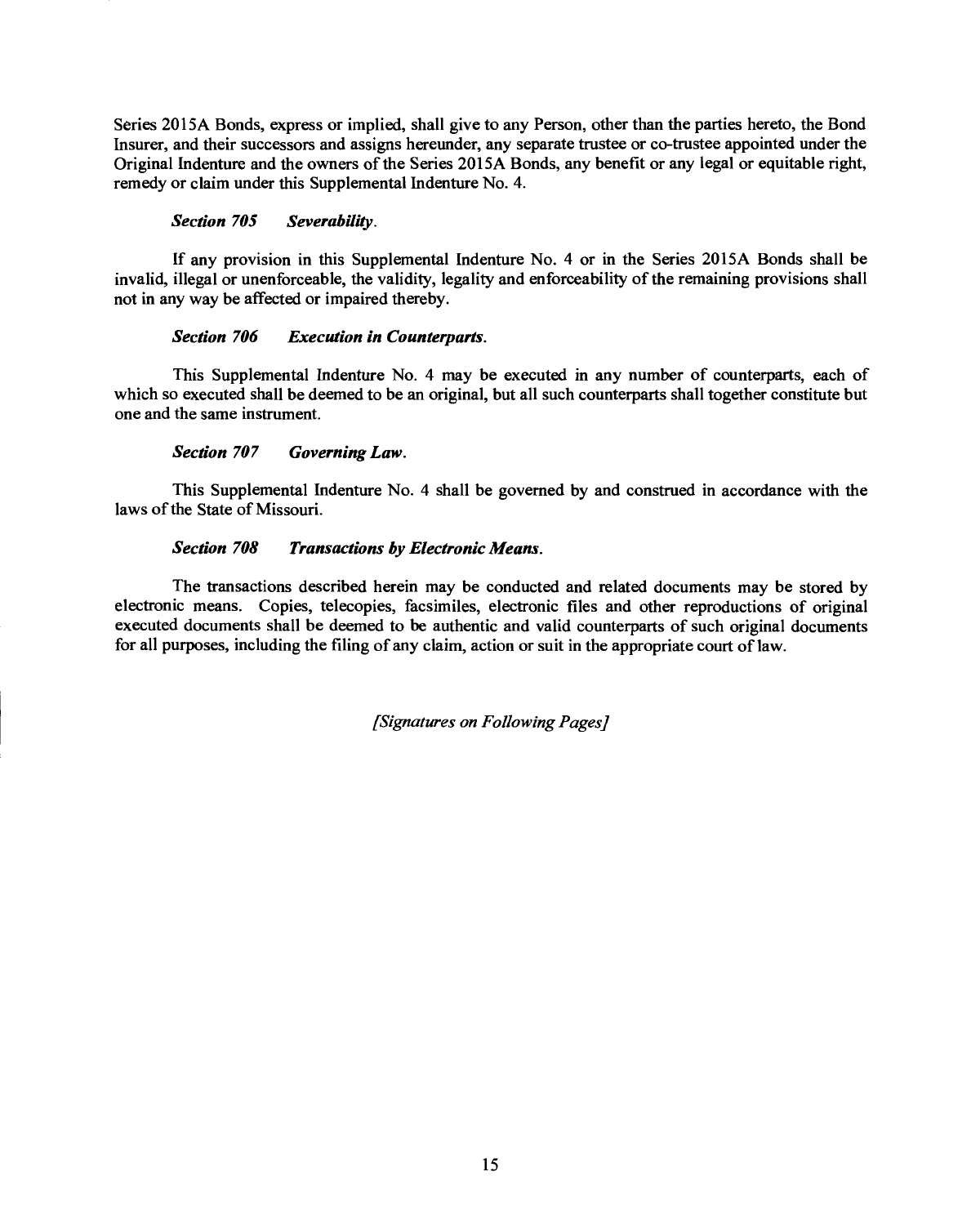**IN WITNESS WHEREOF,** the Issuer, the Parking Commission and the Trustee have caused this Supplemental Trust Indenture No. 4 to be duly executed by their duly authorized representatives, as of the day and year first above written.

> **THE CITY OF ST. LOUIS, MISSOURI,** acting through the Supervisor of Parking Meters

By: Name: Francis G. Slay Title: Mayor By:

Name: Darlene Green Title: Comptroller

M By:

Name: Tishaura Jones Title: Supervisor of Parking Meters

ATTEST:

cheson, Depun Register By:  $\varphi$ Name: Parrie fαγ

Title: <del>City Registe</del>r

APPROVED AS TO FORM:

By:

Name: Michael A. Garvin Title: Deputy City Counselor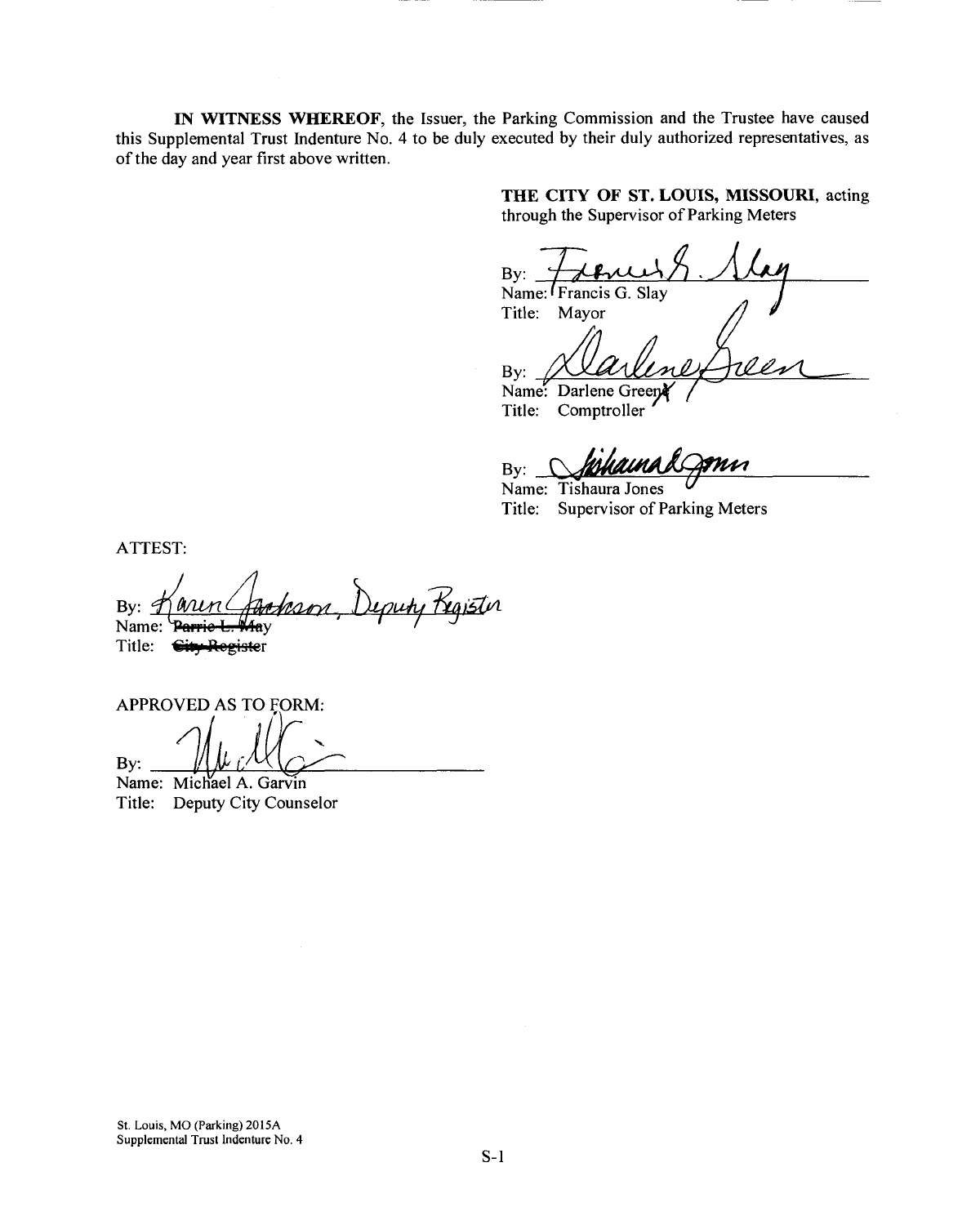### **PARKING COMMISSION OF THE CITY OF ST. LOUS, MISSOURI**

ama A *Co*mu  $By:$ 

Name: Tishaura Jones Title: Chairman and Supervisor of Parking Meters of the City of St. Louis, Missouri

ATTEST: What By:

Name: Darlene Green<br>Title: Member and C Member and Comptroller of the City of St. Louis, Missouri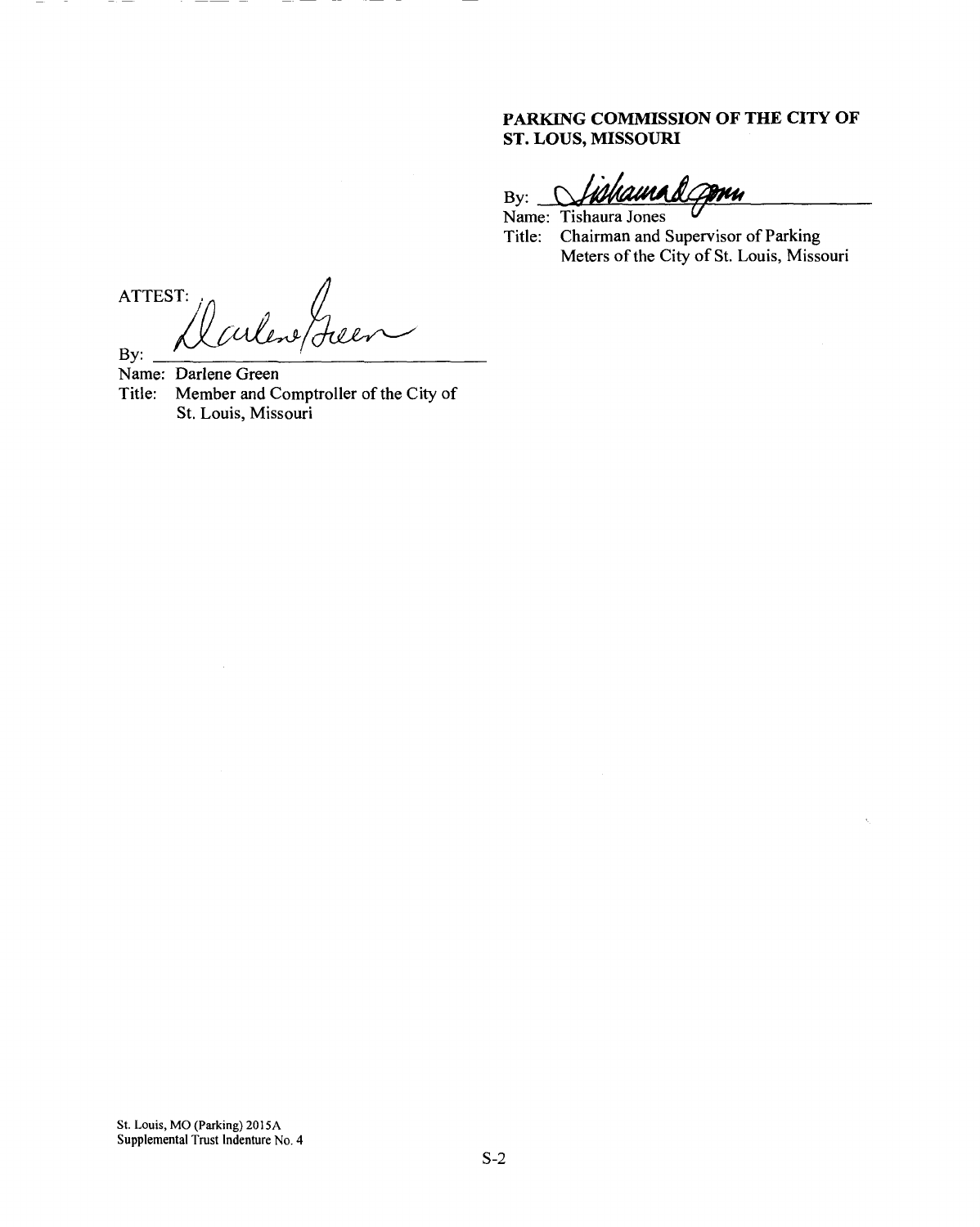**UMB BANK, N.A.,** as Trustee By: Name: Brian Krippner Title: Vice President

**ATTEST** By: 1/1/1 *M*<br>Name: Karie A. Puleo<br>Title: Assistant Secretary Puleo

St. Louis, MO (Parking) 2015A Supplemental Trust Indenture No. 4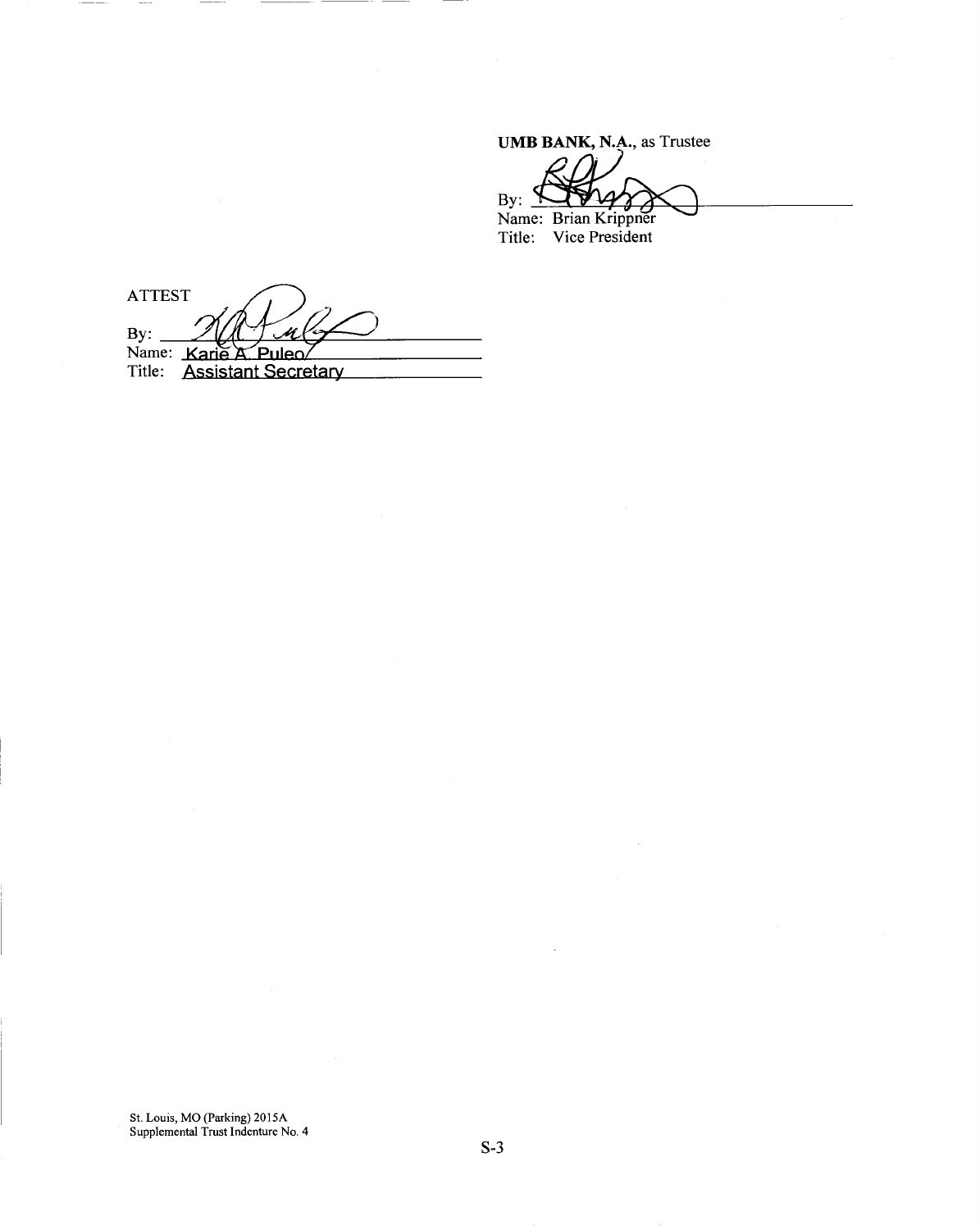#### **EXHIBIT A**

### **TO SUPPLEMENTAL TRUST INDENTURE NO. 4**

#### **(FORM OF BONDS)**

**Unless this certificate is presented by an authorized representative of The Depository Trust Company, a New York corporation ("DTC"), to the issuer or its agent for registration of transfer, exchange or payment, and any certificate issued is registered in the name of Cede & Co. or in such other name as is requested by an authorized representative of DTC (and any payment is made to Cede & Co. or to such other entity as is requested by an authorized representative of DTC), ANY TRANSFER, PLEDGE, OR OTHER USE HEREOF FOR VALUE OR OTHERWISE BY OR TO ANY PERSON IS WRONGFUL inasmuch as the Registered Owner hereof, Cede & Co., has an interest herein.** 

### **UNITED STATES OF AMERICA**

### **STATE OF MISSOURI**

**Registered No. RA-1** 

**Registered** 

S

#### **THE CITY OF ST. LOUIS, MISSOURI**

#### **SUBORDINATED PARKING REVENUE BONDS**

**(Capital Equipment Project)** 

#### **SERIES 2015A**

| Interest Rate            | <b>Maturity Date</b> | Date of Bond |
|--------------------------|----------------------|--------------|
|                          |                      | , 2015       |
| <b>Registered Owner:</b> |                      |              |
| <b>Principal Amount:</b> |                      |              |

*Capitalized terms used herein and not otherwise defined herein shall have the meanings assigned to such terms in the Indenture described herein.* 

The **CITY OF ST. LOUIS, MISSOURI,** a constitutional charter city and political subdivision of the State of Missouri, acting through the Supervisor of Parking Meters (the *"Issuer"),* for value received, promises to pay, but solely from the sources herein specified, to the Registered Owner (the "Owner") named above, or registered assigns, the principal amount stated above, or such lesser amount as may be unpaid, on the maturity date stated above, except as the provisions herein set forth with respect to redemption prior to maturity may become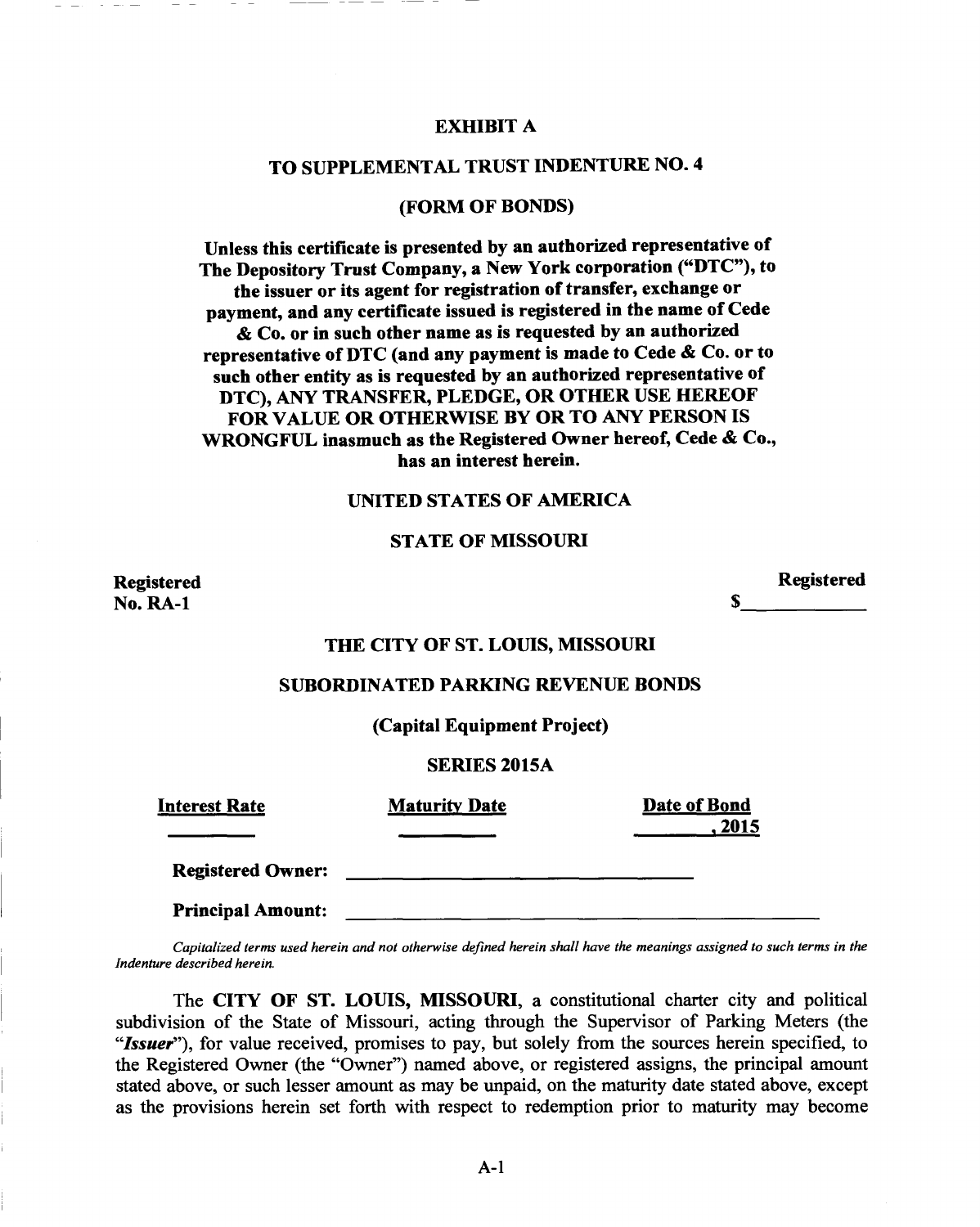applicable hereto, and in like manner to pay interest on said principal amount at the interest rate per annum stated above (computed on the basis of a 360-day year of twelve 30-day months) from the Date of Bond stated above or from the most recent interest payment date to which interest has been paid or duly provided for, payable semiannually on June 15 and December 15 in each year, commencing on December 15, 2015, until said principal amount is paid.

**Method and Place of Payment.** The principal of and interest on this Bond shall be payable in any coin or currency of the United States of America which on the respective dates of payment thereof is legal tender for the payment of public and private debts. The principal or Redemption Price of this Bond shall be payable by check or draft to the Registered Owner at the maturity or upon redemption in full of this Bond upon presentation and surrender of this Bond at the designated corporate trust office of **UMB BANK, N.A.** (the *"Trustee").* The interest payable on this Bond on any interest payment date shall be paid by the Trustee to the Registered Owner of this Bond appearing on the bond register maintained by the Trustee at the close of business on the Record Date and shall be paid by (1) check or draft mailed to such Registered Owner at his address as it appears on such bond register or at such other address furnished in writing by such Registered Owner to the Trustee, or (2) at the written request addressed to the Trustee by any Registered Owner of Bonds in the aggregate principal amount of \$500,000, by electronic transfer to such Owner upon written notice to the Trustee from such Owner containing the electronic transfer instructions to which such Owner wishes to have such transfer directed and such written notice is given by such Owner to the Trustee not less than 15 days prior to the Record Date. Any such written notice for electronic transfer shall be signed by such Owner and shall include the name of the bank (which shall be in the continental United States), its address, its ABA routing number and the name, number and contact name related to such Owner's account at such bank to which the payment is to be credited.

**Authorization of Bond.** This Bond is one of a duly authorized series of the Issuer, designated **"Subordinated Parking Revenue Bonds (Capital Equipment Project), Series 2015A"** (the *"Series 2015A Bonds"),* issued pursuant to the authority of and in full compliance with the constitution and statutes of the State of Missouri, including particularly Section 82.470 et seq., of the Revised Statutes of Missouri, as amended, and pursuant to proceedings duly had by the Issuer. The Series 2015A Bonds are equally and ratably secured and entitled to the protection given by a Trust Indenture, dated as of December 1, 2006 (said Trust Indenture, as amended and supplemented from time to time in accordance with the provisions thereof, herein called the *"Indenture"),* as supplemented by Supplemental Trust Indenture No. 4 (the *"Supplemental Indenture")* dated as of April 1, 2015, among the Issuer, the Parking Commission of the City of St. Louis, Missouri and the Trustee, to provide funds for the purposes described in the Supplemental Indenture; provided, however, that such security and entitlement are subordinate and junior in all respects to the pledge and lien created under the Indenture as security for Bonds, other than subordinated Bonds, issued under the Indenture. Under the Indenture, the Issuer has pledged and assigned the Pledged Revenues and other funds held under the Indenture to the Trustee as security for all of the Bonds, including the Series 2015A Bonds, authorized, issued and outstanding under the Indenture. Reference is hereby made to the Indenture, including the Supplemental Indenture, which may be inspected at the designated corporate trust office of the Trustee, for a description of the property pledged and assigned thereunder, and the provisions, among others, with respect to the nature and extent of the security for the Series 2015A Bonds, and the rights, duties and obligations of the Issuer, the Trustee and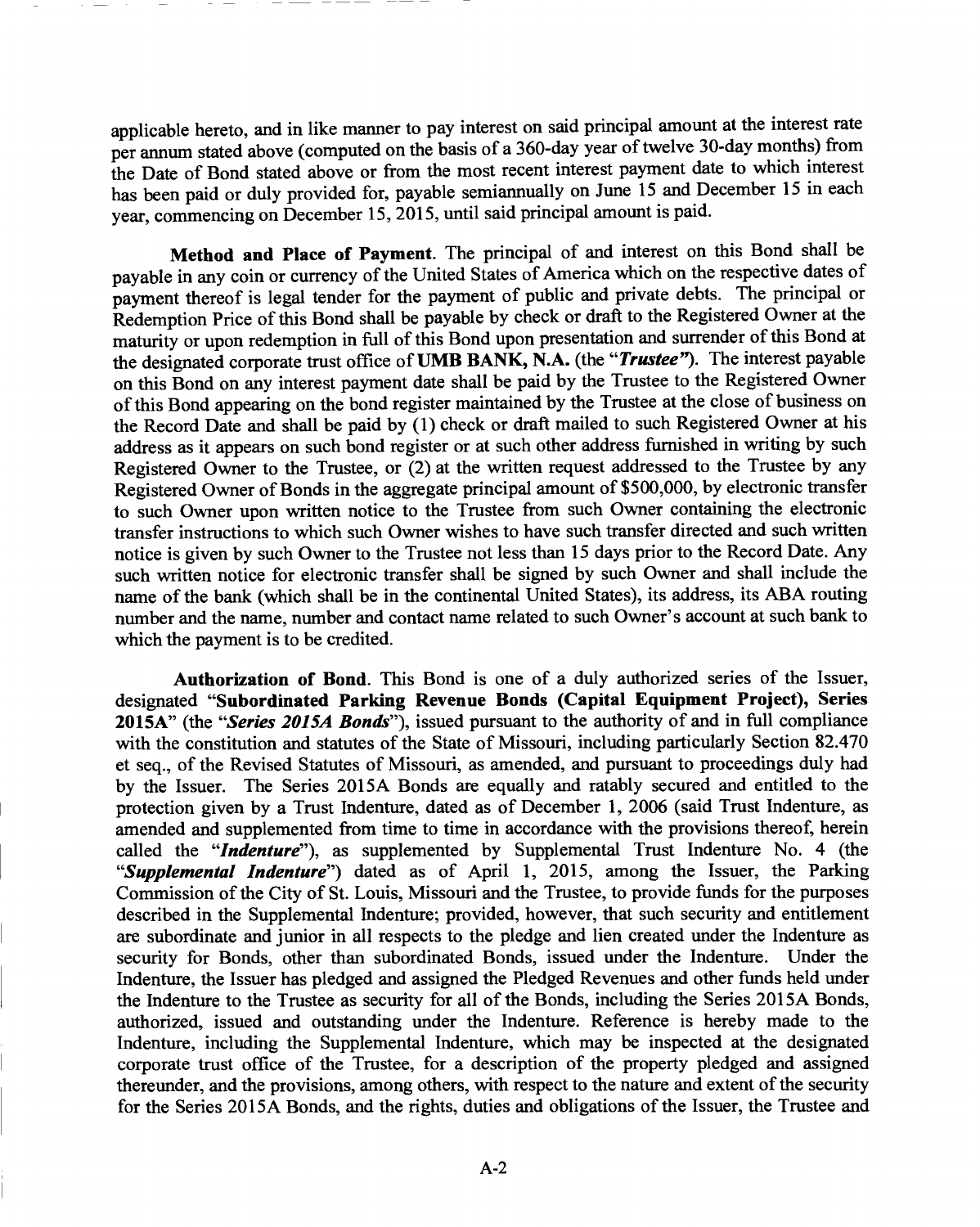the Registered Owners of the Series 2015A Bonds, and a description of the terms upon which the Series 2015A Bonds are issued and secured, upon which provision for payment of the Series 2015A Bonds or portions thereof and defeasance of the lien of the Indenture with respect thereto may be made and upon which the Indenture may be deemed satisfied and discharged prior to payment of the Series 2015A Bonds.

**Redemption of Bond Prior to Maturity.** The Series 2015A Bonds are subject to optional and mandatory redemption prior to maturity as follows:

*Optional Redemption.* The Series 2015A Bonds maturing in the year 2020 and thereafter will be subject to redemption and payment prior to maturity, in whole or in part, at any time on and after March 15, 2020 at the Redemption Price of **100%** of the principal amount thereof, plus accrued interest to the redemption date, without premium.

*Mandatory Redemption.* The Series 2015A Bonds having maturing on December 15, 2031 shall be subject to mandatory redemption in part, at the redemption price of 100% of the principal amount so redeemed plus interest thereon to the Redemption Date, without premium, in the following principal amounts on December 15 of the years specified as follows:

| <b>Redemption Date</b> | <b>Sinking Fund</b> |
|------------------------|---------------------|
|                        | Installment         |
| 2026                   | \$420,000           |
| 2027                   | \$430,000           |
| 2028                   | \$450,000           |
| 2029                   | \$465,000           |
| 2030                   | \$480,000           |
| 2031                   | \$495,000           |
|                        | \$2,740,000         |
|                        |                     |

*Notice of Redemption.* Notice of redemption, unless waived, is to be given by the Trustee by mailing an official redemption notice by first class mail at least 30 days prior to the date fixed for redemption to the Owner of the Bond at the address shown on the bond register maintained by the Trustee. Notice of redemption having been given as aforesaid, the Series 2015A Bonds or portions to be redeemed shall, on the redemption date, become due and payable at the Redemption Price therein specified and from and after such date (unless the Issuer shall default in the payment of the Redemption Price) such Bond or portions shall cease to bear interest. Notwithstanding the foregoing, no notice of redemption shall be required for redemptions pursuant to the Mandatory Redemption requirements.

**Book-Entry System.** The Series 2015A Bonds are being issued by means of a Book-Entry System with no physical distribution of bond certificates to be made except as provided in the Indenture. One Bond certificate with respect to each date on which the Series 2015A Bonds are stated to mature or with respect to each form of Bonds, registered in the nominee name of the Securities Depository, is being issued and required to be deposited with the Securities Depository and immobilized in its custody. The Book-Entry System will evidence positions held in the Series 2015A Bonds by the Securities Depository's participants, beneficial ownership of the Series 2015A Bonds in authorized denominations being evidenced in the records of such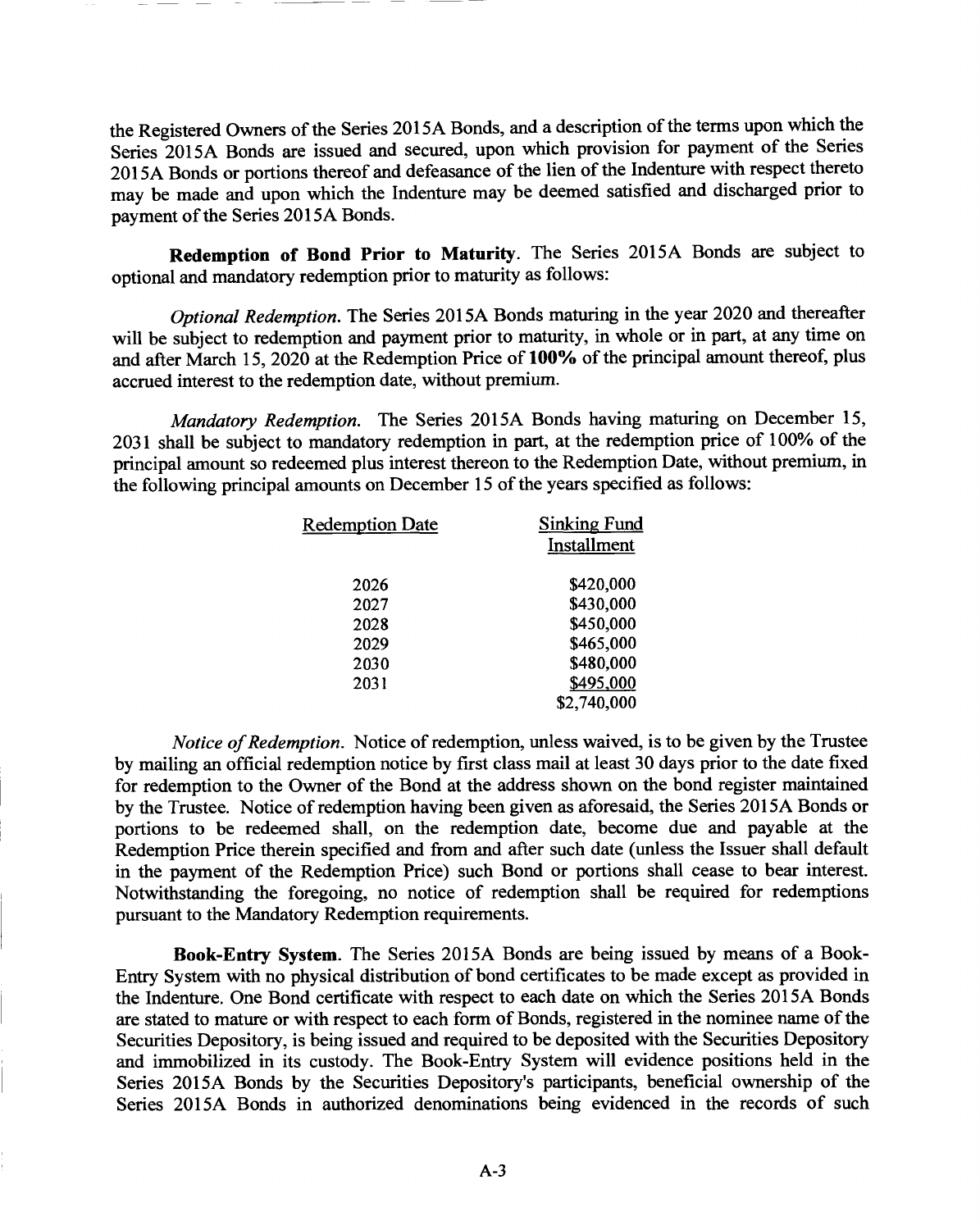participants. Transfers of ownership shall be effected on the records of the Securities Depository and its participants pursuant to rules and procedures established by the Securities Depository and its participants. The Issuer and the Trustee will recognize the Securities Depository nominee, while the Registered Owner of this Bond, as the Owner of this Bond for all purposes, including (a) payments of principal or Redemption Price of, and interest on, this Bond, (b) notices, and (c) voting. Transfer of principal or Redemption Price and interest payments to participants of the Securities Depository, and transfer of principal or Redemption Price and interest payments to beneficial Owners of the Series 2015A Bonds by participants of the Securities Depository will be the responsibility of such participants and other nominees of such beneficial Owners. The Issuer and the Trustee will not be responsible or liable for such transfers of payments or for maintaining, supervising or reviewing the records maintained by the Securities Depository, the Securities Depository nominee, its participants or Persons acting through such participants. While the Securities Depository nominee is the Owner of this Bond, notwithstanding the provisions hereinabove contained, payments of principal of, redemption premium, if any, and interest on this Bond shall be made in accordance with existing arrangements among the Issuer, the Trustee and the Securities Depository.

**Transfer and Exchange. EXCEPT AS OTHERWISE PROVIDED IN THE INDENTURE, THIS GLOBAL BOND MAY BE TRANSFERRED, IN WHOLE BUT NOT IN PART, ONLY TO ANOTHER NOMINEE OF THE SECURITIES DEPOSITORY OR TO A SUCCESSOR SECURITIES DEPOSITORY OR TO A NOMINEE OF A SUCCESSOR SECURITIES DEPOSITORY.** This Bond may be transferred or exchanged, as provided in the Indenture, only upon the bond register maintained by the Trustee at the above-mentioned office of the Trustee by the Registered Owner hereof or by his duly authorized attorney, upon surrender of this Bond together with a written instrument of transfer satisfactory to the Trustee duly executed by the Registered Owner or his duly authorized attorney, and thereupon a new Bond or Bonds of the same series and maturity and in the same aggregate principal amount, shall be issued to the transferee in exchange therefor as provided in the Indenture, and upon payment of the charges therein prescribed. Except as otherwise specifically provided herein and in the Indenture with respect to rights of Participants and Beneficial Owners when a Book- Entry System is in effect, the Issuer and the Trustee may deem and treat the Person in whose name this Bond is registered on the bond register as the absolute owner hereof for the purpose of receiving payment of, or on account of, the principal or Redemption Price hereof and interest due hereon and for all other purposes. The Series 2015A Bonds are issuable in the form of fully registered Bonds without coupons in the denominations of \$5,000 or any integral multiple thereof.

**Limitation on Rights.** The Owner of this Bond shall have no right to enforce the provisions of the Indenture or to institute action to enforce the covenants therein, or to take any action with respect to any Event of Default under the Indenture, or to institute, appear in or defend any suit or other proceeding with respect thereto, except as provided in the Indenture. In certain events, on the conditions, in the manner and with the effect set forth in the Indenture, the principal of the Series 2015A Bonds issued under the Indenture and then outstanding may become or may be declared due and payable before the stated maturity thereof, together with interest accrued thereon. The Series 2015A Bonds or the Indenture may be modified, amended or supplemented only to the extent and in the circumstances permitted by the Indenture.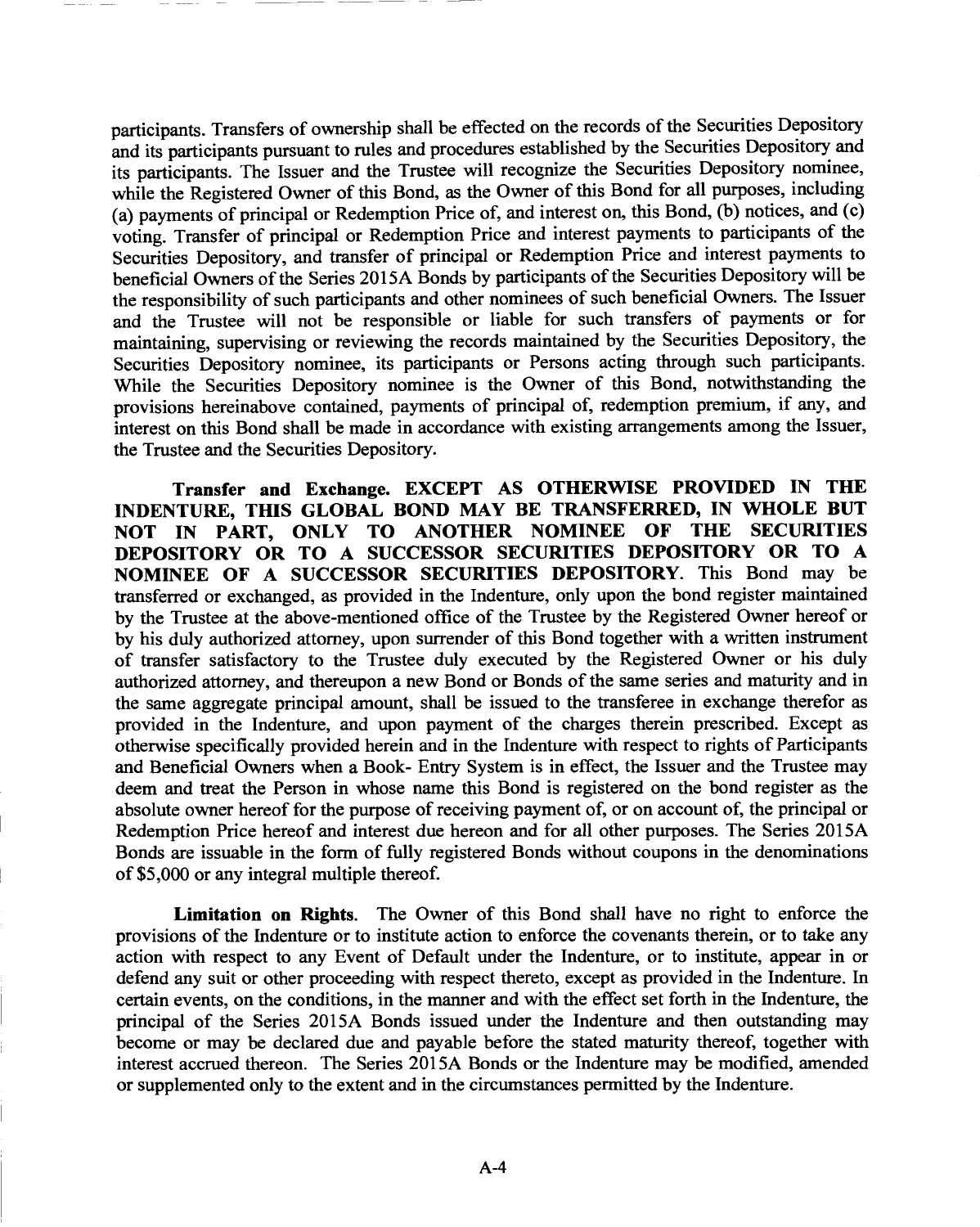**Limited and Subordinated Obligation.** The Series 2015A Bonds and the interest thereon are special, limited obligations of the Issuer payable solely out of the Pledged Revenues and other funds derived by the Issuer and deposited in the Subordinated Indebtedness Fund under the Indenture and are secured by a pledge and assignment of such Pledged Revenues and other funds as provided in the Indenture; provided, however, that such payment and pledge is subordinate and junior in all respects to the pledge and lien created under the Indenture as security for Bonds, other than subordinated Bonds, issued under the Indenture. The Series 2015A Bonds shall not be deemed to constitute a debt or liability of the State of Missouri or of any political subdivision thereof within the meaning of any state constitutional provision or statutory limitation and shall not constitute a pledge of the full faith and credit of the State of Missouri or of any political subdivision thereof, but shall be payable solely from the funds provided for in the Indenture. The issuance of the Series 2015A Bonds shall not, directly, indirectly or contingently, obligate the State of Missouri or any political subdivision thereof to levy any form of taxation therefor or to make any appropriation for its payment. The State of Missouri shall not in any event be liable for the payment of the principal of, premium, if any, or interest on the Series 2015A Bonds or for the performance of any pledge, mortgage, obligation or agreement of any kind whatsoever which may be undertaken by the Issuer. No breach by the Issuer of any such pledge, mortgage, obligation or agreement may impose any liability, pecuniary or otherwise, upon the State of Missouri or any charge upon its general credit or its taxing power. The Issuer has no power to tax.

**Authentication.** This Bond shall not be valid or become obligatory for any purpose or be entitled to any security or benefit under the Indenture until the Certificate of Authentication hereon shall have been executed by the Trustee.

**IT IS HEREBY CERTIFIED AND DECLARED** that all acts, conditions and things required to exist, happen and be performed precedent to and in the execution and delivery of the Indenture and the issuance of this Bond do exist, have happened and have been performed in due time, form and manner as required by law.

*[Remainder of page is intentionally left blank Signature page follows.]*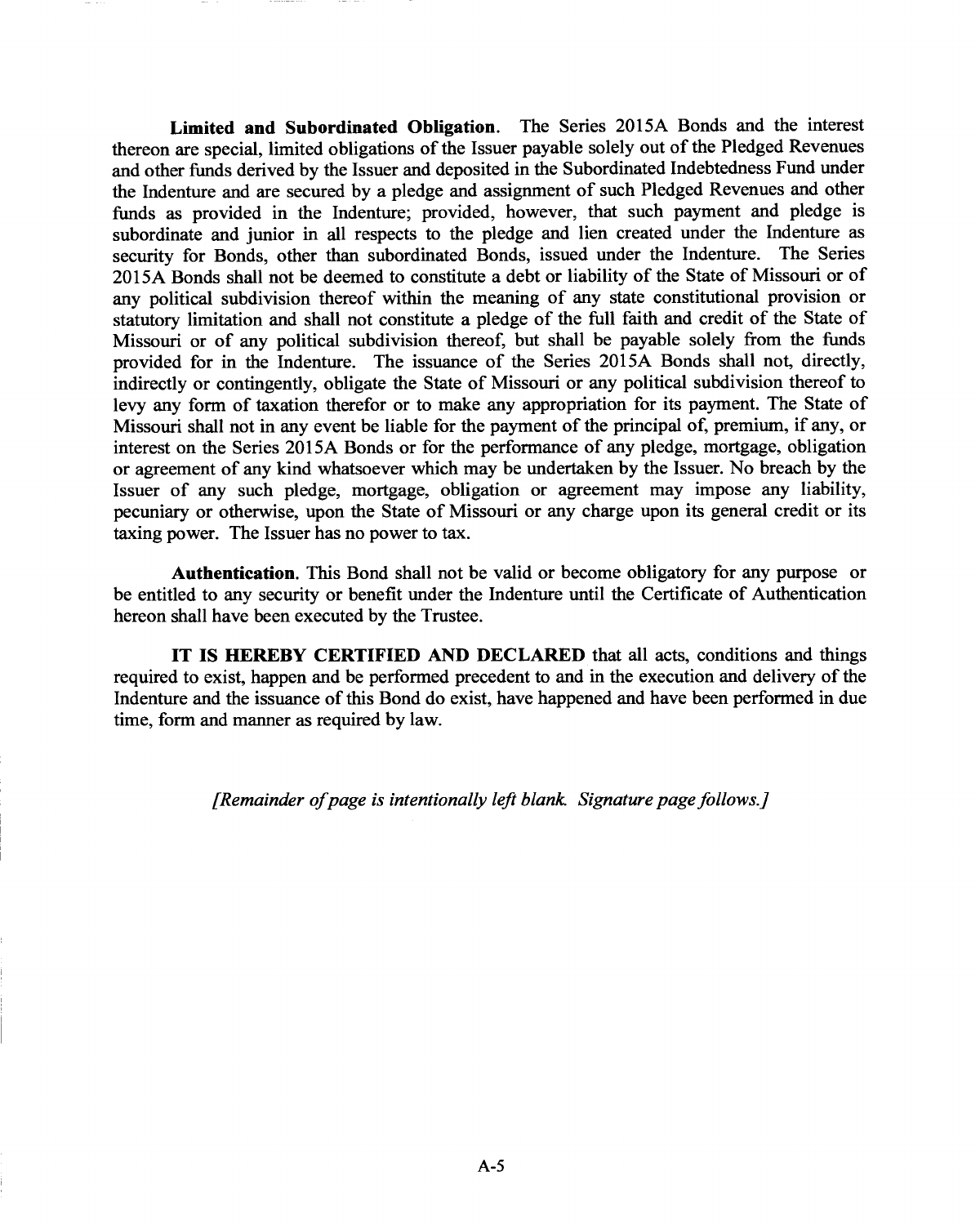IN WITNESS WHEREOF, THE CITY OF ST. LOUIS, MISSOURI, acting through the Supervisor of Parking Meters, has caused this Bond to be executed in its name by the manual or facsimile signatures of the Mayor, Comptroller, Supervisor of Parking Meters, attested by the City Register, and approved as to form by the Deputy City Counselor, all as of the Date of Bonds specified above.

### **THE CITY OF ST. LOUIS, MISSOURI,**

acting through the Supervisor of Parking Meters

| $\mathbf{By:}$ |                      |
|----------------|----------------------|
|                | Name: Francis G Slay |
|                | Title: Mayor         |

By: Name: Darlene Green Title: Comptroller

[SEAL]

#### By:

Name: Tishaura Jones Title: Supervisor of Parking Meters

ATTEST:

By: Name: Parrie L. May Title: City Register

APPROVED AS TO FORM:

By: Name: Michael A. Garvin Title: Deputy City Counselor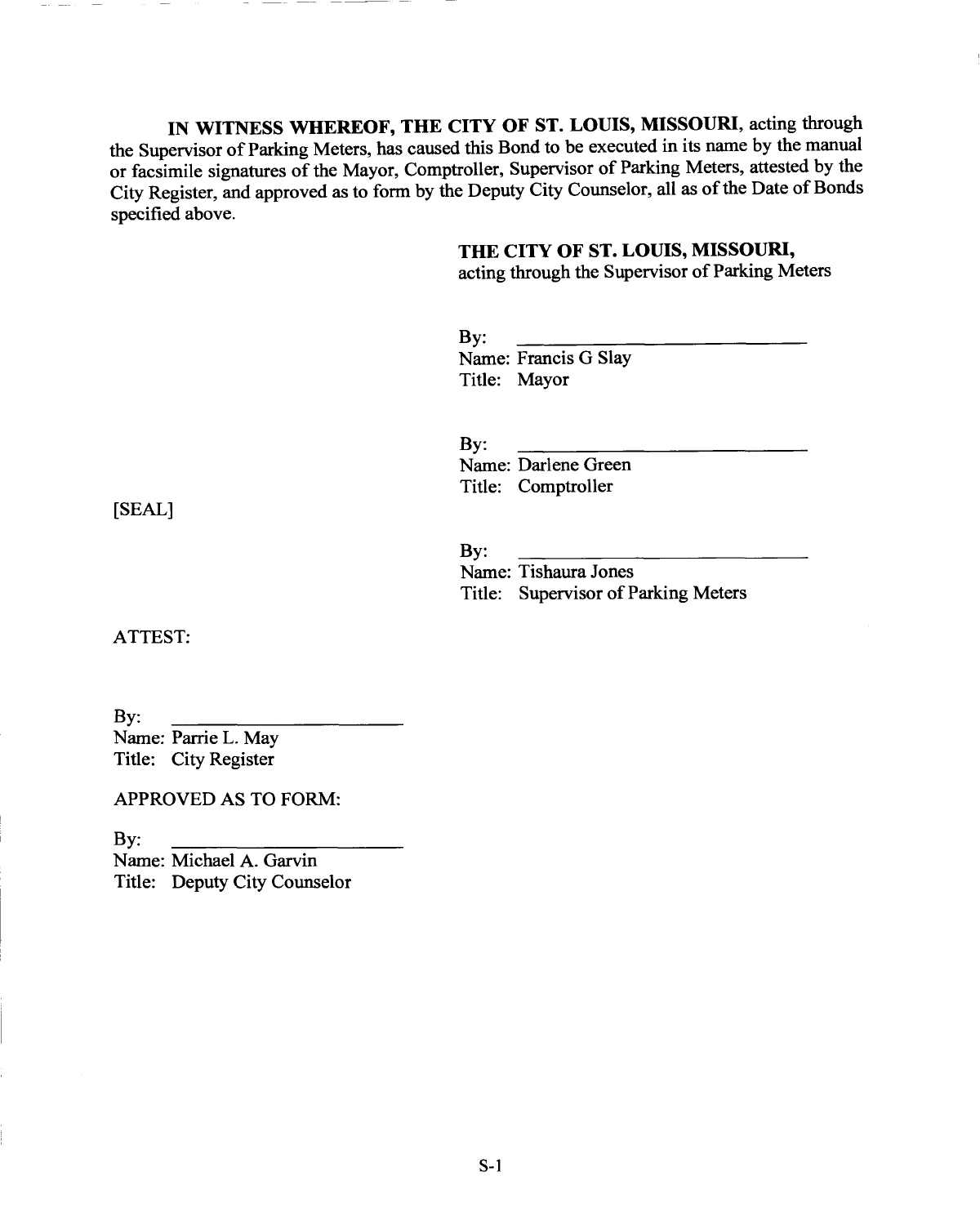### **CERTIFICATE OF AUTHENTICATION**

This Bond is the Series 2015A Bonds described in the within mentioned Indenture.

Date of Authentication:

**UMB BANK, N.A.,** Trustee

By: Title: Authorized Signatory

### **STATEMENT OF INSURANCE**

Assured Guaranty Municipal Corp. ("AGM"), New York, New York, has delivered its municipal bond insurance policy (the "Policy") with respect to the scheduled payments due of principal of and interest on this Bond to UMB Bank, N.A., St. Louis, Missouri, or its successor, as paying agent for the Bonds (the "Paying Agent"). Said Policy is on file and available for inspection at the principal office of the Paying Agent and a copy thereof may be obtained from AGM or the Paying Agent. All payments required to be made under the Policy shall be made in accordance with the provisions thereof. The owner of this Bond acknowledges and consents to the subrogation rights of AGM as more fully set forth in the Policy.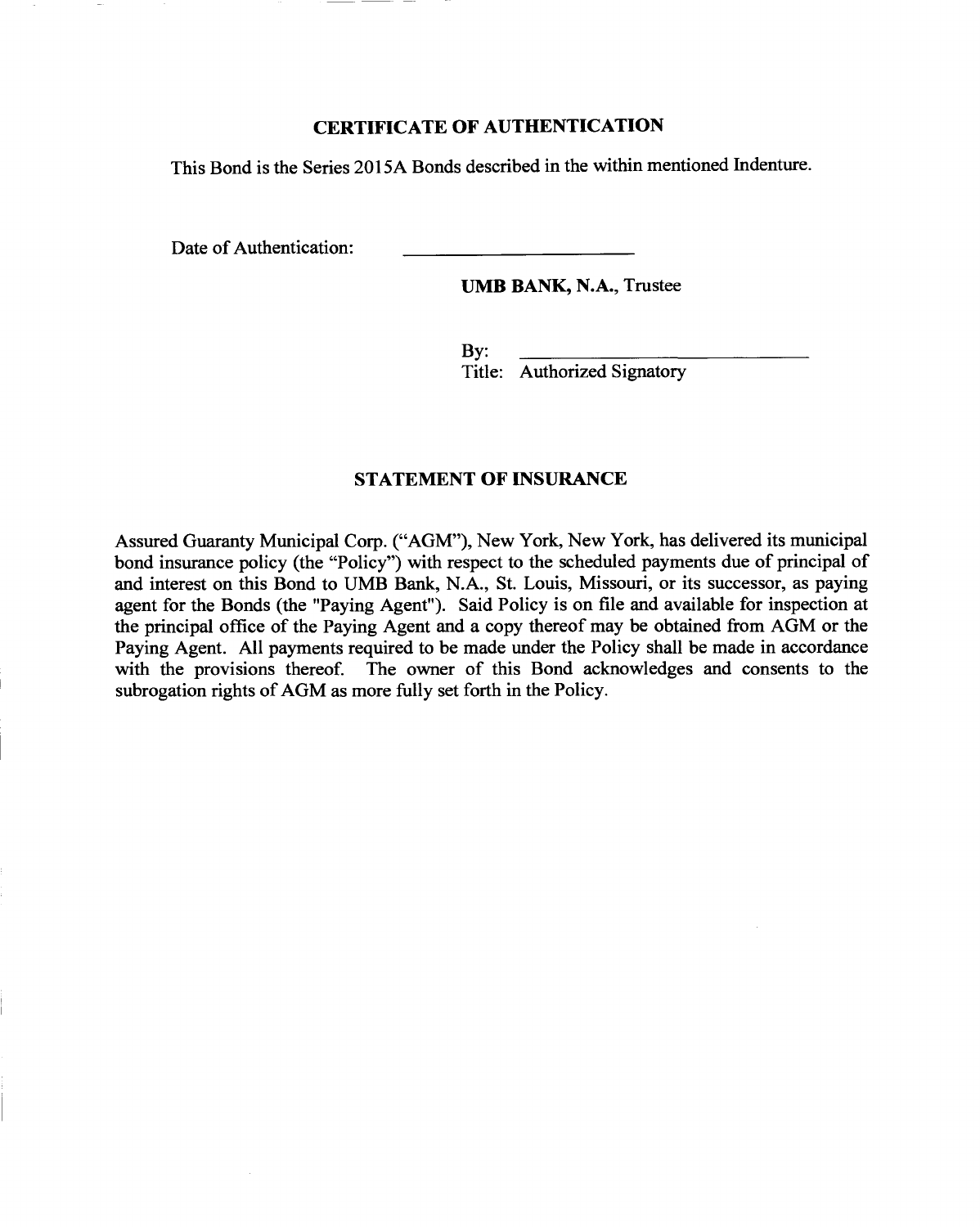### **ASSIGNMENT**

**FOR VALUE RECEIVED** the undersigned hereby sells, assigns and transfers unto

(Please Print or Typewrite Name, Address and Social Security Number or Taxpayer Identification Number of Transferee)

the within Bond and all rights thereunder, and hereby irrevocably constitutes and appoints

Attorney

to transfer the within Bond on the books kept for registration thereof, with full power of substitution in the premises.

Dated: <u>NOTICE:</u> The signature to this assignment

must correspond with the name as it appears upon the face of the within Bond in every particular, without alteration or enlargement or any change whatever. Signature Guaranteed By:

(Name of Eligible Guarantor Institution as defined by SEC Rule 17 Ad-15 (17 CFR 240.17 Ad-15)) By: Title: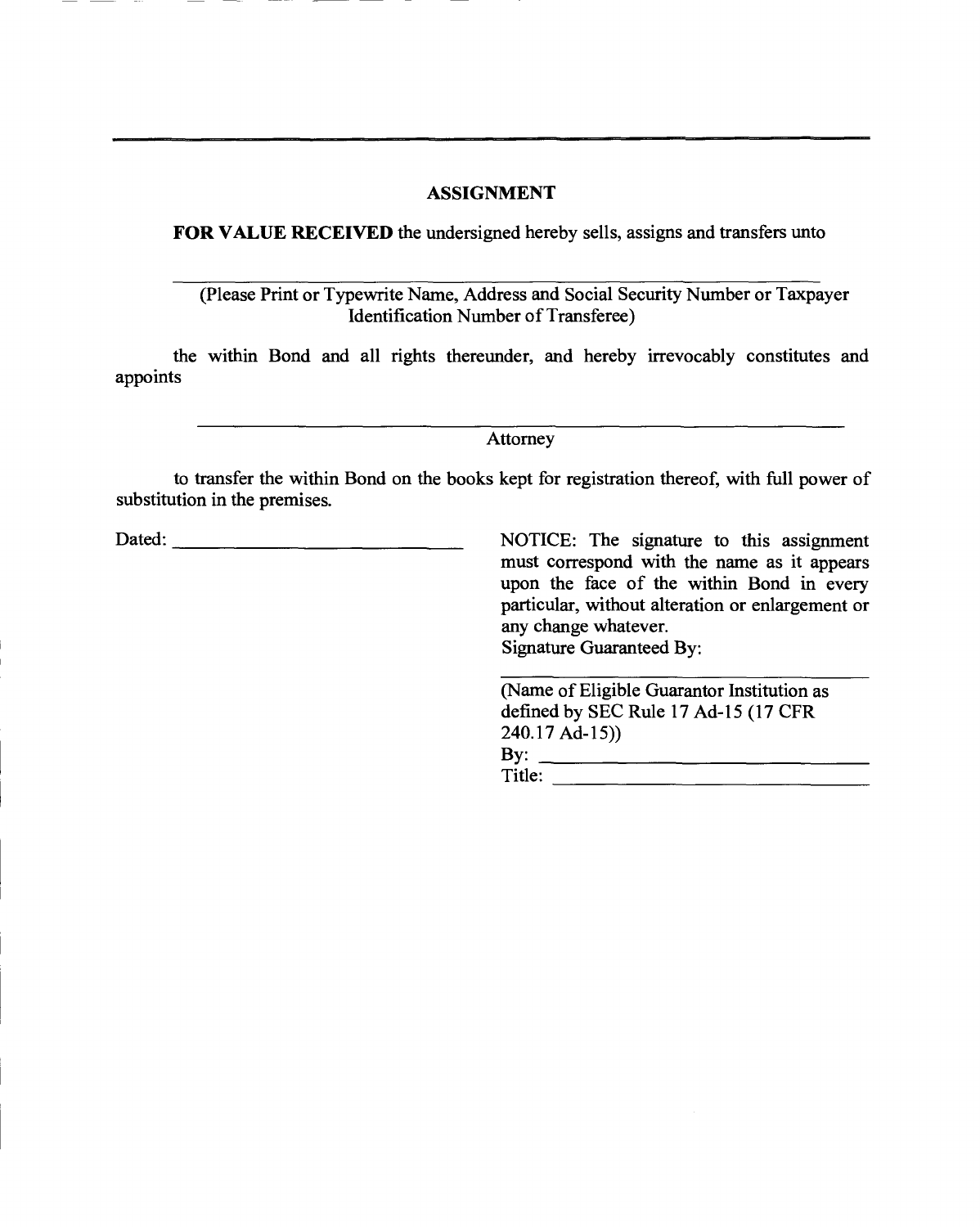## **SUPPLEMENTAL TRUST INDENTURE NO. 7**

**\_\_\_\_\_\_\_\_\_\_\_\_\_\_\_\_\_\_\_\_\_\_\_\_\_\_\_\_\_\_\_\_\_\_\_\_\_\_**

**Dated as of \_\_\_\_\_\_\_\_\_\_\_\_\_\_\_\_ 1, 2020 \_\_\_\_\_\_\_\_\_\_\_\_\_\_\_\_\_\_\_\_\_\_\_\_\_\_\_\_\_\_\_\_\_\_\_\_\_\_**

**Among**

**THE CITY OF ST. LOUIS, MISSOURI, Acting through the Treasurer of the City of St. Louis, Missouri in her capacity as Parking Supervisor,**

**THE PARKING COMMISSION OF THE CITY OF ST. LOUIS, MISSOURI,**

**And**

**UMB BANK, N.A., as Trustee**

### **THE CITY OF ST. LOUIS, MISSOURI**

**\_\_\_\_\_\_\_\_\_\_\_\_\_\_\_\_\_\_\_\_\_\_\_\_\_\_\_\_\_\_\_\_\_\_**

 $\bullet$ **Parking Revenue Refunding Bonds Series 2020 (Tax-Exempt)**

**\_\_\_\_\_\_\_\_\_\_\_\_\_\_\_\_\_\_\_\_\_\_\_\_\_\_\_\_\_\_\_\_\_\_**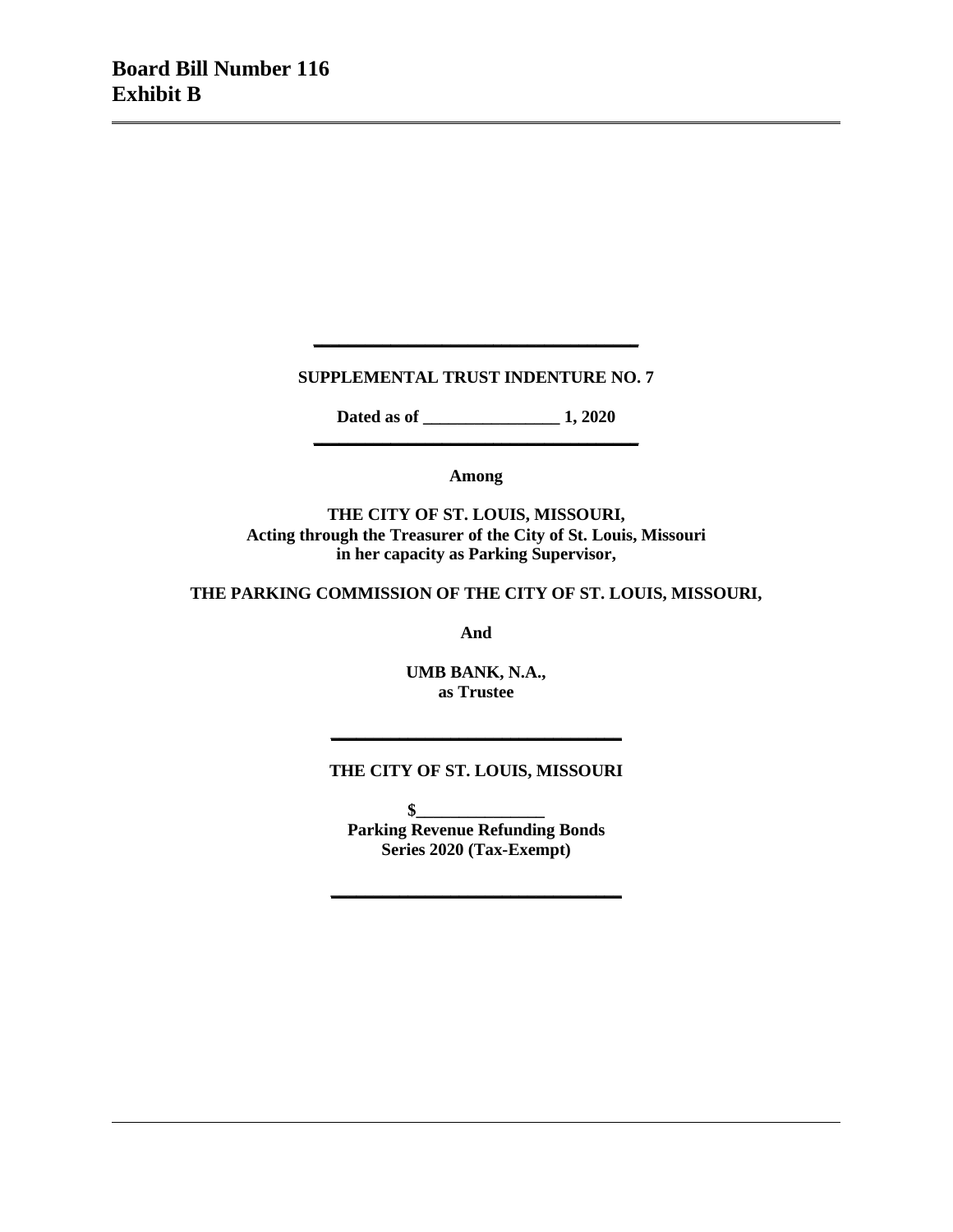## **SUPPLEMENTAL TRUST INDENTURE NO. 7**

### **TABLE OF CONTENTS**

### **Page**

### **ARTICLE I**

### **DEFINITIONS, AUTHORITY FOR SUPPLEMENTAL INDENTURE NO. 7**

### **ARTICLE II**

### **THE SERIES 2020 BONDS**

| Section 201 |  |  |
|-------------|--|--|
|-------------|--|--|

### **ARTICLE III**

### **REDEMPTION OF SERIES 2020 BONDS**

| Section 301 |  |
|-------------|--|
| Section 302 |  |
| Section 303 |  |
| Section 304 |  |

### **ARTICLE IV FUNDS AND ACCOUNTS, APPLICATION OF BOND PROCEEDS**

| Section 401 |                                                                                     |  |
|-------------|-------------------------------------------------------------------------------------|--|
| Section 402 |                                                                                     |  |
| Section 403 |                                                                                     |  |
| Section 404 |                                                                                     |  |
| Section 405 | Series 2020 Transferred Debt Service AccountError! Bookmark not defined.            |  |
| Section 406 | Deficiency in Series 2020 Debt Service Reserve Account Error! Bookmark not defined. |  |
| Section 407 |                                                                                     |  |

### **ARTICLE V**

### **MISCELLANEOUS PROVISIONS**

| Section 501 |  |
|-------------|--|
| Section 502 |  |
| Section 503 |  |
| Section 504 |  |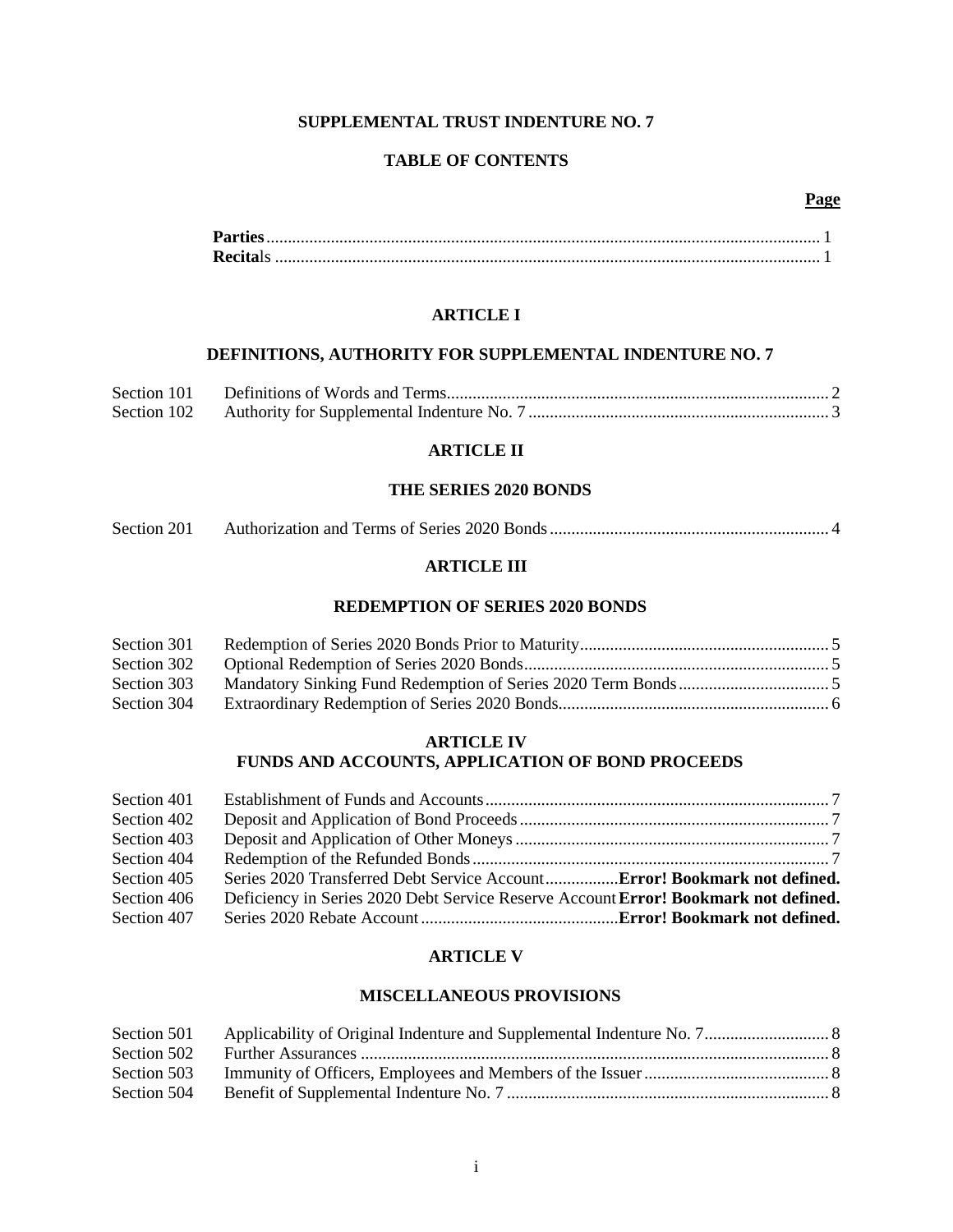Exhibit A - Form of Series 2020 Bonds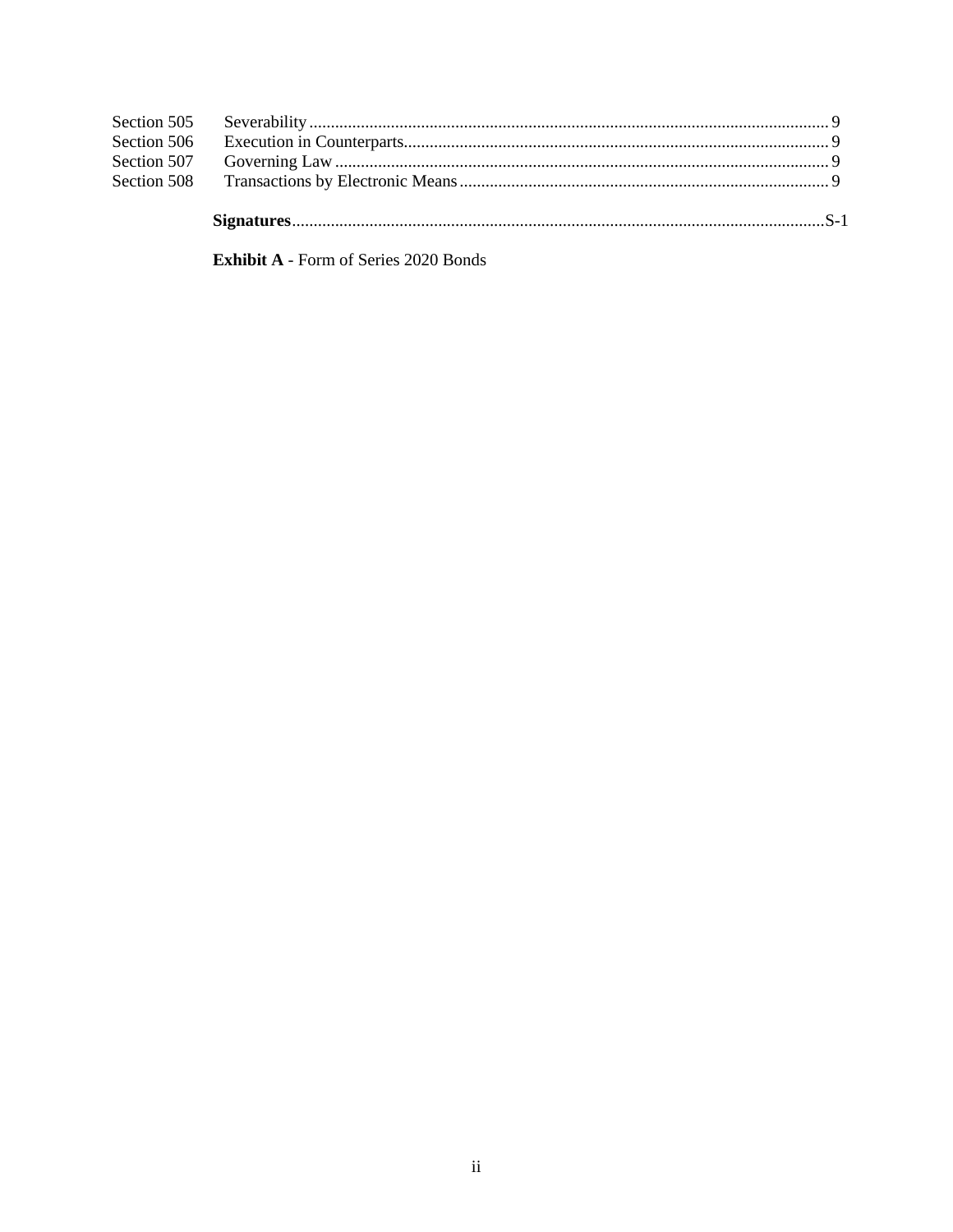#### **SUPPLEMENTAL TRUST INDENTURE NO. 7**

This **SUPPLEMENTAL TRUST INDENTURE NO. 7** dated as of  $1, 2020$ ("*Supplemental Indenture No. 7*"), is entered into among **THE CITY OF St LOUIS, MISSOURI**, a constitutional charter city and political subdivision, acting through the Treasurer of the City in her capacity as Parking Supervisor (the "*Issuer*"), the **PARKING COMMISSION OF THE CITY OF ST. LOUIS, MISSOURI**, a parking commission established pursuant to the hereinafter defined Code (the "*Parking Commission*"), and **UMB BANK, N.A.**, a national banking association duly organized and existing and authorized to accept and execute trusts of the character herein set out under the laws of the United States of America, and having a corporate trust office located in St. Louis, Missouri, as trustee (the "*Trustee*").

### **RECITALS**

1. This Supplemental Indenture No. 7 supplements the Trust Indenture dated as of December 1, 2006, among the Issuer, the Parking Commission and the Trustee (said Trust Indenture, as originally executed, the "*Original Indenture*", and with all amendments and supplements thereto, including this Supplemental Indenture No. 7, the "*Indenture*"), under which the Issuer from time to time may issue and deliver one or more Series of Bonds or Bonds for the purpose of (a) paying all or a portion of the Costs of the Project, (b) refunding all or a portion of one or more Series of Bonds then Outstanding or all or a portion of one or more series of bonds issued by the Issuer under a separate indenture to finance a portion of the Parking System, (c) funding reserve deposits and capitalized interest with respect to such Bonds and/or (d) paying Costs of Issuance.

2. Pursuant to Section 82.470 *et seq.*, Revised Statutes of Missouri, as amended (the "*Act*"), and an ordinance duly adopted by the Board of Aldermen of the City of St. Louis, Missouri (the "*Board of Aldermen*") and duly approved by the Mayor of the City (the "*Mayor*"), the Issuer issued its Subordinated Parking Revenue Bonds (Capital Equipment Project), Series 2015A in the original aggregate principal amount of \$6,440,000 (the "*2015A Bonds*"), the proceeds of which were applied to the purchase and installation of modern parking meters for 7,700 parking spaces and revenue control equipment for the Cupples Garage located in the City.

3. As of the date hereof, the Series 2015A Bonds are outstanding in the aggregate principal amount of \$5,040,000, all of which (the "*Refunded Bonds*") will be refunded and retired on December 15, 2020. There are no Series 2015AB Bonds outstanding.

4. Pursuant to Chapter 17.62 of the City Code (the "*Code*") and Ordinance No. (the "**Ordinance**") duly adopted by the Board of Aldermen on . 2020 and duly approved by the Mayor on \_\_\_\_\_\_\_\_\_\_\_, 2020, the Issuer is authorized to issue a Series of Bonds under the Original indenture, as supplemented by this Supplemental Indenture No. 7, to be designated Parking Revenue Refunding Bonds, Series 2020 (Tax-Exempt) (the "*Series 2020 Bonds*"), in the original aggregate principal amount of \$\_\_\_\_\_\_\_\_\_\_\_\_\_\_\_, for the purpose of providing funds to (a) currently refund and retire the Refunded Bonds on December \_\_\_, 2020, and (b) pay Costs of Issuance with respect to the Series 2020 Bonds.

5. The Series 2020 Bonds constitute a Series of Bonds (as defined in the Original Indenture), authorized under **Section 201** of the Original Indenture, and will be secured under the Indenture together with any other Bonds issued under the Original Indenture from time to time, in accordance with the terms and provisions of the Original Indenture.

6. All acts necessary to make the Series 2020 Bonds, when authenticated by the Trustee and issued as provided in the Original Indenture and this Supplemental Indenture No. 7, the valid, legal and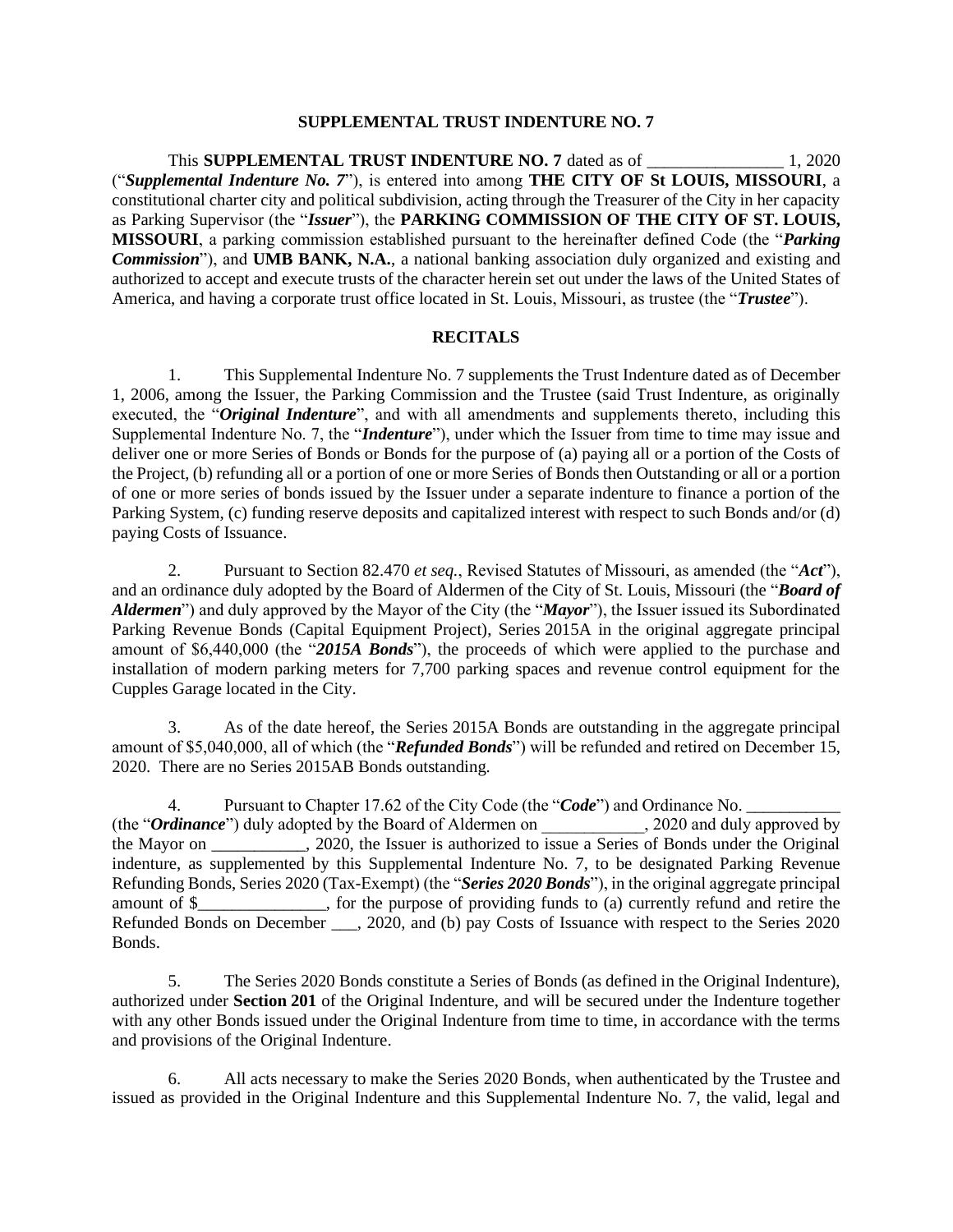binding obligations of the Issuer, and to constitute the Original Indenture as supplemented by this Supplemental Indenture No. 7 a valid, legal and binding pledge and assignment of the property, rights, interests and revenues made therein and herein for the security of the payment of the Series 2020 Bonds, have been done and performed, and the execution and delivery of this Supplemental Indenture No. 7 and the execution and issuance of the Series 2020 Bonds, subject to the terms of this Supplemental Indenture No. 7, have in all respects been duly authorized by the Issuer.

**NOW, THEREFORE**, the Issuer covenants and agrees with the Trustee, for the equal and proportionate benefit of the respective Owners of the Series 2020 Bonds, that the Series 2020 Bonds are to be issued, authenticated and delivered and the Trust Estate is to be held and applied by the Trustee as provided in the Original Indenture, subject to the further covenants, conditions and trusts hereinafter and in the Original Indenture set forth, as follows:

### **ARTICLE I**

### **DEFINITIONS, AUTHORITY FOR SUPPLEMENTAL INDENTURE NO. 7**

**Section 101** *Definitions of Words and Terms*.

For all purposes of this Supplemental Indenture No. 7, except as otherwise provided or unless the context otherwise requires, words and terms used in this Supplemental Indenture No. 7 shall have the meanings set forth in **Section 101** of the Original Indenture and the following meanings set forth in this Section. Any words and terms defined herein that are not already defined in the Original Indenture are intended to supplement the definitions contained therein. Any words and terms defined herein that are already defined in the Original Indenture are intended to replace and supersede such definitions already contained therein for purposes related to the Series 2020 Bonds. If any of the following definitions conflict with the definitions already set forth in the Original Indenture, the definitions set forth herein shall take precedence:

"*Bond Purchase Agreement*" means the Bond Purchase Agreement dated \_\_\_\_\_\_\_\_\_\_\_, 2020, between the Issuer and the Original Purchasers.

"*Indenture*" means the Original Indenture, as from time to time amended and supplemented by Supplemental Indentures in accordance with the provisions of the Original Indenture, including this Supplemental Indenture No. 7.

"*Issue Date*" means the date of issuance of the Series 2020 Bonds.

"*Issuer*" means The City of St. Louis, Missouri, acting through the Treasurer of the City of St. Louis, Missouri, in her capacity as Supervisor of Parking Meters, pursuant to Chapter 17.62 of the Code.

"*Obligor*" means the Issuer.

"*Original Indenture*" means the Trust Indenture dated as of December 1, 2006, among the Issuer, the Parking Commission and the Trustee, as from time to time amended in accordance with the provisions thereof.

"*Original Purchasers*" means, with respect to the Series 2020 Bonds, the qualified institutional buyers who agree to purchase the Series 2020 Bonds.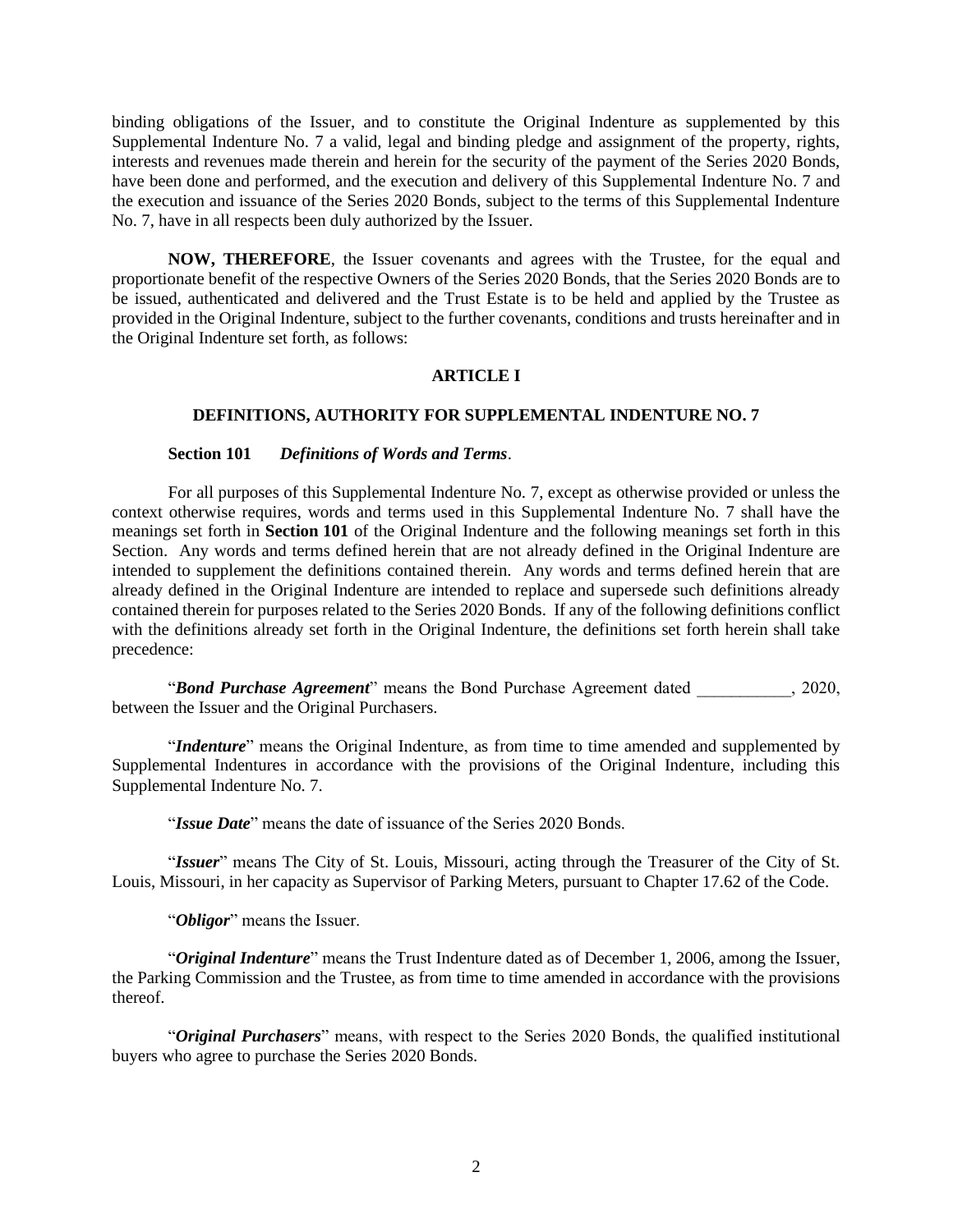"*Record Date*" means, with respect to Series 2020 Bonds, the close of business on the 1st day (whether or not a Business Day) of the calendar month in which an interest payment date with respect to the Series 2020 Bonds occurs.

"*Security Documents*" means the Ordinance, including Supplemental Trust Indenture No. 7, Indenture, bond, note, certificate and/or any additional or supplemental document executed in connection with the Insured Obligations.

"*Series 2020 Bonds*" means the Series of Parking Revenue Refunding Bonds, Series 2020 (Tax-Exempt), in the original aggregate principal amount of \$\_\_\_\_\_\_\_\_\_\_\_\_\_\_\_\_\_\_ issued, authenticated and delivered by the Issuer under and pursuant to the Original Indenture and this Supplemental Indenture No. 7. If the Series 2020 Bonds are held in a Book-Entry System, any reference to the Series 2020 Bonds shall, if it is appropriate in the context in which the term is used, be a reference to the beneficial interests in the Series 2020 Bonds.

"*Series 2020 Costs of Issuance Account*" means the Series 2020 Costs of Issuance Account established in **Section 401** hereof.

"*Series 2020 Debt Service Account*" means the Series 2020 Debt Service Account established in **Section 401** hereof.

"*Series 2020 Rebate Account*" means the Series 2020 Rebate Account established in **Section 401** hereof.

"*Series 2020 Refunding Account*" means the Series 2020 Refunding Account established in **Section 401** hereof.

"*Series 2020 Term Bonds*" Term Bonds" means the Series 2020 Bonds maturing in the years and amounts and bearing interest at the rates specified in **Section 201(b)** hereof.

"*Supplemental Indenture No. 7*" means this Supplemental Trust Indenture No. 7 as originally executed by the Issuer, the Parking Commission and the Trustee, and as from time to time amended and supplemented by Supplemental Indentures in accordance with the provisions of the Original Indenture and this Supplemental Indenture No. 7.

"*Tax Compliance Agreement*" means the Tax Compliance Agreement dated as of \_\_\_\_\_\_\_\_\_\_\_\_\_\_\_\_, 2020 between the Issuer and the Trustee.

"*Trustee*" means UMB Bank, NA., and its successor or successors and any other corporation or association which at any time may be substituted in its place pursuant to and at the time serving as trustee under the Indenture.

### **Section 102** *Authority for Supplemental Indenture No. 7*.

This Supplemental Indenture No. 7 is supplemental to, and is authorized, executed and delivered in accordance with, **Article II** and **Article XI** of the Original indenture.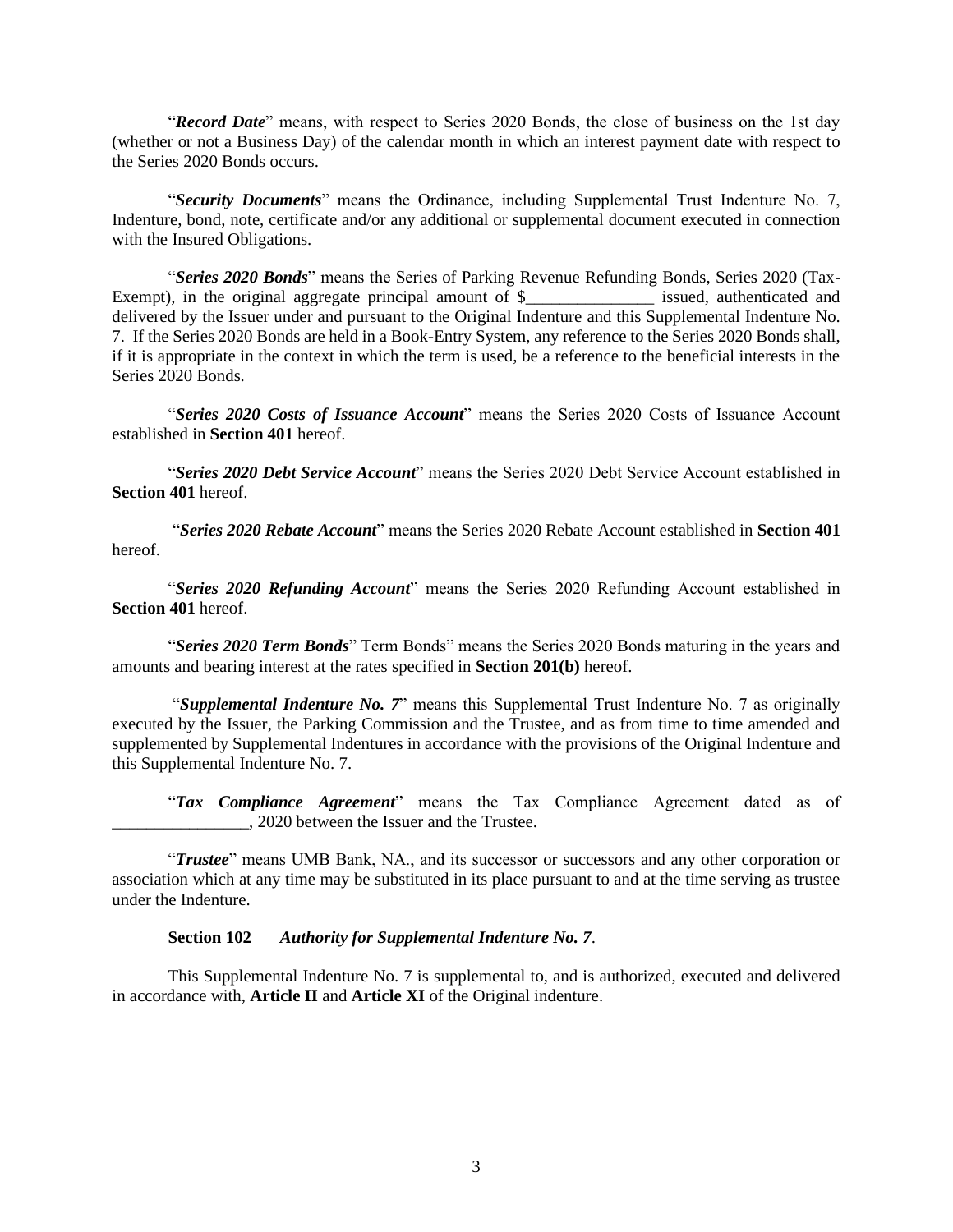#### **ARTICLE II**

### **THE SERIES 2020 BONDS**

### **Section 201** *Authorization and Terms of Series 2020 Bonds*.

- (a) *Authorization and Amount*. The Issuer hereby authorizes the issuance of a single Series of Bonds under the Original Indenture and by this Supplemental Indenture No. 7 in the total aggregate principal amount of \$\_\_\_\_\_\_\_\_\_\_\_\_\_\_\_, to be designated "**Parking Revenue Refunding Bonds, Series 2020 (Tax-Exempt)**" (the "*Series 2020 Bonds*"). The Series 2020 Bonds shall be issued for the purpose of providing funds to the Issuer to (A) currently refund the Refunded Bonds on December 15, 2020, and (B) pay the Costs of Issuance with respect to the Series 2020 Bonds.
- (b) *Date and Maturities*. The Series 2020 Bonds shall be dated the date of their original issuance and delivery, shall mature on December 15 in the years and in the respective principal amounts (subject to prior redemption as provided in **Article III**), as follows:

#### **Series 2020 Serial Bonds**

| <b>Maturity Date</b><br>(December 15) | <b>Principal Amount</b>                 | <b>Interest Rate</b> |
|---------------------------------------|-----------------------------------------|----------------------|
| 2021                                  |                                         |                      |
| 2022                                  |                                         |                      |
| 2023                                  |                                         |                      |
| 2024                                  |                                         |                      |
| 2025                                  |                                         |                      |
| 2026                                  |                                         |                      |
|                                       | <b>Series 2020 Term Bonds</b>           |                      |
| \$                                    | % Term Bond maturing December 15, 2031. |                      |

- (c) *Interest*. The Series 2020 Bonds shall bear interest at the respective rates per annum set forth above (computed on the basis of a 360-day year of twelve 30-day months) from their date or from the most recent interest payment date to which interest has been paid or duly provided for, payable on June 15 and December 15 of each year, beginning on June 15, 2021.
- (d) *Form and Denominations*. The Series 2020 Bonds shall be issuable as fully registered bonds without coupons in authorized denominations substantially the form set forth in **Exhibit A** attached to this Supplemental Indenture No. 7, with such necessary or appropriate variations, omissions and insertions as are permitted or required by this Supplemental Indenture No. 7. The Series 2020 Bonds may have endorsed thereon such legends or text as may be necessary or appropriate to conform to any applicable rules and regulations of any governmental authority or any custom, usage or requirement of law with respect thereto.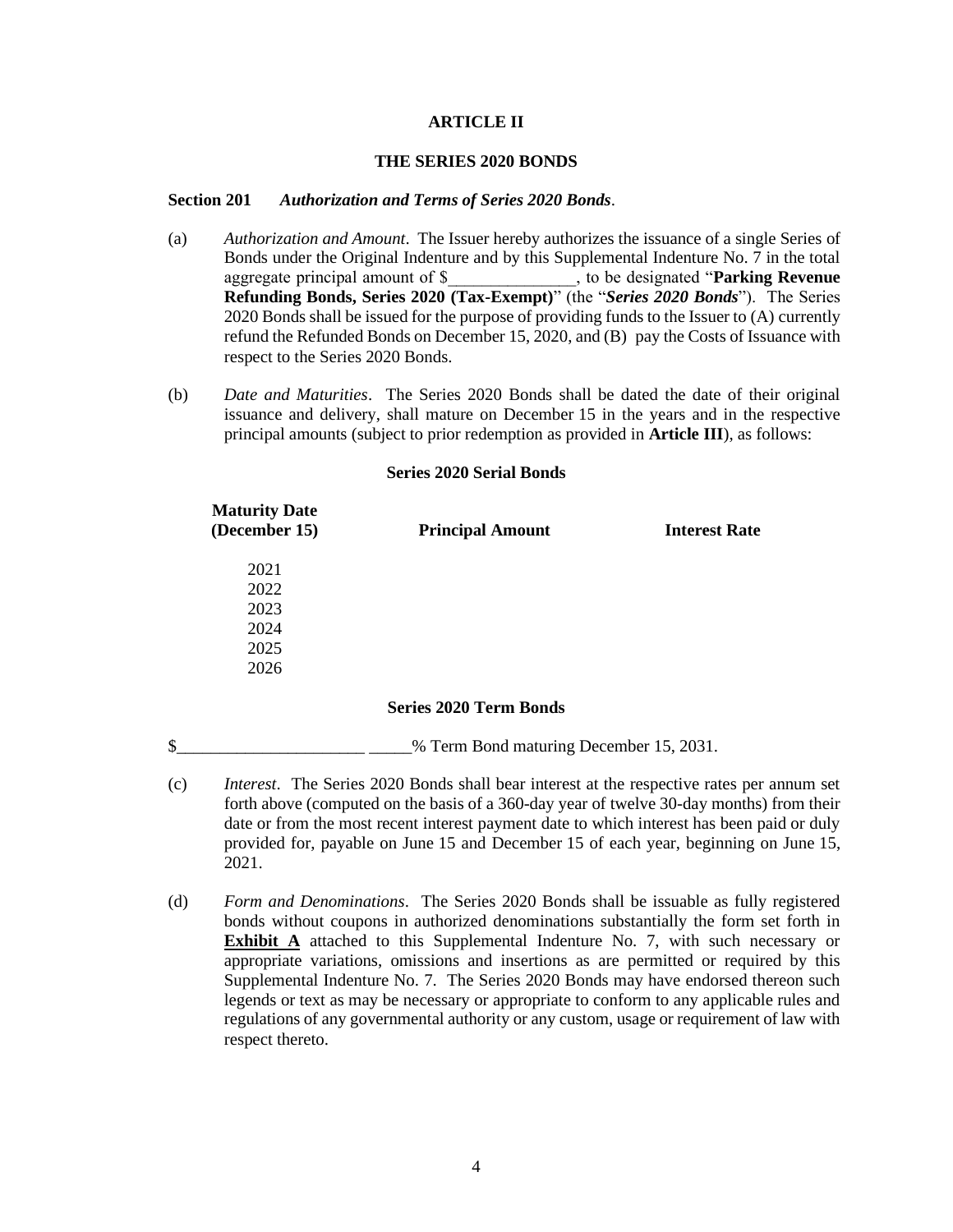The Series 2020 Bonds shall be numbered from **R-1** consecutively upward in order of issuance or in such other manner as the Trustee shall designate, and shall bear appropriate "*CUSIP*" identification numbers (if then generally in use).

(e) *Execution and Delivery*. The Series 2020 Bonds shall be executed in the manner set forth in **Section 304** of the Original Indenture and delivered to the Trustee for authentication, but prior to or simultaneously with the authentication and delivery of the Series 2020 Bonds by the Trustee the documents required by **Section 202** of the Original Indenture shall be filed with the Trustee.

When such documents have been filed with the Trustee, and when the Series 2020 Bonds have been executed and authenticated as required by **Section 304** of the Original Indenture, the Trustee shall deliver the Series 2020 Bonds to or upon the order of the Original Purchasers, but only upon payment of the purchase price of such Series 2020 Bonds. The net proceeds of the sale of the Series 2020 Bonds paid over to the Trustee shall be deposited and applied as provided in **Article V** of the Original Indenture and **Article IV** of this Supplemental Indenture No. 7.

### **ARTICLE III**

### **REDEMPTION OF SERIES 2020 BONDS**

### **Section 301** *Redemption of Series 2020 Bonds Prior to Maturity*.

The Series 2020 Bonds shall be subject to optional and mandatory redemption prior to maturity in accordance with the applicable terms and provisions contained in this Article and as specified in **Article IV** of the Original Indenture.

### **Section 302** *Optional Redemption of Series 2020 Bonds*.

The Series 2020 Bonds maturing in the year 20\_\_\_\_\_ and thereafter will be subject to redemption and payment prior to maturity, at the option and written direction of the Issuer, on and after December 15, 20\_\_\_, in whole or in part on any date at the Redemption Price of **100%** of the principal amount thereof, plus accrued interest to the redemption date, without premium.

### **Section 303** *Mandatory Sinking Fund Redemption of Series 2020 Term Bonds*.

(a) The Series 2020 Term Bonds will be subject to mandatory redemption and payment prior to maturity through mandatory Sinking Fund Installments on December 15 in each of the years set forth below, at the Redemption Price of **100%** of the principal amount thereof plus accrued interest to the redemption date, without premium:

## **Series 2020 Term Bonds**

**Year Principal Amount**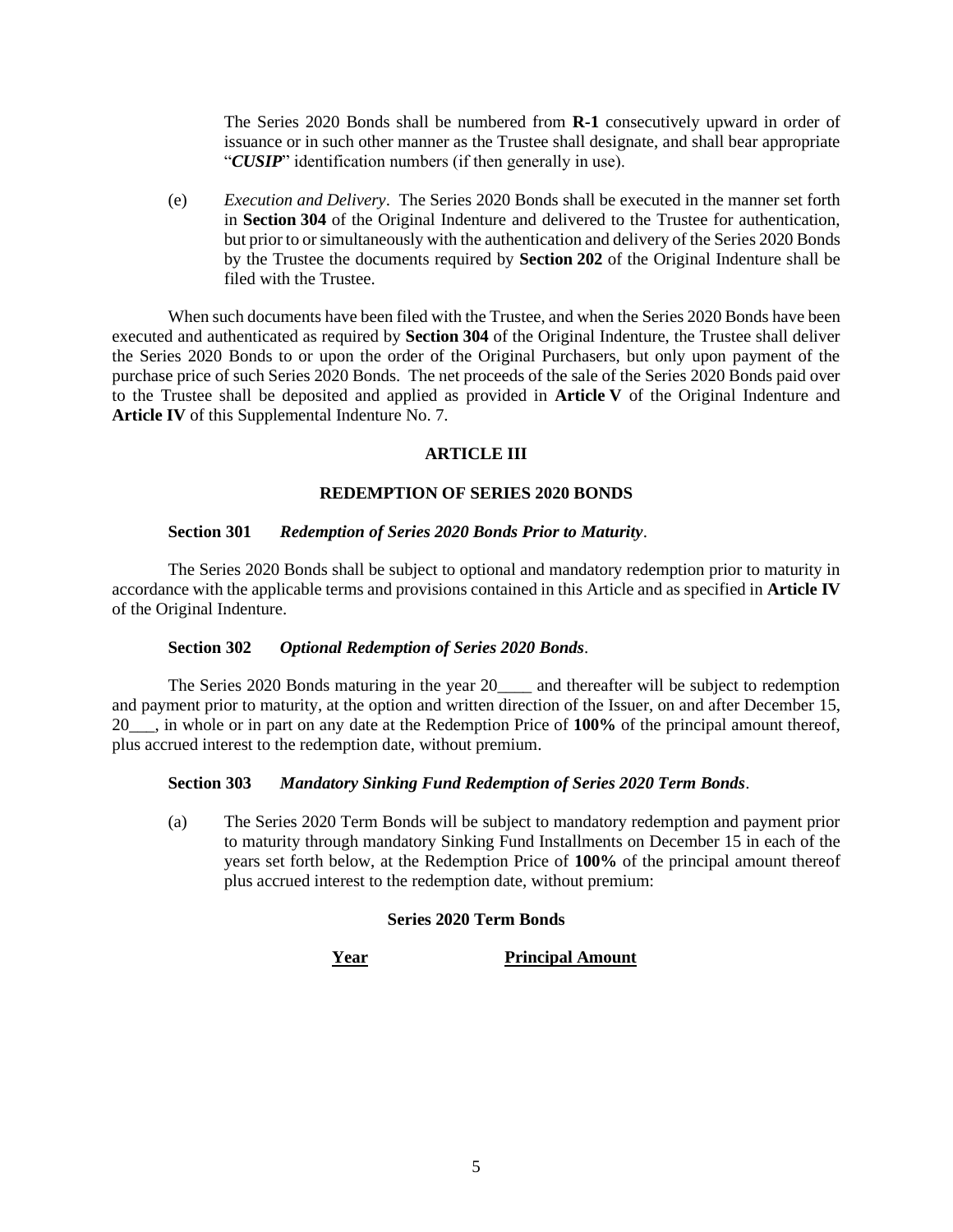#### \* Final Maturity

\_\_\_\_\_\_\_\_\_\_\_\_\_\_\_\_\_

(b) In determining the amount of Series 2020 Term Bonds to be redeemed with any Sinking Fund Installment, there will be deducted the principal amount of any Series 2020 Term Bonds which have been purchased, to the extent permitted by the Indenture, with amounts in the Series 2020 Debt Service Account in the Debt Service Fund in accordance with **Section 507(a)(2)** of the Original Indenture (exclusive of amounts deposited from proceeds of Bonds). In addition, if any Series 2020 Term Bonds are (a) purchased or redeemed with amounts other than moneys on deposit in the Series 2020 Debt Service Account, or (b) deemed to have been paid within the meaning of the Indenture and, with respect to the Series 2020 Term Bonds which have been deemed paid, irrevocable instructions have been given to the Trustee to redeem or purchase the same on or prior to the due date of the Sinking Fund Installment to be credited, the Series 2020 Term Bonds may be credited against any future Sinking Fund Installment established for the Series 2020 Term Bonds as determined by the Issuer at any time.

### **Section 304** *Extraordinary Redemption of Series 2020 Bonds*.

- (a) *Optional Redemption From Project Sale Proceeds*. The Series 2020 Bonds will be subject to redemption and payment prior to maturity, at the option and written direction of the Issuer, in whole or in part at any time, at a redemption price equal to **100%** of the principal amount thereof, plus accrued interest thereon to the redemption date, without premium, on the earliest practicable date upon which notice may be given, from any Project Sale Proceeds deposited in the Series 2020 Debt Service Account pursuant to **Section 710(d)** of the Original Indenture.
- (b) *Mandatory Redemption From Project Insurance Proceeds*. The Series 2020 Bonds will be subject to mandatory redemption and payment prior to maturity, in whole or-in part at any time, at a redemption price equal to **100%** of the principal amount thereof, plus accrued interest thereon to the redemption date, without premium, on the earliest practicable date upon which notice may be given, from any Project Insurance Proceeds deposited in the Series 2020 Debt Service Account pursuant to **Section 712(c)** of the Original Indenture.
- (c) *Selection of Series 2020 Bonds to be Redeemed*. If less than all Series 2020 Bonds are to be redeemed pursuant to this **Section 304** from Project Sale Proceeds or Project Insurance Proceeds, the Series 2020 Bonds to be redeemed shall be selected from the subseries and the maturity or maturities selected by the Issuer; provided, however, that the Issuer may provide for redemption of such Series 2020 Bonds other than on a pro rata basis based on the principal amount Outstanding only if the Issuer delivers to the Trustee an Issuer's Certificate demonstrating that the ratio determined by dividing (a) a numerator equal to the average of the Pledged Revenues for the two most recent Fiscal Years for which audited financial statements are available (excluding any portion of the Pledged Revenues which is attributable to the Project or portion thereof that was sold, damaged or destroyed) by (b) a denominator equal to the Maximum Annual Debt Service with respect to all Outstanding Bonds and Parity Indebtedness after giving effect to such redemption, is not less than **1.35**.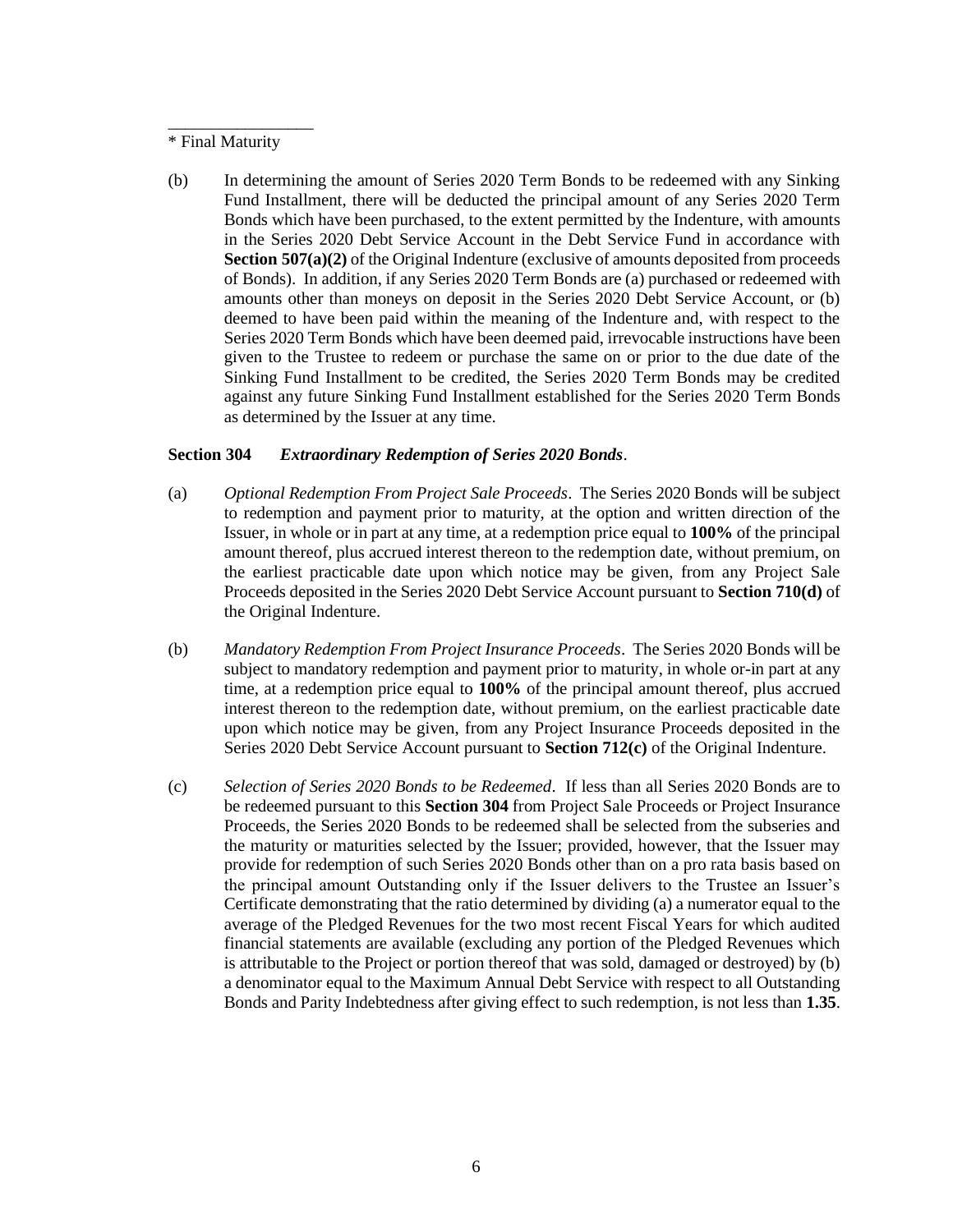### **ARTICLE IV FUNDS AND ACCOUNTS, APPLICATION OF BOND PROCEEDS**

### **Section 401** *Establishment of Funds and Accounts*.

In addition to the Funds and Accounts established by **Section 501** of the Original Indenture, there are hereby established in the custody of the Trustee the following Accounts and subaccounts with respect to the Series 2020 Bonds:

- (a) Within the Costs of Issuance Fund, the Series 2020 Costs of Issuance Account.
- (b) Within the Project Fund, the Series 2020 Refunding Account.
- (c) Within the Debt Service Fund, the Series 2020 Debt Service Account.
- (d) Within the Rebate Fund, the Series 2020 Rebate Account.

### **Section 402** *Deposit and Application of Bond Proceeds*.

- (a) The net proceeds of the Series 2020 Bonds in the amount of  $\$$ (representing the principal amount of \$\_\_\_\_\_\_\_\_\_\_\_\_\_\_\_, less the discount of \$\_\_\_\_\_\_\_\_\_\_\_\_\_, plus net original issue premium of \$\_\_\_\_\_\_\_\_\_\_\_\_\_\_, shall be paid to the Trustee, and the Trustee shall deposit and apply such proceeds as follows:
	- (i) Deposit to the credit of the Series 2020 Costs of Issuance Account in the Costs of Issuance Fund the sum of \$\_\_\_\_\_\_\_\_\_\_\_\_\_\_\_, which deposit shall be applied by the Trustee as provided in **Section 503** of the Original Indenture.
	- (ii) Deposit to the credit of the Series 2020 Refunding Account the sum of \$\_\_\_\_\_\_\_\_\_\_\_\_\_\_, representing the remaining proceeds of the Series 2020 Bonds, which deposit shall be applied by the Trustee, together with certain other moneys, to refund the Refunded Bonds as provided in **Section 405** of the Original Indenture and **Section 404** hereof.

### **Section 403** *Deposit and Application of Other Moneys*.

- (a) On the Issue Date, \$\_\_\_\_\_\_\_\_\_\_\_\_\_\_ shall be transferred from the Series 2015A Debt Service Reserve Fund to the Series 2020 Refunding Account.
- (b) On the Issue Date, the entire balance on deposit in the Series 2015A Debt Service Account shall be transferred from such Account to the Series 2020 Refunding Account. Any investment earnings subsequently received by the Trustee in the Series 2015A Debt Service Account shall likewise be transferred to the Series 2020 Refunding Account.

**Section 404 Redemption of the Refunded Bonds.** The deposit in the Series 2020 Refunding Account is irrevocable and the holders of the Refunded Bonds are hereby given an express lien on and security interest in such Series 2020 Refunding Account until used and applied in accordance with this Supplemental Indenture. The Trustee shall have no power or duty to invest any money held in this Account, and all such money shall be held uninvested, in cash. On or prior to 12:00 noon, Central Time, December 15, 2020 (the "Redemption Date"), the Trustee, as Paying Agent, shall have immediately available funds in the amount required to pay in full the principal of and interest on the Refunded Bonds. The liability of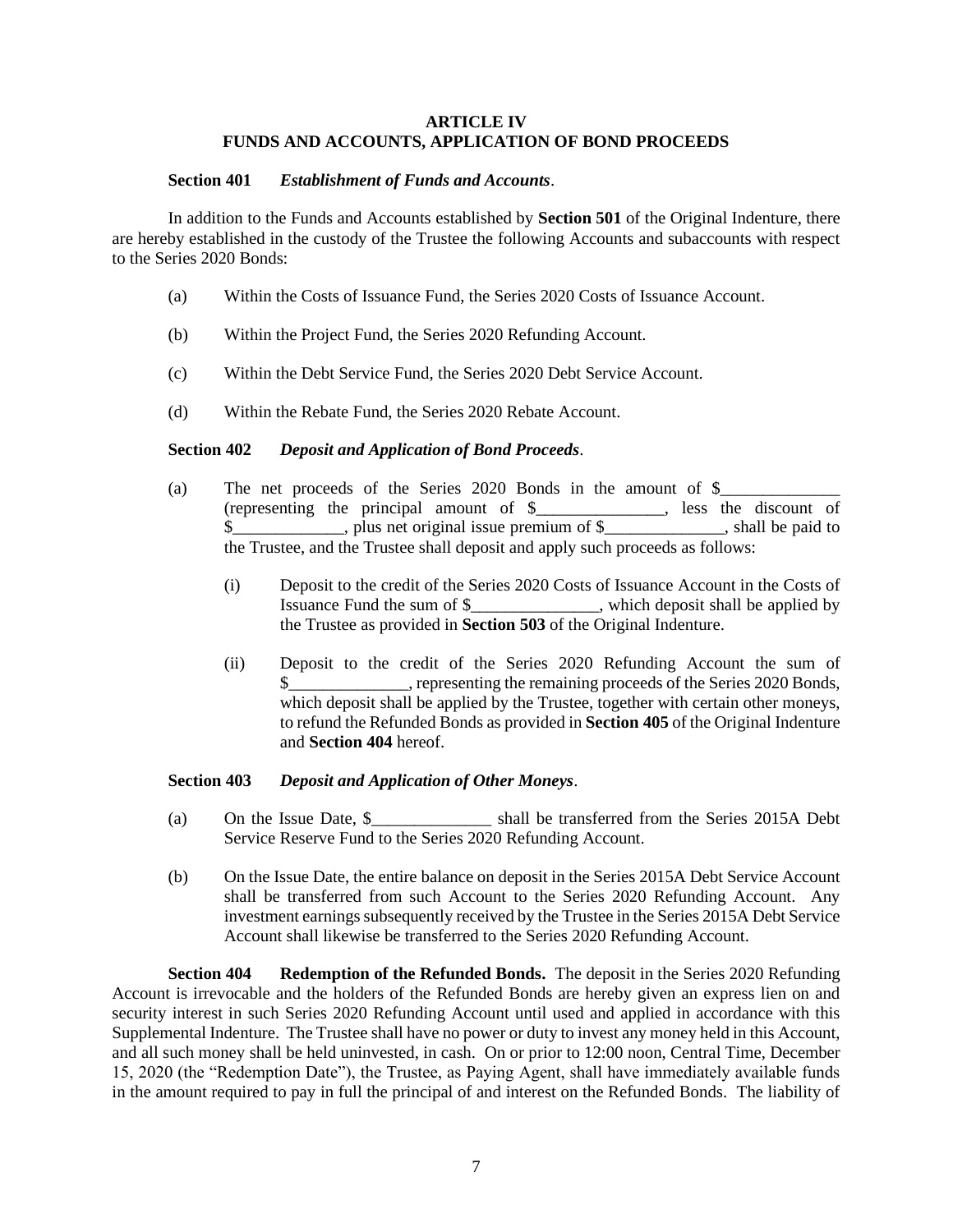the Trustee to make the payments required by this subsection with respect to the Refunded Bonds shall be limited to the money in the Series 2020 Refunding Account.

**Section 405. Series 2020 Rebate Account**. There shall be deposited in the Series 2020 Rebate Account such amounts as are required to be deposited therein pursuant to the Tax Compliance Agreement. The Trustee shall remit from moneys in the Series 2020 Rebate Account all rebate installments and a final rebate payment to the United States required by the Tax Compliance Agreement.

The obligation to pay arbitrage rebate to the United States with respect to the Series 2020 Bonds and to comply with all other requirements of this Section and the Tax Compliance Agreement shall survive the defeasance or payment in full of the Series 2020 Bonds until all rebatable arbitrage shall have been paid.

#### **ARTICLE V**

#### **MISCELLANEOUS PROVISIONS**

### **Section 501** *Applicability of Original Indenture and Supplemental Indenture No. 7*.

Except as otherwise provided in this Supplemental Indenture No. 7, the provisions of the Original Indenture are hereby ratified, approved and confirmed and incorporated herein and shall be applicable to the authorization, execution, authentication, issuance, redemption, payment, sale and delivery of the Series 2020 Bonds, the custody and the distribution of the proceeds and the security, payment, redemption and enforcement of payment thereof and shall remain in effect until all Bonds and Subordinated Indebtedness have been paid in full.

### **Section 502** *Further Assurances*.

The Issuer shall do, execute, acknowledge and deliver such Supplemental Indentures and such further acts, instruments, financing statements and assurances as the Trustee may reasonably require for accomplishing the purposes of this Supplemental Indenture No. 7.

#### **Section 503** *Immunity of Officers, Employees and Members of the Issuer*.

No recourse shall be had for the payment of the principal or Redemption Price of or interest on any of the Series 2020 Bonds or for any claim based thereon or upon any obligation, covenant or agreement contained in this Supplemental Indenture No. 7 against any past, present or future officer, director, member, employee or agent of the Issuer, or of any successor public corporation, either directly or through the Issuer or any successor public corporation, under any rule of law or equity, statute or constitution, or by the enforcement of any assessment or penalty or otherwise, and all such liability of any such officers, directors, members, employees or agents as such is hereby expressly waived and released as a condition of and consideration for the execution of this Supplemental Indenture No. 7 and the issuance of the Series 2020 Bonds.

### **Section 504** *Benefit of Supplemental Indenture No. 7*.

This Supplemental Indenture No. 7 shall inure to the benefit of and shall be binding upon the Issuer, the Parking Commission the Trustee and the Bond Insurer and their respective successors and assigns, subject, however, to the limitations contained herein. With the exception of rights expressly conferred in this Supplemental Indenture No. 7, nothing in this Supplemental Indenture No. 7 or in the Series 2020 Bonds, express or implied, shall give to any Person, other than the parties hereto and the Bond Insurer and their successors and assigns hereunder, any separate trustee or co-trustee appointed under the Original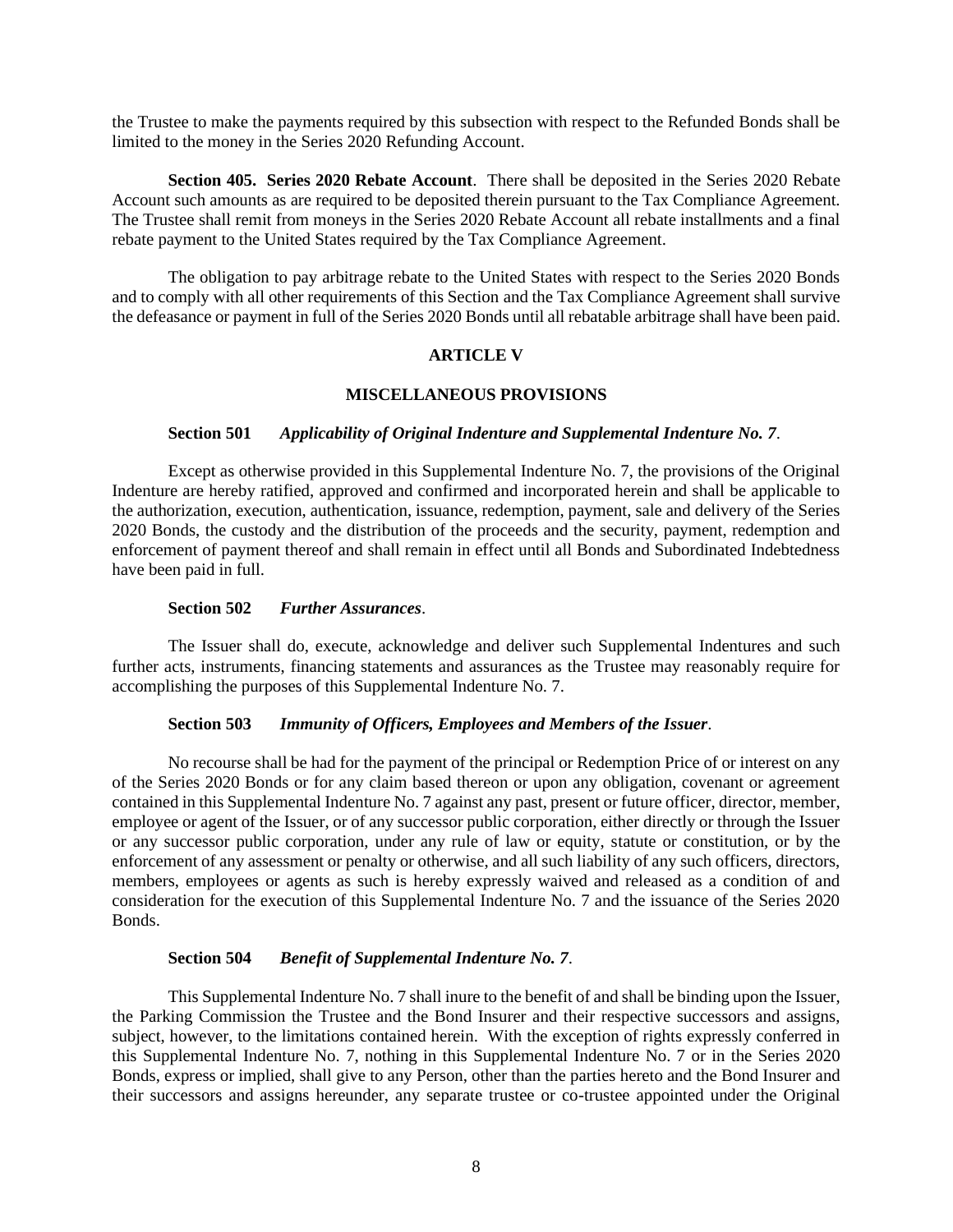Indenture and the owners of Outstanding Series 2020 Bonds, any benefit or any legal or equitable right, remedy or claim under this Supplemental Indenture No. 7.

### **Section 505** *Severability*.

If any provision in this Supplemental Indenture No. 7 or in the Series 2020 Bonds shall be invalid, illegal or unenforceable, the validity, legality and enforceability of the remaining provisions shall not in any way be affected or impaired thereby.

### **Section 506** *Execution in Counterparts*.

This Supplemental Indenture No. 7 may be executed in any number of counterparts, each of which so executed shall be deemed to be an original, but all such counterparts shall together constitute but one and the same instrument.

### **Section 507** *Governing Law*.

This Supplemental Indenture No. 7 shall be governed by and construed in accordance with the laws of the State of Missouri.

### **Section 508** *Transactions by Electronic Means*.

The transactions described herein may be conducted and related documents may be stored by electronic means. Copies, telecopies, facsimiles, electronic files and other reproductions of original executed documents shall be deemed to be authentic and valid counterparts of such original documents for all purposes, including the filing of any claim, action or suit in the appropriate court of law.

*[The remainder of page is intentionally left blank.]*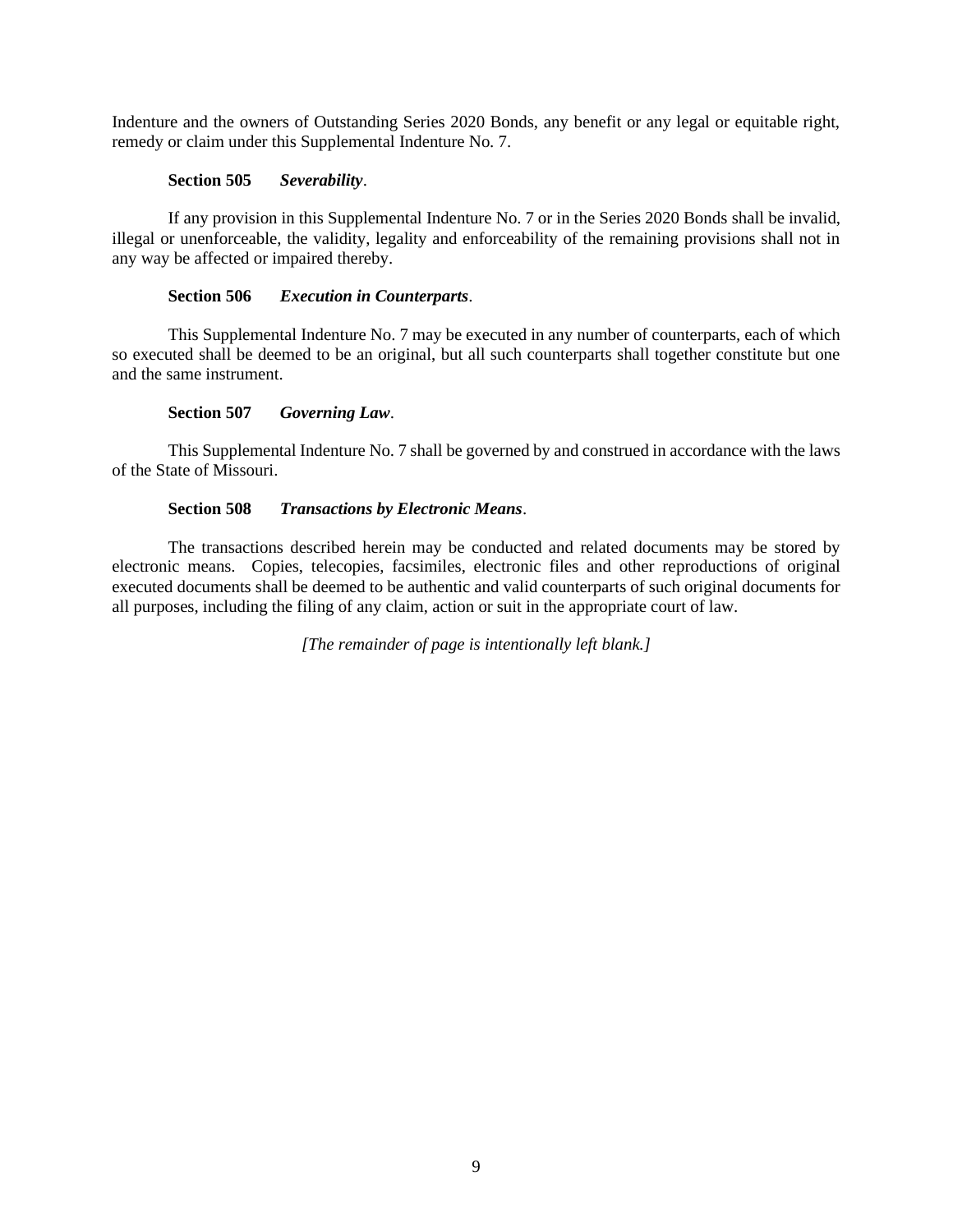**IN WITNESS WHEREOF**, the Issuer, the Parking Commission and the Trustee have caused this Supplemental Trust Indenture No. 7 to be duly executed by their duly authorized representatives, as of the day and year first above written.

**THE CITY OF ST. LOUIS, MISSOURI**, acting

through the Treasurer of The City of St. Louis, Missouri in her capacity as Parking Supervisor

By: Name: Lyda Krewson Title: Mayor

By:

Name: Darlene Greene Title: Comptroller

By:  $\_\_$ 

Name: Tishaura O. Jones Title: Parking Supervisor

ATTEST:

By:

Name: Dionne Flowers Title: City Register

APPROVED AS TO FORM:

By:  $\_\_$ 

Name: Michael A. Garvin Title: Deputy City Counselor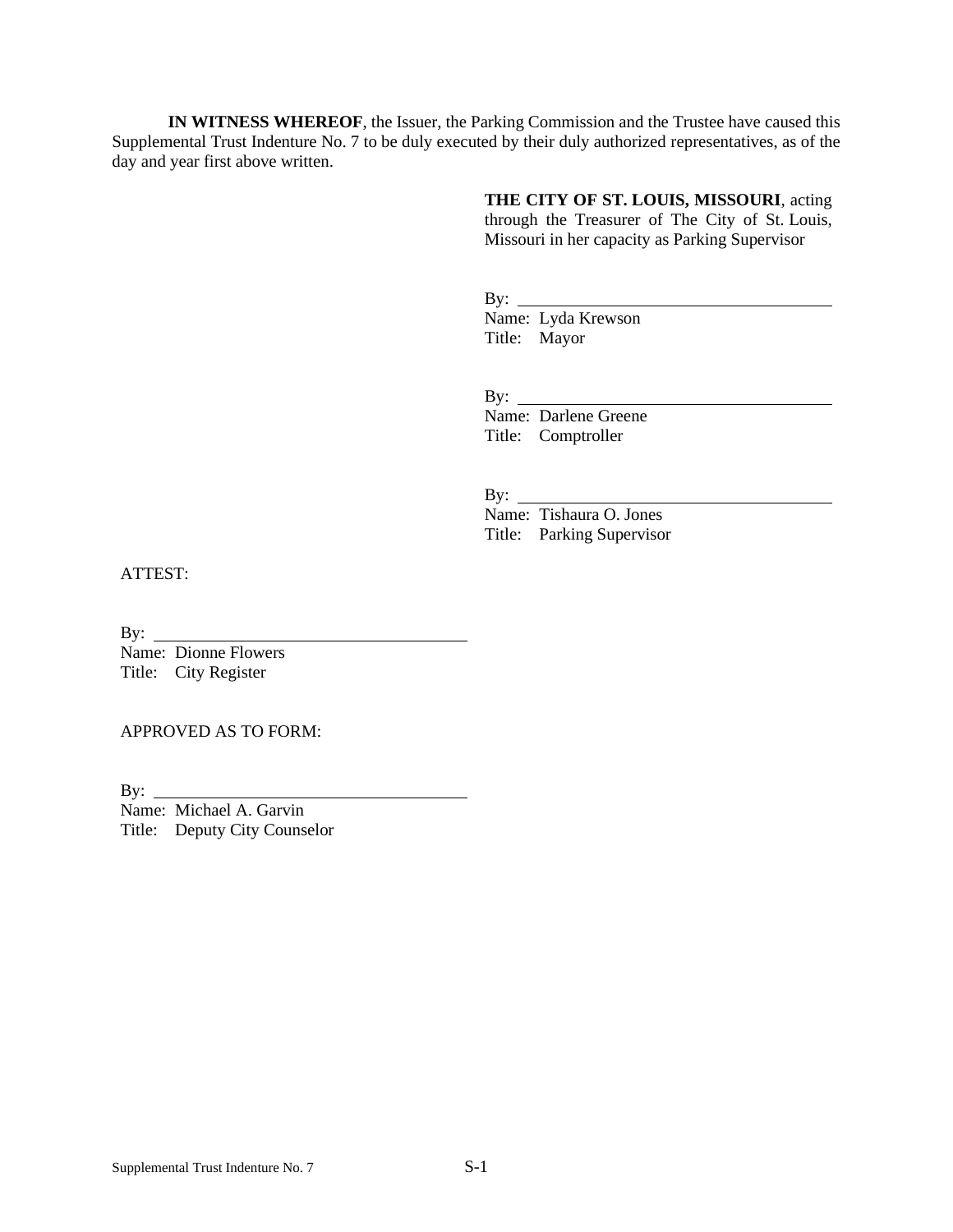### **PARKING COMMISSION OF THE CITY OF ST. LOUS, MISSOURI**

By:

Name: Tishaura O. Jones Title: Chairman and Parking Supervisor

ATTEST:

By: Name: Jeffrey L. Boyd Title: Member and \_\_\_\_\_\_\_\_\_\_\_\_\_\_\_\_\_\_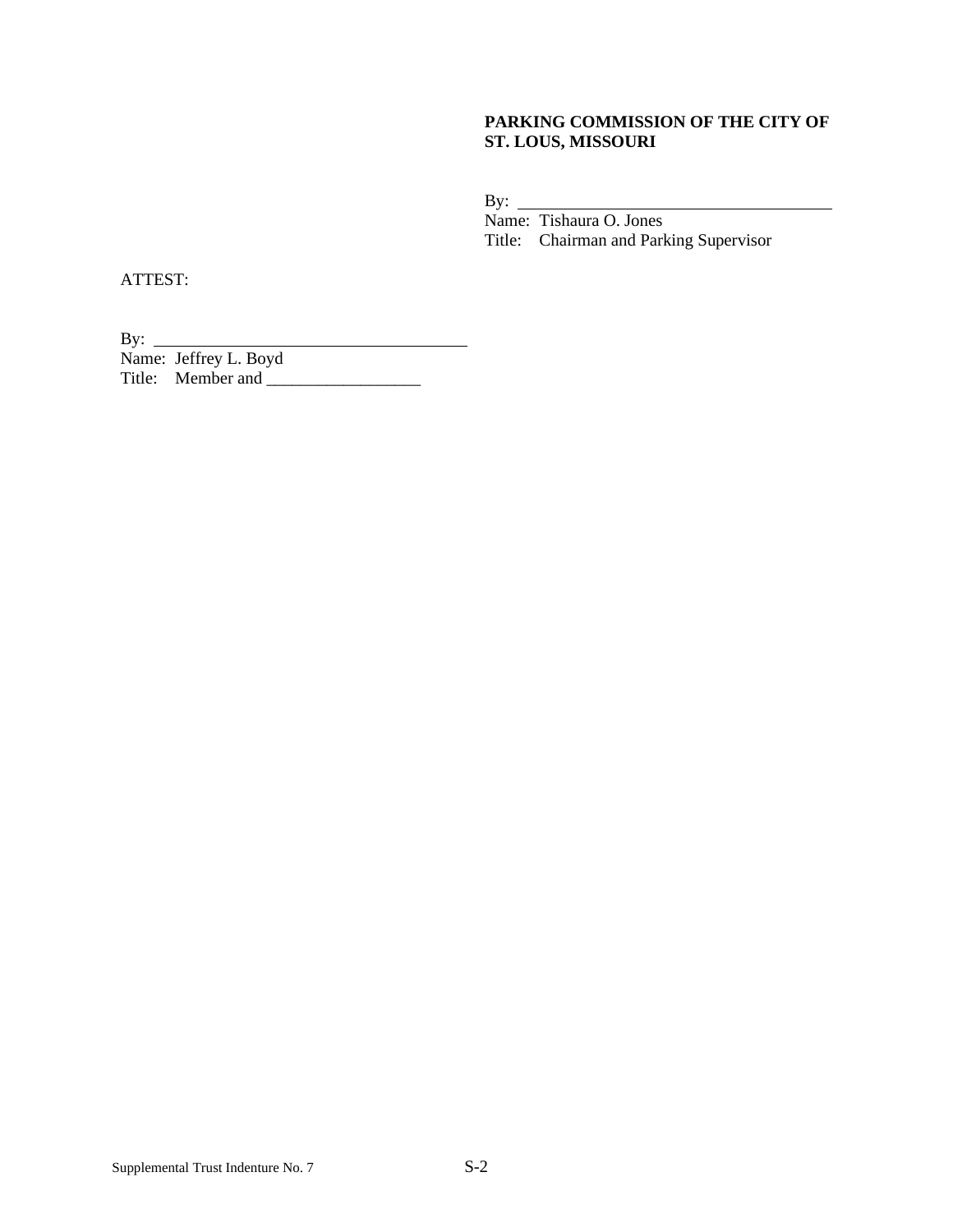**UMB BANK, N.A.**, as Trustee

By:

Name: Brian Krippner Title: Senior Vice President

ATTEST

| By:    |  |
|--------|--|
| Name:  |  |
| Title: |  |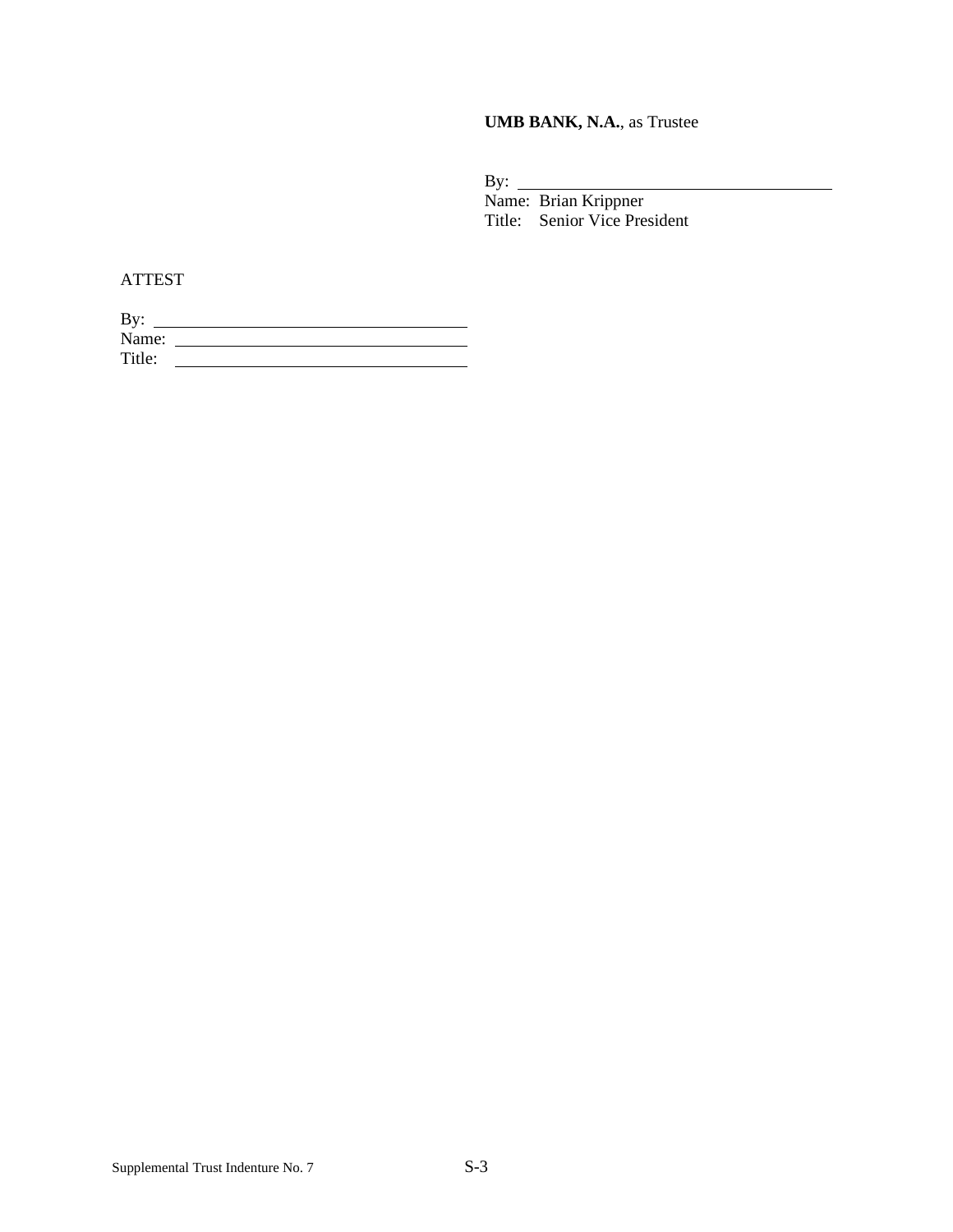#### **EXHIBIT A TO SUPPLEMENTAL TRUST INDENTURE NO. 7**

#### **(FORM OF BONDS)**

**Unless this certificate is presented by an authorized representative of The Depository Trust Company, a New York corporation ("DTC"), to the issuer or its agent for registration of transfer, exchange or payment, and any certificate issued is registered in the name of Cede & Co. or in such other name as is requested by an authorized representative of DTC (and any payment is made to Cede & Co. or to such other entity as is requested by an authorized representative of DTC), ANY TRANSFER, PLEDGE OR OTHER USE HEREOF FOR VALUE OR OTHERWISE BY OR TO ANY PERSON IS WRONGFUL inasmuch as the Registered Owner hereof, Cede & Co., has an interest herein.**

### **UNITED STATES OF AMERICA**

#### **STATE OF MISSOURI**

| <b>Registered</b><br><b>No. R-</b>    |                      |                                       | <b>Registered</b><br>\$ |  |
|---------------------------------------|----------------------|---------------------------------------|-------------------------|--|
|                                       |                      | THE CITY OF ST. LOUIS, MISSOURI       |                         |  |
|                                       |                      | <b>PARKING REVENUE REFUNDING BOND</b> |                         |  |
| <b>SERIES 2020 (TAX-EXEMPT)</b>       |                      |                                       |                         |  |
| <b>Interest Rate</b>                  | <b>Maturity Date</b> | <b>Date of Bonds</b>                  | <b>CUSIP</b>            |  |
|                                       |                      | 2020                                  | 791676                  |  |
| ** CEDE & CO. **<br>Registered Owner: |                      |                                       |                         |  |
| Principal Amount:                     |                      | <b>DOLLARS</b>                        |                         |  |

*Capitalized terms used herein and not otherwise defined herein shall have the meanings assigned to such terms in the Indenture described herein.*

The **CITY OF ST. LOUIS, MISSOURI**, a constitutional charter city and political subdivision, acting through the Treasurer of the City of St. Louis, Missouri in her capacity as Parking Supervisor (the "*Issuer***"**), for value received, promises to pay, but solely from the sources herein specified, to the Registered Owner named above, or registered assigns, the principal amount stated above on the maturity date stated above, except as the provisions herein set forth with respect to redemption prior to maturity may become applicable hereto, and in like manner to pay interest on said principal amount at the interest rate per annum stated above (computed on the basis of a **360**-day year of twelve **30**-day months) from the Date of Bonds stated above or from the most recent interest payment date to which interest has been paid or duly provided for, payable semiannually on June 15 and December 15 in each year, commencing on June 15, 2021, until said principal amount is paid.

**Method and Place of Payment**. The principal of and interest on this Bond shall be payable in any coin or currency of the United States of America which on the respective dates of payment thereof is legal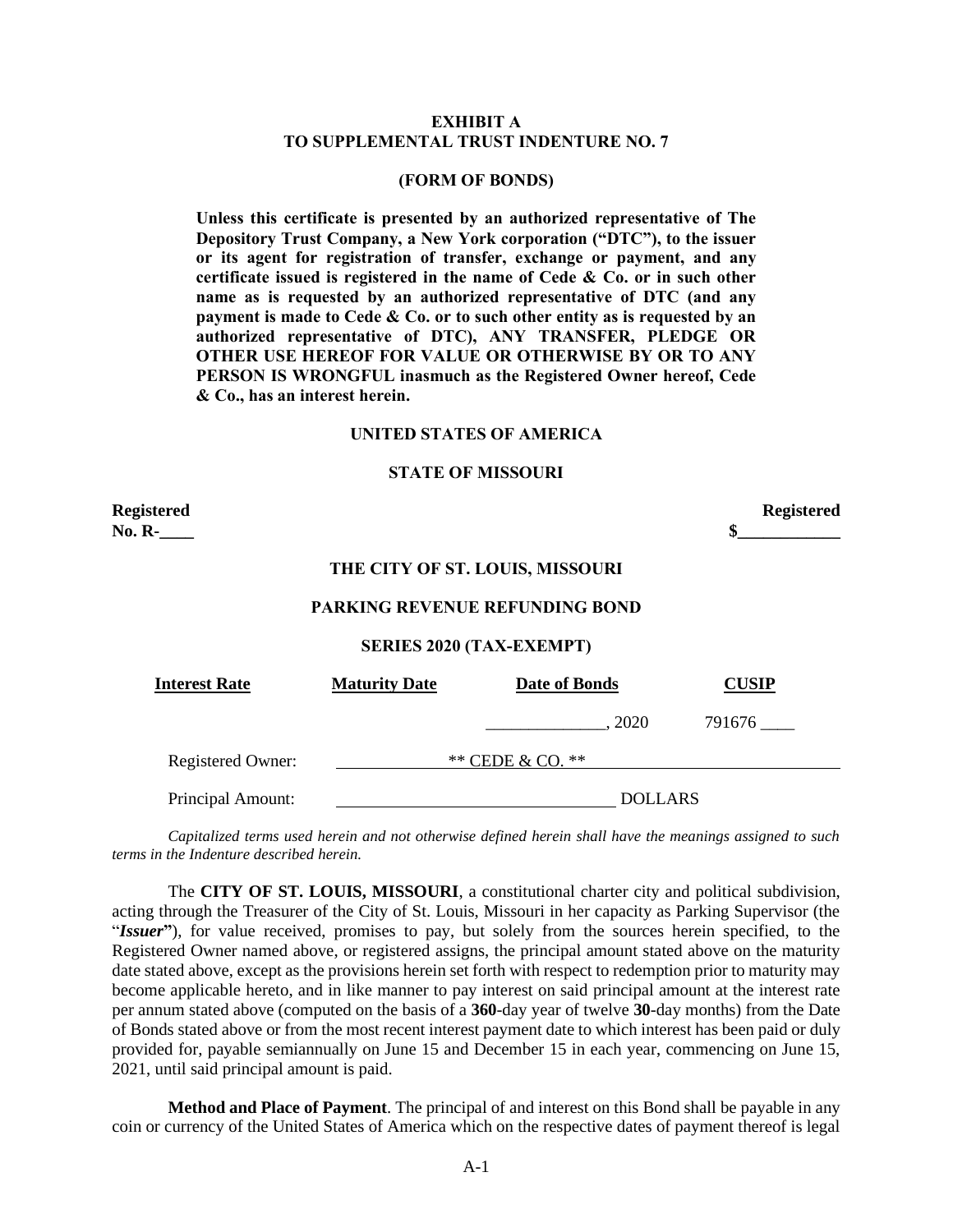tender for the payment of public and private debts. The principal or Redemption Price of this Bond shall be payable by check or draft to the Registered Owner at the maturity or redemption date upon presentation and surrender of this Bond at the designated corporate trust office of **UMB BANK, N.A.** (the "*Trustee***"**). The interest payable on this Bond on any interest payment date shall be paid by the Trustee to the Registered Owner of this Bond appearing on the bond register maintained by the Trustee at the close of business on the Record Date and shall be paid by (l) check or draft mailed to such Registered Owner at his address as it appears on such bond register or at such other address furnished in writing by such Registered Owner to the Trustee, or (2) at the written request addressed to the Trustee by any Registered Owner of Bonds in the aggregate principal amount of at least **\$1,000,000**, by electronic transfer to such Owner upon written notice to the Trustee from such Owner containing the electronic transfer instructions to which such Owner wishes to have such transfer directed and such written notice is given by such Owner to the Trustee not less than 15 days prior to the Record Date. Any such written notice for electronic transfer shall be signed by such Owner and shall include the name of the bank (which shall be in the continental United States), its address, its ABA routing number and the name, number and contact name related to such Owner's account at such bank to which the payment is to be credited.

**Authorization of Bonds**. This Bond is one of a duly authorized subseries of Bonds of the Issuer, designated "**Parking Revenue Refunding Bonds, Series 2020 (Tax-Exempt)**" (the "*Series 2020 Bonds***"**), issued pursuant to the authority of and in full compliance with the constitution and statutes of the State of Missouri, and pursuant to proceedings duly had by the Issuer. The Series 2020 Bonds are issued under and are equally and ratably secured, and entitled to the protection given by a Trust Indenture dated as of December 1, 2006 (said Trust Indenture, as amended and supplemented from time to time in accordance with the provisions thereof, herein called the "*Indenture*"), as supplemented by Supplemental Trust Indenture No. 7, dated as of \_\_\_\_\_\_\_\_\_\_\_\_\_\_\_\_\_\_\_\_\_\_\_ 1, 2020, among the Issuer, the Parking Commission of the City of St. Louis, Missouri and the Trustee, to provide funds for the purposes described in the Indenture. Under the Indenture, the Issuer has pledged and assigned the Pledged Revenues and other funds held under the Indenture to the Trustee as security for the Series 2020 Bonds. Subject to the terms and conditions set forth therein, the Indenture permits the Issuer to issue additional Series of Bonds (defined therein) secured by the Indenture senior to or on a parity with the Series 2020 Bonds (the Series 2020 Bonds together with such additional Series of Bonds herein collectively referred to as the "*Bonds*"). Reference is hereby made to the Indenture, which may be inspected at the designated corporate trust office of the Trustee, for a description of the property pledged and assigned thereunder, and the provisions, among others, with respect to the nature and extent of the security for the Series 2020 Bonds, and the rights, duties and obligations of the Issuer, the Trustee and the Registered Owners of the Series 2020 Bonds, and a description of the terms upon which the Series 2020 Bonds are issued and secured, upon which provision for payment of the Series 2020 Bonds or portions thereof and defeasance of the lien of the Indenture with respect thereto may be made and upon which the Indenture may be deemed satisfied and discharged prior to payment of the Series 2020 Bonds.

**Redemption of Bonds Prior to Maturity**. The Series 2020 Bonds are subject to optional and mandatory redemption prior to maturity as follows:

*Optional Redemption*. The Series 2020 Bonds maturing in the year 20\_\_\_ and thereafter will be subject to redemption and payment prior to maturity, at the option and written direction of the Issuer, on and after December 15,  $20$ , in whole or in part on any date at the Redemption Price of 100% of the principal amount thereof, plus accrued interest to the redemption date, without premium.

*Mandatory Sinking Fund Redemption*. The Series 2020 Bond maturing December 15, 2031 is subject to mandatory redemption and payment prior to maturity pursuant to the mandatory redemption requirements of the Indenture on December 15 in each of the years specified in the Indenture, at a Redemption Price equal to 100% of the principal amount thereof plus accrued interest thereon to the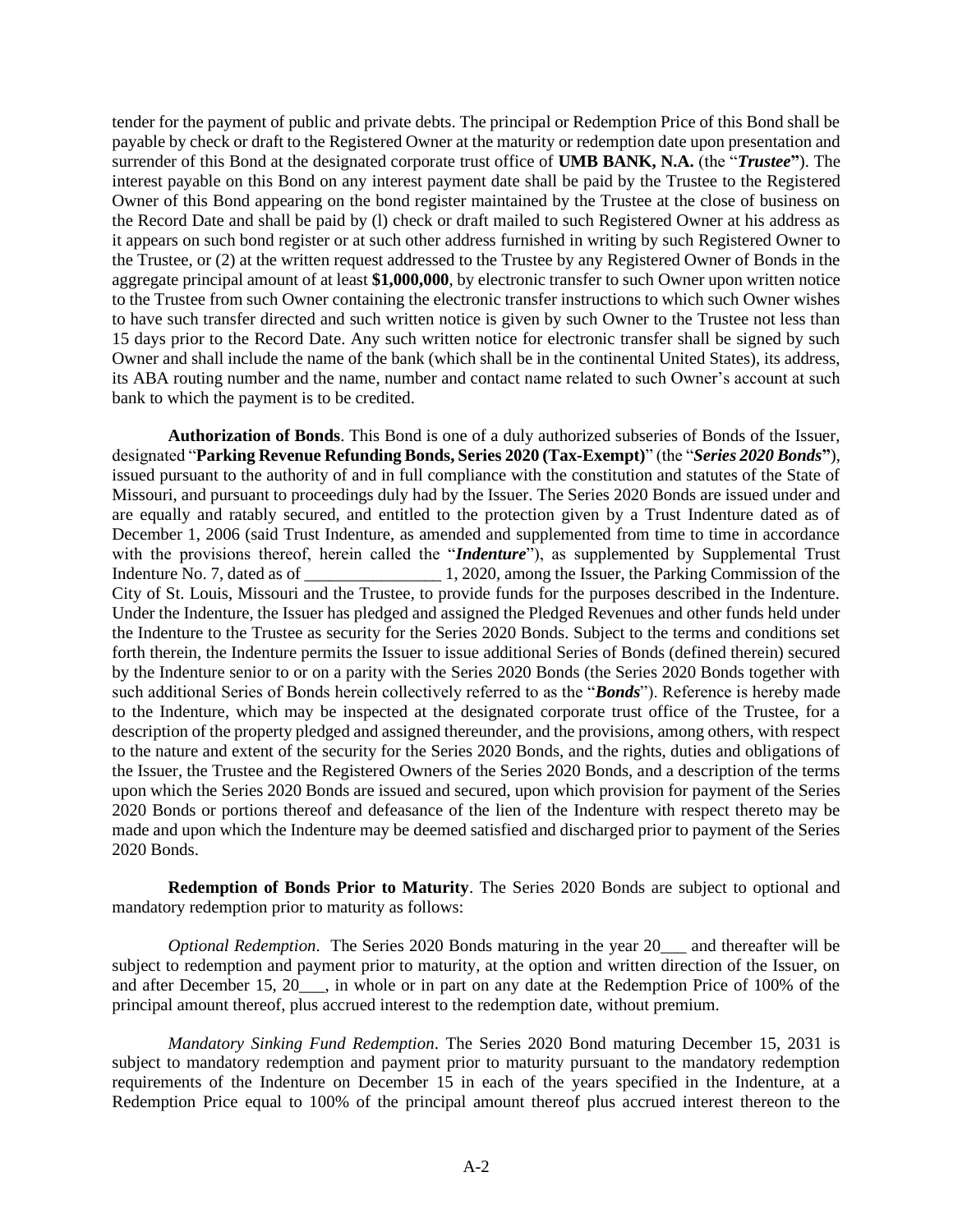redemption date, without premium. Bonds to be so redeemed shall be selected by the Trustee in such equitable manner as it may determine.

*Extraordinary Optional Redemption From Project Sale Proceeds*. The Series 2020 Bonds will be subject to redemption and payment prior to maturity, at the option and written direction of the Issuer, in whole or in part at any time, at a redemption price equal to 100% of the principal amount thereof, plus accrued interest thereon to the redemption date, without premium, on the earliest practicable date upon which notice may be given, from any Project Sale Proceeds deposited in the Debt Service Account with respect to the Series 2020 Bonds pursuant to the terms of the Indenture.

*Extraordinary Mandatory Redemption From Project Insurance Proceeds*. The Series 2020 Bonds will be subject to mandatory redemption and payment prior to maturity, in whole or in part at any time, at a redemption price equal to 100% of the principal amount thereof, plus accrued interest thereon to the redemption date, without premium, on the earliest practicable date upon which notice may be given, from any Project Insurance Proceeds deposited in the Debt Service Account with respect to the Series 2020 Bonds pursuant to the terms of the Indenture.

*Notice of Redemption*. Notice of redemption, unless waived, is to be given by the Trustee by mailing an official redemption notice by first class mail at least 30 days prior to the date fixed for redemption to the Registered Owner of the Bond or Bonds to be redeemed at the address shown on the bond register maintained by the Trustee. Notice of redemption having been given as aforesaid, the Series 2020 Bonds or portions of Bonds to be redeemed shall, on the redemption date, become due and payable at the Redemption Price therein specified and from and after such date (unless the Issuer shall default in the payment of the Redemption Price) such Bonds or portions of Bonds shall cease to bear interest.

**Book-Entry System**. The Series 2020 Bonds are being issued by means of a Book-Entry System with no physical distribution of bond certificates to be made except as provided in the Indenture. One Bond certificate with respect to each date on which the Series 2020 Bonds are stated to mature or with respect to each form of Bonds, registered in the nominee name of the Securities Depository, is being issued and required to be deposited with the Securities Depository and immobilized in its custody. The Book-Entry System will evidence positions held in the Series 2020 Bonds by the Securities Depository's participants, beneficial ownership of the Series 2020 Bonds in authorized denominations being evidenced in the records of such participants. Transfers of ownership shall be effected on the records of the Securities Depository and its participants pursuant to rules and procedures established by the Securities Depository and its participants. The Issuer and the Trustee will recognize the Securities Depository nominee, while the Registered Owner of this Bond, as the Owner of this Bond for all purposes, including (a) payments of principal or Redemption Price of, and interest on, this Bond, (b) notices, and (c) voting. Transfer of principal or Redemption Price and interest payments to participants of the Securities Depository, and transfer of principal or Redemption Price and interest payments to beneficial Owners of the Series 2020 Bonds by participants of the Securities Depository will be the responsibility of such participants and other nominees of such beneficial Owners. The Issuer and the Trustee will not be responsible or liable for such transfers of payments or for maintaining, supervising or reviewing the records maintained by the Securities Depository, the Securities Depository nominee, its participants or Persons acting through such participants. While the Securities Depository nominee is the Owner of this Bond, notwithstanding the provisions hereinabove contained, payments of principal of, redemption premium, if any, and interest on this Bond shall be made in accordance with existing arrangements among the Issuer, the Trustee and the Securities Depository.

**Transfer and Exchange.** EXCEPT AS OTHERWISE PROVIDED IN THE INDENTURE, THIS GLOBAL BOND MAY BE TRANSFERRED, IN WHOLE BUT NOT IN PART, ONLY TO ANOTHER NOMINEE OF THE SECURITIES DEPOSITORY OR TO A SUCCESSOR SECURITIES DEPOSITORY OR TO A NOMINEE OF A SUCCESSOR SECURITIES DEPOSITORY. This Bond may be transferred or exchanged, as provided in the Indenture, only upon the bond register maintained by the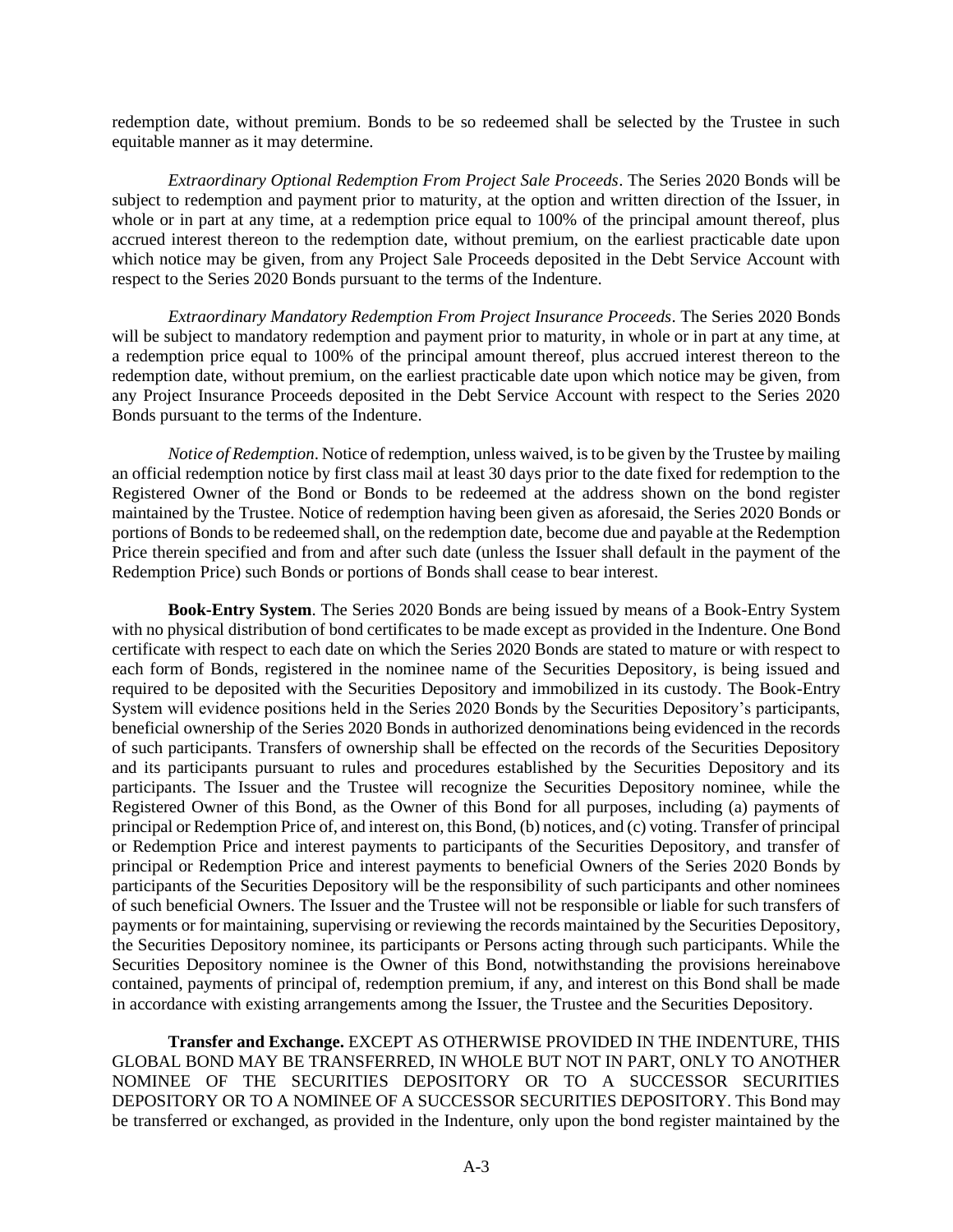Trustee at the above-mentioned office of the Trustee by the Registered Owner hereof or by his duly authorized attorney, upon surrender of this Bond together with a written instrument of transfer satisfactory to the Trustee duly executed by the Registered Owner or his duly authorized attorney, and thereupon a new Bond or Bonds of the same series and maturity and in the same aggregate principal amount, shall be issued to the transferee in exchange therefor as provided in the Indenture, and upon payment of the charges therein prescribed. Except as otherwise specifically provided herein and in the Indenture with respect to rights of Participants and Beneficial Owners when a Book- Entry System is in effect, the Issuer and the Trustee may deem and treat the Person in whose name this Bond is registered on the bond register as the absolute owner hereof for the purpose of receiving payment of, or on account of, the principal or Redemption Price hereof and interest due hereon and for all other purposes. The Series 2020 Bonds are issuable in the form of fully registered Bonds without coupons in the denominations of \$5,000 or any integral multiple thereof.

**Limitation on Rights**. The Registered Owner of this Bond shall have no right to enforce the provisions of the Indenture or to institute action to enforce the covenants therein, or to take any action with respect to any Event of Default under the Indenture, or to institute, appear in or defend any suit or other proceeding with respect thereto, except as provided in the Indenture. In certain events, on the conditions, in the manner and with the effect set forth in the Indenture, the principal of all the Series 2020 Bonds issued under the Indenture and then outstanding may become or may be declared due and payable before the stated maturity thereof, together with interest accrued thereon. The Series 2020 Bonds or the Indenture may be modified, amended or supplemented only to the extent and in the circumstances permitted by the Indenture.

**Limited Obligations**. The Series 2020 Bonds and the interest thereon are special, limited obligations of the Issuer payable solely out of the Pledged Revenues and other funds derived by the Issuer under the Indenture and are secured by a pledge and assignment of such Pledged Revenues and other funds as provided in the Indenture. The Series 2020 Bonds shall not be deemed to constitute a debt or liability of the State of Missouri or of any political subdivision thereof within the meaning of any state constitutional provision or statutory limitation and shall not constitute a pledge of the full faith and credit of the State of Missouri or of any political subdivision thereof, but shall be payable solely from the funds provided for in the Indenture. The issuance of the Series 2020 Bonds shall not, directly, indirectly or contingently, obligate the State of Missouri or any political subdivision thereof to levy any form of taxation therefor or to make any appropriation for their payment. The State of Missouri shall not in any event be liable for the payment of the principal of, premium, if any, or interest on the Series 2020 Bonds or for the performance of any pledge, mortgage, obligation or agreement of any kind whatsoever which may be undertaken by the Issuer. No breach by the Issuer of any such pledge, mortgage, obligation or agreement may impose any liability, pecuniary or otherwise, upon the State of Missouri or any charge upon its general credit or its taxing power. The Issuer has no power to tax.

**Authentication**. This Bond shall not be valid or become obligatory for any purpose or be entitled to any security or benefit under the Indenture until the Certificate of Authentication hereon shall have been executed by the Trustee.

**IT IS HEREBY CERTIFIED AND DECLARED** that all acts, conditions and things required to exist, happen and be performed precedent to and in the execution and delivery of the Indenture and the issuance of this Bond do exist, have happened and have been performed in due time, form and manner as required by law.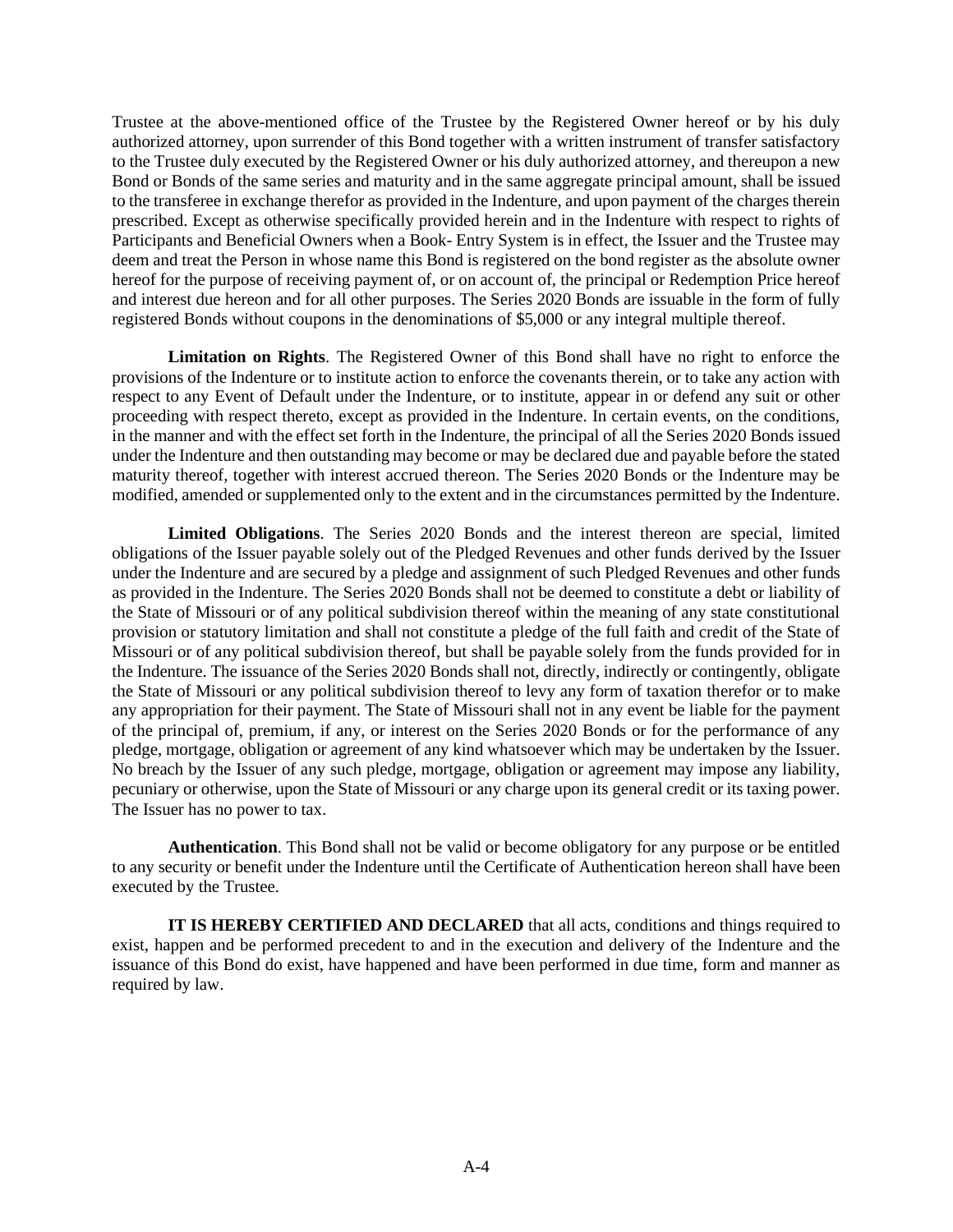**IN WITNESS WHEREOF, THE CITY OF ST. LOUIS, MISSOURI**, acting through the Treasurer of The City of St. Louis, Missouri in her capacity as Supervisor of Parking Meters, has caused this Bond to be executed in its name by the manual or facsimile signatures of the Mayor, Comptroller, Supervisor of Parking Meters, attested by the City Register, and approved as to form by the Deputy City Counselor, all as of the Date of Bonds specified above.

> **THE CITY OF ST. LOUIS, MISSOURI**, acting through the Treasurer of The City of St. Louis, Missouri in her capacity as Parking Supervisor

By: Name: Lyda Krewson Title: Mayor

By: Name: Darlene Greene Title: Comptroller

By:

Name: Tishaura O. Jones Title: Parking Supervisor

[SEAL]

ATTEST:

By: Name: Dionne Flowers Title: City Register

APPROVED AS TO FORM:

By:  $\qquad \qquad$ Name: Michael A. Garvin Title: Deputy City Counselor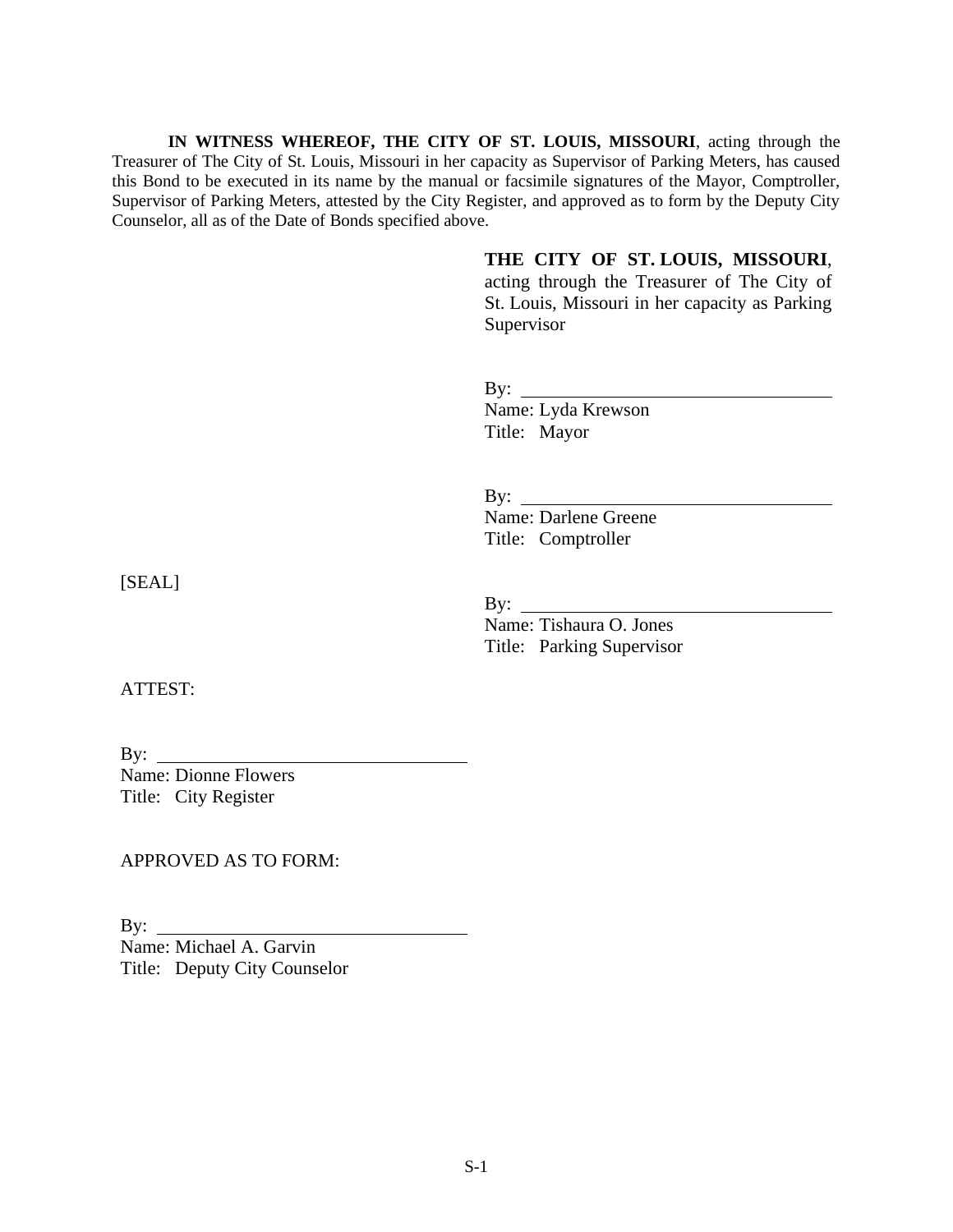### **CERTIFICATE OF AUTHENTICATION**

This Bond is one of the Series 2020 Bonds described in the within mentioned Indenture.

Date of Authentication:

# **UMB BANK, N.A.**, Trustee

By: Title: Authorized Signatory